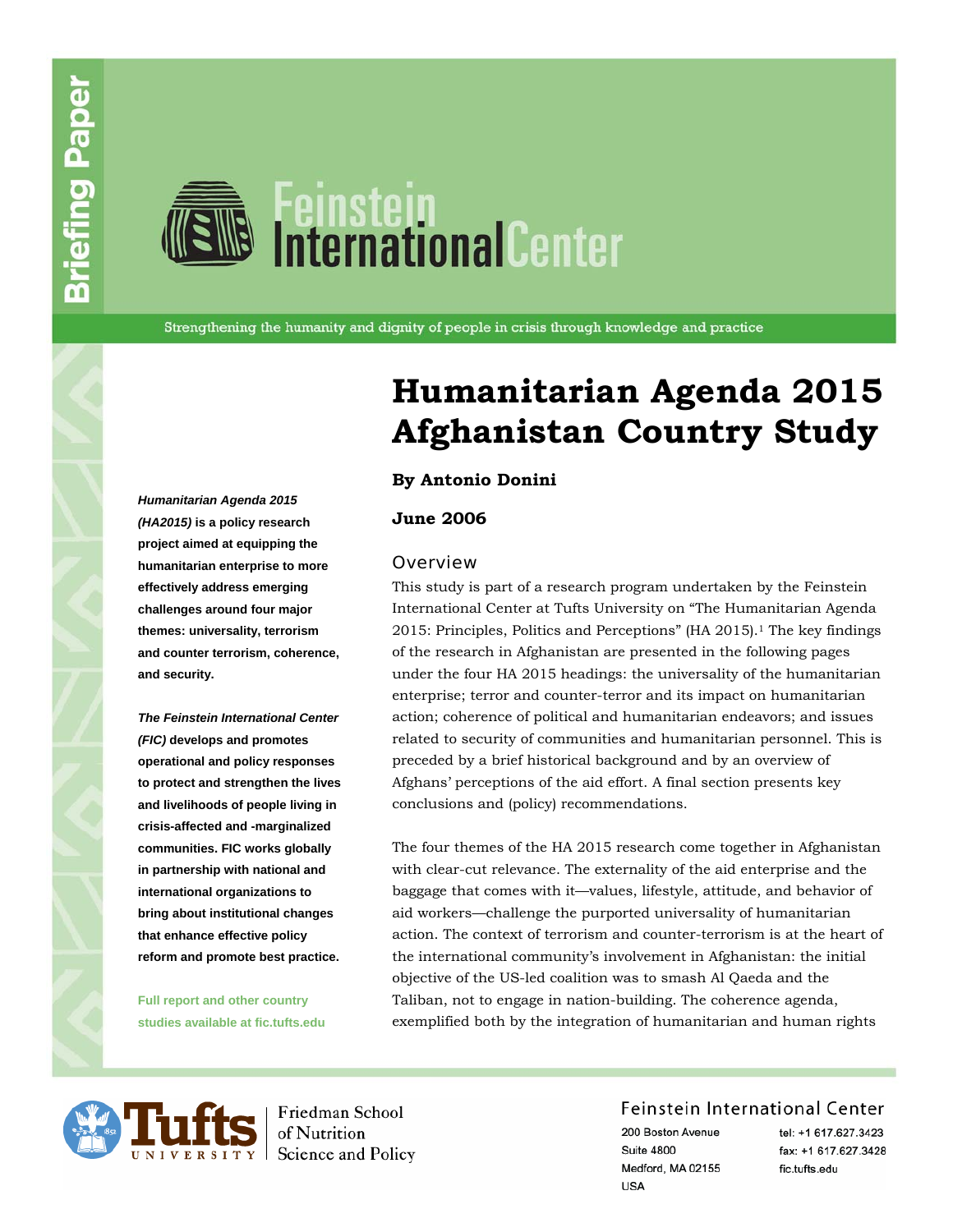### InternationalCenter

concerns within the United Nations Assistance Mission in Afghanistan (UNAMA) and by the pressures on NGOs to be part of the Coalition's "combat team," colors the operating environment of the aid community. And the heavy toll inflicted by insurgents and criminal elements on the security of aid workers, both Afghan and international, cuts across the three other themes and deeply affects staff morale and ability to address critical humanitarian need.



Map No. 2009 Pav. 5 UNITED NATIONS

The field research in Afghanistan for the preparation of this case study came at a period of dashed expectations and increasing concerns for Afghans. Compared to early 2005 when fieldwork for the Tufts "Mapping" study2 was undertaken, the general mood was more disillusioned and more somber. While the process initiated by the Bonn Agreement in December 2001 was formally nearing completion—the parliamentary elections had been held in late 2005 and President Karzai was preparing to submit a new government to the parliament's approval—the prevailing view among both Afghans and international personnel of the UN, NGOs, and even the Coalition Forces (CF) and the International Security Assistance Force (ISAF) militaries was that the general security situation was deteriorating. Unlike previous winters, the low-level Taliban insurgency had not let up, and there were signs that the insurgents were preparing for major spring and summer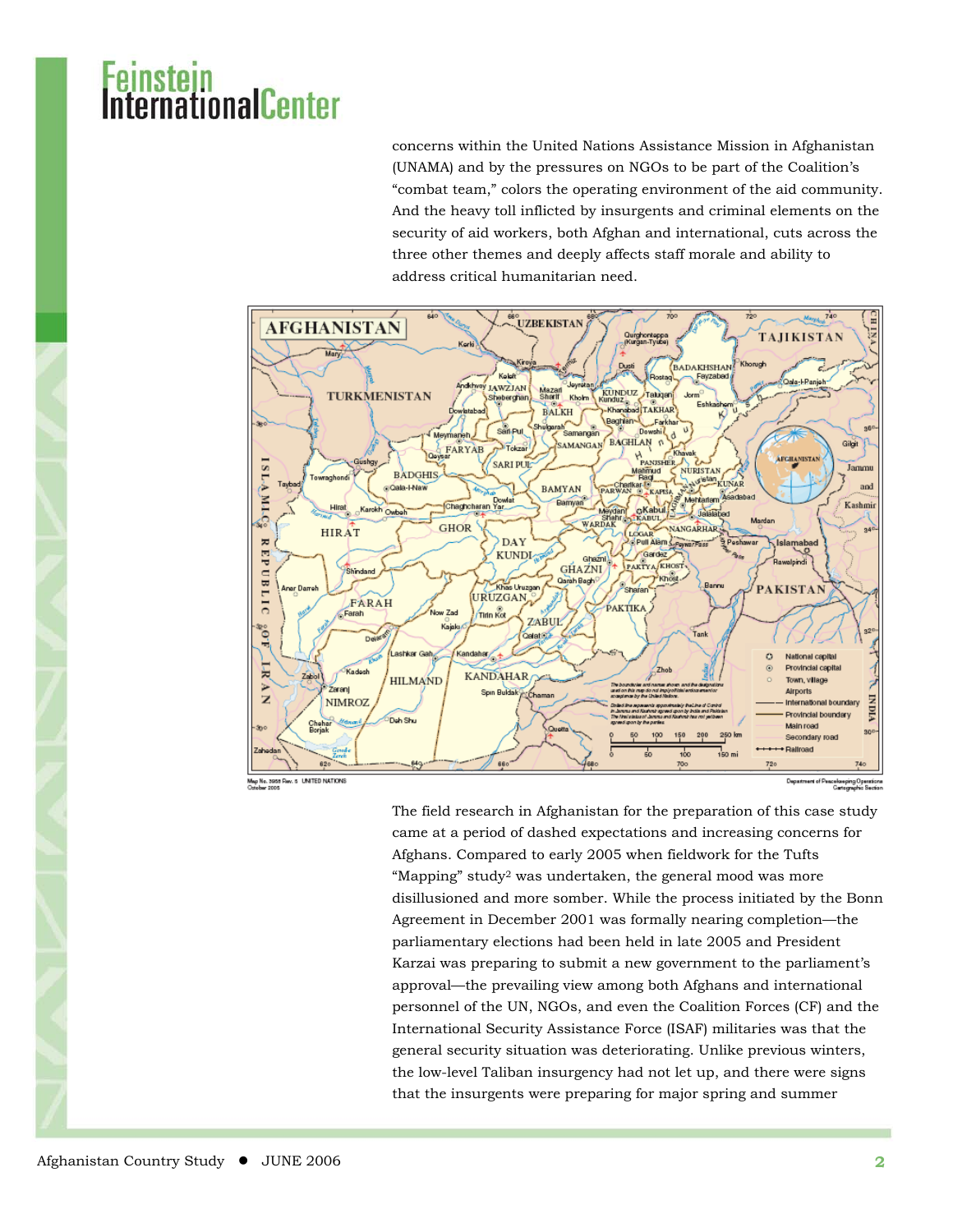offensives. Suicide bombings, hitherto unknown, had appeared on the Afghan scene, perhaps indicating connections between the Afghan and Iraqi insurgencies. Large swaths of the east, southeast, and south of the country were practically no-go areas for aid agencies. Those who continued to work there had to resort to militarized convoys (the UN) or go underground (NGOs) eschewing visibility, communications, and international presence.

More importantly, the overwhelming sentiment was that while in the (relatively secure) areas visited the security situation appeared to have stabilized, the socio-economic plight of Afghans had not. There was near unanimity in the focus group meetings and in the interviews held for this study that human security for the population had not improved or was deteriorating. This was attributed to a number of factors, to which we shall return below, including the absence of a visible peace dividend, the perceived ineffectiveness and corruption of the aid system, the perception that the international community has a hidden agenda at odds with Afghanistan's development objectives as well as the crippling effects of international aid on Afghan ownership of the recovery process.

In the words of one acute observer of things Afghan: "For the Afghan people . . . the window is slowly closing; there is an enormous amount of public frustration that five years down the road, after all the promises of the international community, their lives have not really changed that much."3 This frustration is often expressed by the jokes that Afghans are fond of telling. Two seem to encapsulate their current predicament: "If the Coalition forces left at 10 am tomorrow, large scale fighting would break out by noon." "We wanted Afghans to be in the driver's seat, but we didn't mean it literally. . . . Look at all those senior Afghan professionals who are drivers for the foreign aid agencies." The disconnect between expectations and reality is captured by two emblematic statements. The first, utopian and probably apocryphal, is attributed to President Karzai in a meeting with the former King: "Majesty, ten years from now Afghanistan will be like Dubai." The second by a senior Taliban commander captured by the Coalition points ominously to a very different future: "You Americans have watches. We have time."4

In a very real sense Afghans feel "wronged". The rewards they expected have not materialized. A narrative that is often heard goes as follows: we endured twenty-five years of war, we put the final nails into the coffin of the Soviet empire and provoked its demise, we have suffered great abuse and displacement during the civil war years and under the Taliban, we have missed out on education opportunities for our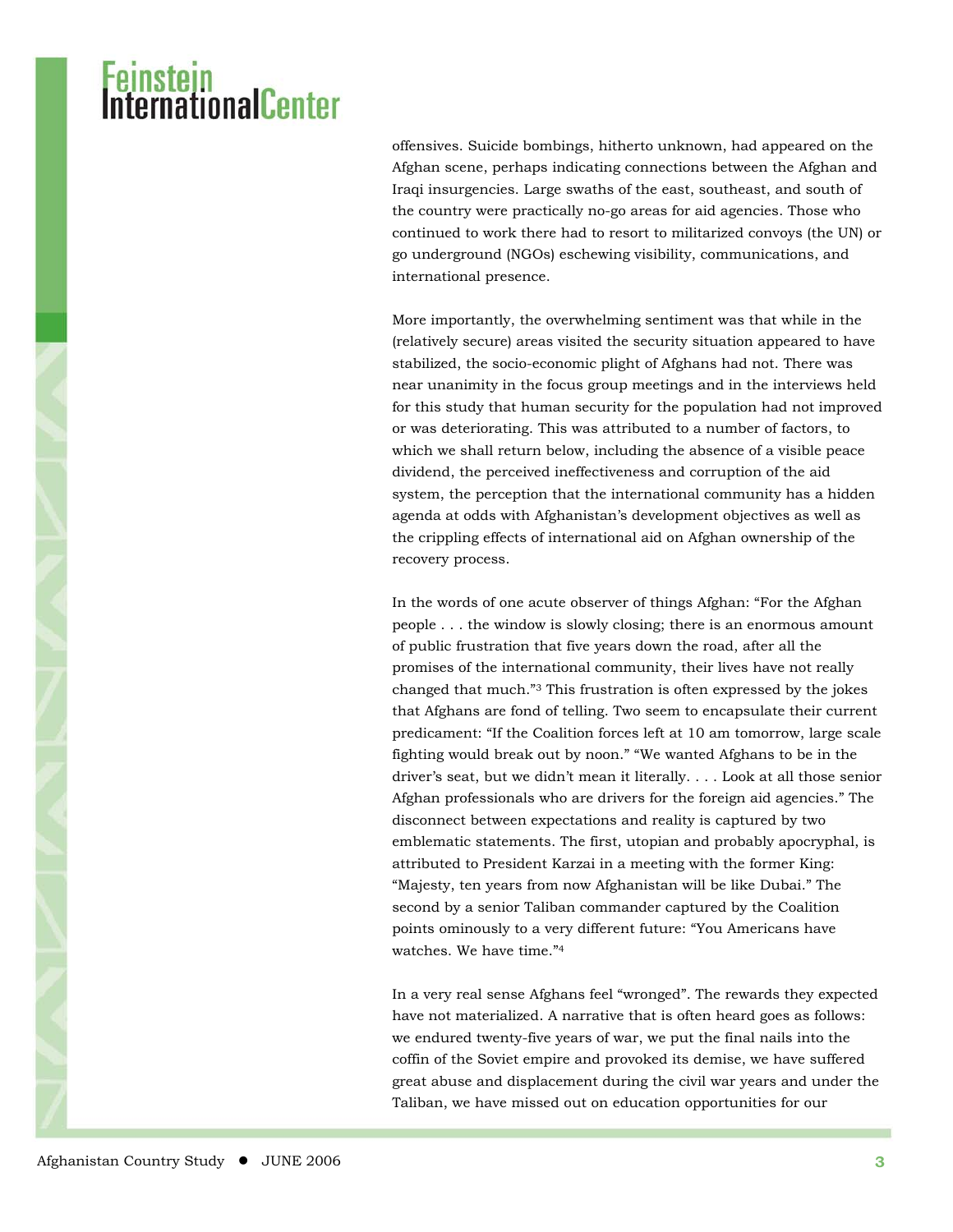children and on economic development for the longest time. We had great hopes when the Americans chased away the Taliban only to realize that the hated warlords were back in power. The Americans installed Karzai and we voted for him, but he has been a major disappointment. We deserved better from the international community,



**Tribal elders, Gardez. Photo: A. Donini** 

but the Americans are only interested in Al Qaeda, not in the development of our country. That's why we are only getting small NGO projects that are totally unsustainable. There are no infrastructure projects, so employment is not picking up and our expectations are being dashed. In the meantime security in the country is deteriorating, the drug economy is triumphant and corruption is everywhere. And more in the same vein.

In this context of frustration and disenchantment, the aid agencies are easy targets, rightly or wrongly, as they represent the visible face of the international community's concern for the well being of Afghans. Criticism of the NGOs is convenient to deflect attention

from the failures of government and governance. The CF and ISAF are generally not openly criticized (at least in the areas visited) as they have done something eminently visible (booting out the Taliban), although their behavior is seen as rude and arrogant by some. If anything, the foreign militaries are criticized for not having done enough to bring security to the country. This frustration and disenchantment in turn fuels a typically Afghan feeling of nostalgia for times past when there was a sense that things were going in the right direction: the Zaher Shah and Daoud pre-war halcyon days, the Soviet occupation (because the Soviets supported the state and implemented large projects that generated employment) and, more recently, even for the Taliban, abusive as they may have been, but austere, just, and incorruptible in the views of some.

#### **Methods**

This report is based primarily on the data collected through 15 focus groups (FGs) with local people and communities held in Kabul, Shomali, Paktia, Wardak, and Parwan provinces by Antonio Donini and three FGs organized by Sippi Azarbaijani-Moghaddam with female participants in Kabul. All focus groups were held in February 2006. Participants in FG's ranged from destitute urban widows and unemployed rural youth to university students, teachers, and urban intellectuals. In addition, interviews, to provide context to the analysis herein, were conducted with more than 30 national and international UN, NGO, and Red Cross staff members, as well with a number of senior Afghan officials, parliamentarians, journalists, and intellectuals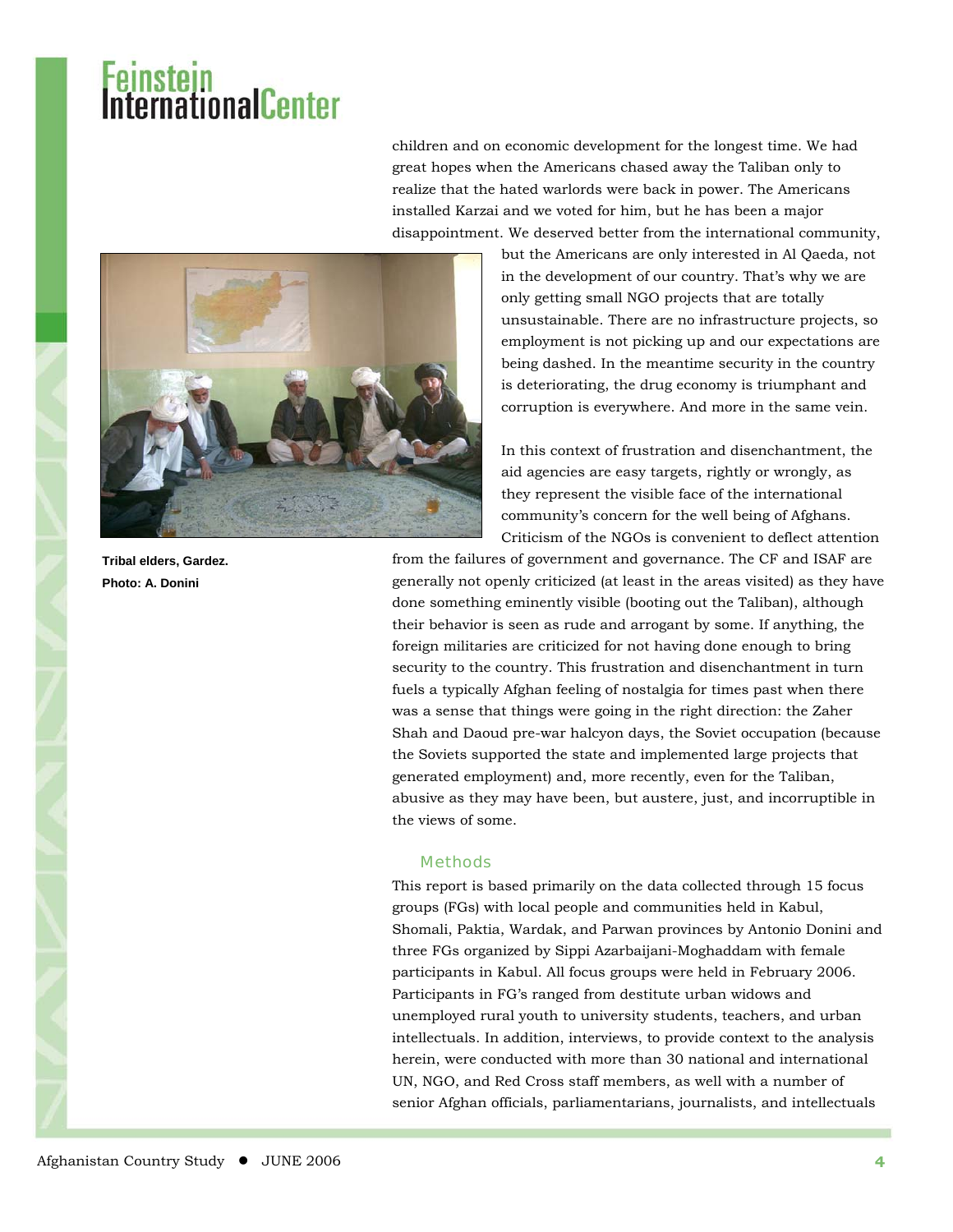(see Annex I).5 The field research was complemented by desk study of available written materials and discussions with knowledgeable informants in Europe and the USA in late 2005 and early 2006.

#### Acknowledgments

Very little would have been accomplished on the ground without the support of CARE International. Special thanks are due to its Country Director Paul Barker and its Advocacy Coordinator Scott Braunschwig for logistics, accommodation, advice, and, above all, their in-depth knowledge of things and complexities Afghan. CARE staff helped to set up focus groups and facilitated field trips to Shomali, Parwan, and Ghorband. Trips to Wardak and Paktia were made possible by the Tribal Liaison Office and the UNAMA human rights unit, respectively. Thanks also to Wais Ahmad and Raz Mohammed for their help in setting up meetings at the Ministry of Rural Rehabilitation and Development. The author is grateful to the Afghanistan Research and Evaluation Unit (AREU) and its Director, Paul Fishstein, for agreeing to host a meeting for donor and aid agency staff where the preliminary findings of the field work were presented.

#### Context: Unending Crisis

The Afghan crisis spans a quarter-century—from the Soviet invasion in December 1979 to the emergence, since the terrorist attacks of September 11, 2001, of an embattled and externally-supported regime seeking peace amongst the spoils of war. During this period Afghanistan descended into a spiral of conflict, displacement, massive human rights violations, and collapsed livelihoods. Humanitarian action remained a constant during this period, although its ability to provide assistance and protection to those in need—whose numbers have ranged from 3 million to over 10 million—has ebbed and flowed according to the vagaries of conflict, external intervention, and the international community's fickle attention span. Humanitarian action in Afghanistan thus has a long history, which has been affected by, and has intersected with, the political, military, human rights and socioeconomic dimensions of the crisis. As in other contexts, humanitarian action itself has been more or less principled, politicized, or instrumentalized depending on the interests of superpowers, donors, and local actors as well as the humanitarian agencies' ability to orchestrate a coherent and coordinated response.6

Another factor that has remained constant during the past quarter century, as well as in earlier decades, is the tension between tradition and modernity. Afghanistan was and remains one of the poorest countries in the world, at the bottom of the heap in terms of all social and economic indicators. Major infrastructure development projects

**Timeline of the Afghan crisis, in five phases.** 

**1. Fragmented state December 1979: Soviet intervention to quell the beginnings of mujahedin uprising 1979-1988: 5 million Afghans** 

**flee to neighboring countries; millions more are IDPs; insurgent factions control most of countryside. Large scale assistance to refugees in Pakistan and Iran; NGOs start cross-border activities in mujahedin-held areas. April 1988: Geneva peace accords; establishment of special UN humanitarian coordination office (UNOCA) February 1989: Last Soviet troops leave Afghanistan 2. Failed state April 1992: Fall of the Najibullah Soviet-backed regime 1992–1996: Civil war; triumph of warlordism Autumn 1994: First operations of Taliban in southern Afghanistan (continues on next page. . .)**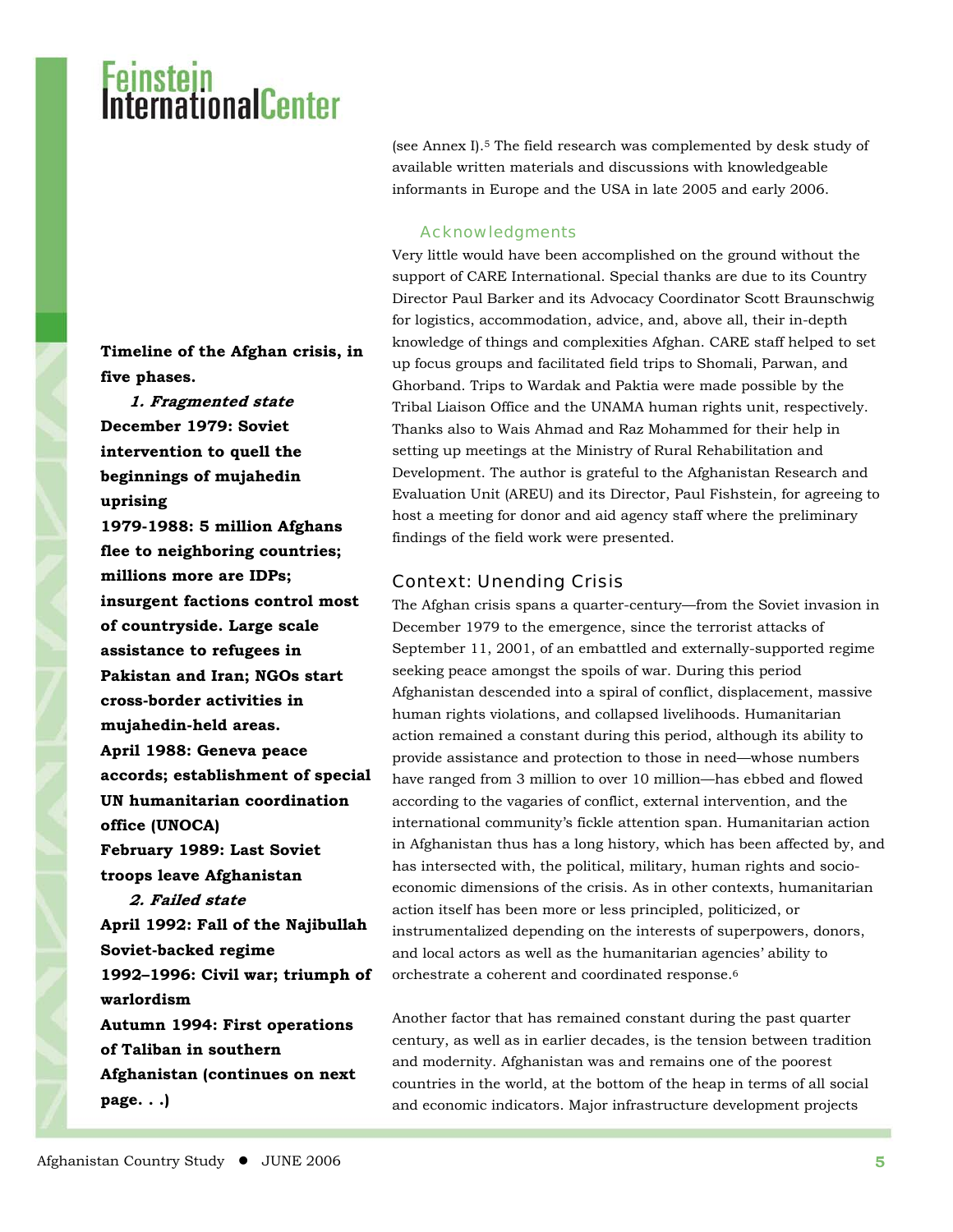**3. Rogue state September 1996: Taliban enter Kabul; control two-thirds of the country 1996–1998: Taliban extend grip on west and north of the country October 2001: Coalition intervention; collapse of Taliban regime** 

**4. Recovering state December 2001: Bonn Accords; transitional government and UNAMA integrated mission established June 2002: Emergency Loya Jirga December 2003: Constitutional Loya Jirga December 7, 2004: Hamid Karzai elected President 18 September 2005: Parliamentary elections. (The first results were declared on 9 October. Final results were delayed by accusations of fraud, and were finally announced on 12 November.)** 

**5. Back to the future? 2005: Lack of visible peace dividend: disillusionment and resentment against aid agencies Spring 2006: Resurgent Taliban and widespread insecurity May 2006: Anti US riots target aid agencies** 

had been initiated in the late 60s: hydropower, roads, ambitious irrigation schemes. Factories in urban areas provided some employment, and a westernized and educated elite was consolidating itself. However, after the overthrow of the king in 1973, the forced modernization under the communist regime triggered the reaction of the more conservative rural areas which provided the bulk of the mujahedin resistance fighters. This eventually resulted in the collapse of most state structures and the chaotic proliferation of factions and commanders who fought bitterly over power and resources but were united in their more or less fundamentalist Islamic opposition to centralized processes of social transformation. The emergence of the Taliban in the mid 90s and their resurgence in 2006 are yet another permutation of the same urban-rural dynamic, but also of a new ethnic dynamic in which the Taliban were trying to suppress the Hazaras, and to some extent Uzbek and Tajik groups, who had been trying to assert themselves against perceived Pashtun supremacy in the mujahedin internecine war years. Similarly, the post 9/11 Klondike-style externally-driven aid, economic and commercial processes at play today in urban Afghanistan are the latest avatars of modernization.

The current center-periphery dynamic has a new twist, however, as it extends all the way to the globalized centers of western capitalism under the guise of the global war on terror (GWOT). The Taliban may well represent a conservative vision of society rooted in pashtun mores and values, but at the same time, because of their links with Al Qaeda as well as other fundamentalist groups in the region and their reported involvement in narco-trafficking, they are part of much wider, even global, networks. Similarly, aid agencies were once relatively minor bit players in the global scheme of things. Humanitarian agencies derived their acceptance and effectiveness from their perceived marginal capacity to influence the outcome of conflicts. They have now become, willfully or by default, the capillary ends of global political designs that range from world ordering and securitization to the promotion of liberal peace. NGOs and UN agencies were never the paragons of neutrality, impartiality, and independence, though many, particularly during the Taliban period, strived to work in a principled manner. But today, in the "with us or against us" context of GWOT, the task of respecting basic humanitarian principles—and of being seen as such—is much more difficult. In Afghanistan, whether they like it or not, aid agencies are seen as embedded in an externally-driven nation-building process that is being attacked by insurgents and that, as the paragraphs below will show, is deeply flawed and unpopular.

As optimism falters and insecurity for aid staff—and, more importantly, for Afghan citizens and communities—increases, the flaws of the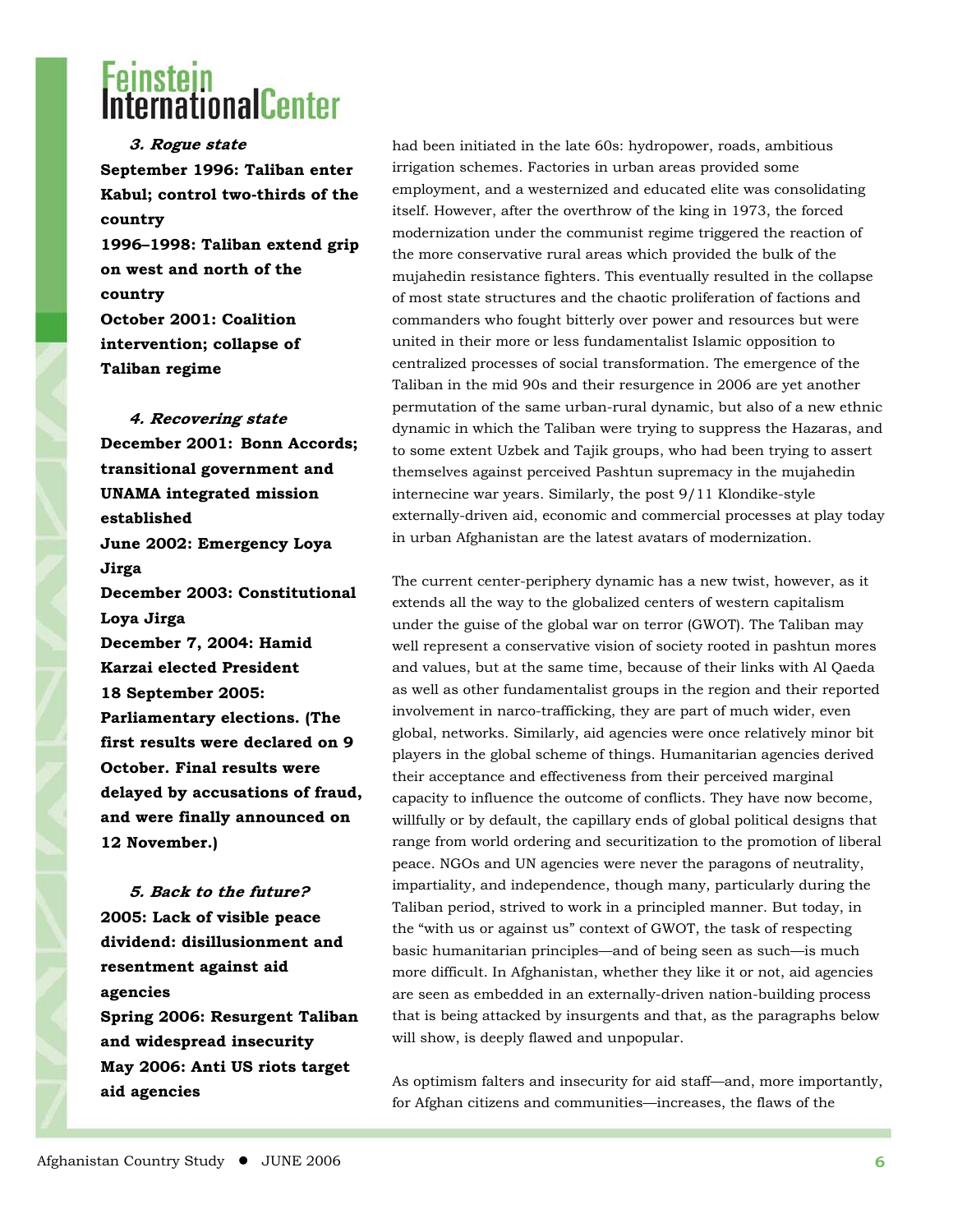### Feinstein<br>International<mark>Ce</mark>nter

Coalition intervention and Bonn process are starting to appear in stark relief. The formality of the process has been more or less respected, but the underlying issues remain. Afghanistan was "democratized in a vacuum." Not only were internal issues whitewashed but the historical conflict with Pakistan—over the artificial Durand line and the Pashtunistan issue—was also ignored. The result is that tension is brewing on the border, Great Game-style. The legitimacy of the government is patchy and contested by armed insurgents. Corruption, linked to drugs and international assistance, is rife. The illicit economy built around the production and trafficking of drugs and the increasing web it weaves at all levels of society carries the very real risk of Afghanistan becoming a narco state. Warlords are perhaps disarmed but still call the shots whether it is at the local level or in parliament where the new dispensation of power has served to legitimize them. Accountability for past human rights violations remains a distant mirage. And perhaps most importantly, there has been little or no visible progress in advancing the human security of the vast majority of the population. "Peace is jobs and electricity," quipped one of the respondents of our 2005 study. A year later, neither of these goals seems any closer.

#### The Perceptions Gap

The key finding of the fieldwork is that there is a deep malaise among all the Afghans interviewed with respect to the overall direction and effectiveness of the international aid effort in Afghanistan. It is symptomatic of significant levels of alienation vis-à-vis the aid community and the overall development process. It revolves around three D's: disillusionment, disempowerment, disengagement. The Tufts study of 20057 identified a major disconnect between how outsiders (aid agencies, peace support operations) and local communities understood the meanings of peace and security. The data collected in 2006 shows that this disconnect is much wider and pertains to the very nature of the activities of the humanitarian enterprise and the larger aid community. These perceptions, while indicative of the mood in Afghanistan today, do not necessarily correspond to reality (nor to the views of the researchers). A more analytical commentary is included at the end of this section.

The key messages coming from the communities are:8

• Our great expectations have not been met. There is no visible improvement of our situation; we do not see any evidence of the impact of the assistance (thus, regrets are expressed for halcyon days of the past when progress and large infrastructure developments were visible—"At least the Soviets built Microrayon"9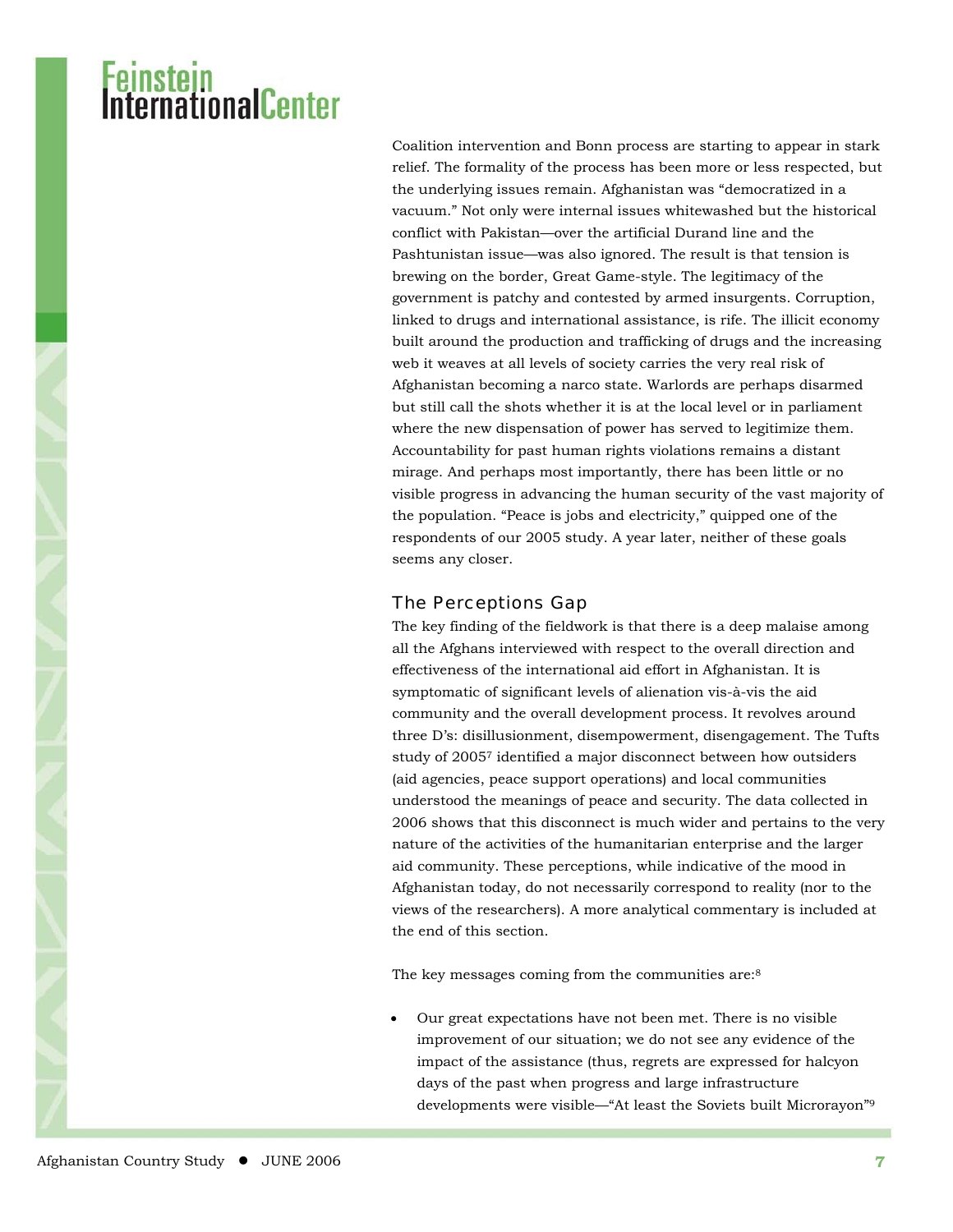is a frequent refrain—or even for the Taliban, though this is a minority view heard in conservative circles only). Some stress the lack of direction of the process: "The formal Bonn process is now completed, but for the people nothing has really changed" (Afghan female NGO professional). Others stress its superficiality: "There are no fundamental sustainable results. This is just relief. The Russians and the Germans came and left physical traces behind. But what has America done? Just look at the roads—they become like swimming pools in winter" (Afghan female intellectual). A seasoned UN aid worker adds: "The view that the state worked better under the Russians is a valid one."

- Aid is not in line with our needs. It should go through the government. The priority should be factories, power plants, dams and other big infrastructure projects that give employment to people (not the small NGO rehabilitation projects that "we can do ourselves"). Change and reconstruction tend to be understood in terms of physical infrastructure. To some extent this echoes voices in the government that are calling for the international community to put money in infrastructure projects rather than in the "social" projects of NGOs. It also reflects an attachment of ordinary Afghans to the provision of social services by the state—a highly contentious issue given current pressures from international donors and the World Bank for privatization, even of the education sector. At issue is also the lack of sustainability of what is visible, i.e., small NGO projects that provide services that many people think should be provided by the state. Many NGOs "just put up signs" but do not actually do anything substantive.
- Our trust is rapidly eroding. The government is corrupt and ineffective. The criticism of the government is omnipresent. Everyone assumes that corruption, either fuelled by the narcoeconomy or by the aid economy, reaches the highest levels. Nepotism and patron-client dealings are seen as ruling the management of external resources. At the same time, most people, including relatively uneducated rural communities, say that the government is being undermined because international aid bypasses it with deleterious consequences for state-building.10 Cynicism also permeates the general view of institutions of governance. As a national NGO director put it: "We all participated in the Loya Jirga process because we believed things would  $\alpha$ change<sup>11</sup>; we voted for Karzai, but he disappointed us; by the time the parliamentary elections came we were disillusioned and few people bothered to vote." Commenting on the low turnout at the parliamentary elections and on the cynicism of Afghans vis-à-vis their institutions, a senior UN staffer added: "The reality of power at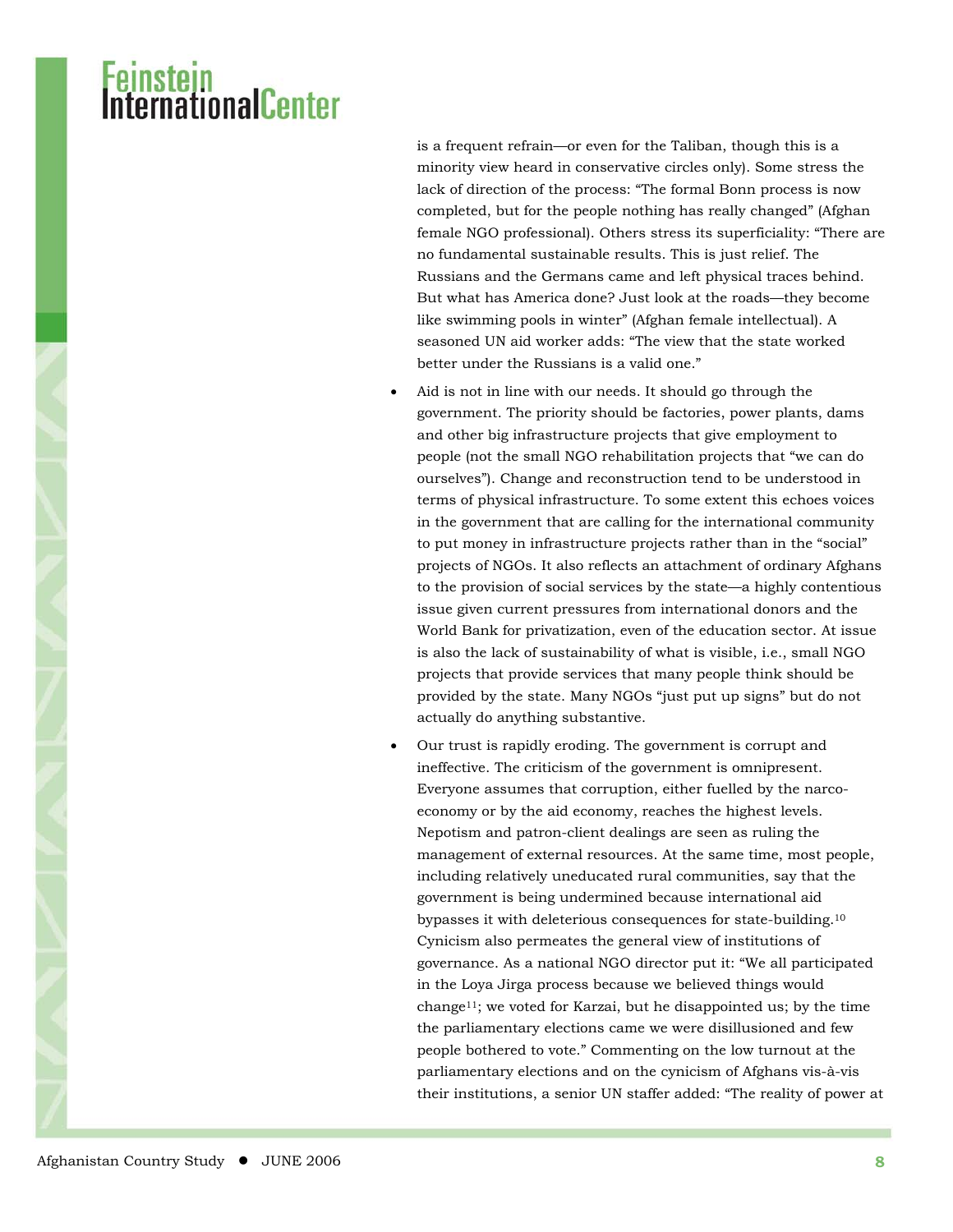**The chain of intermediaries refrain has deep roots in Afghan society. An elder from Gardez explained, "Once, in Zaher Shah's time a minister came to Gardez. He met with the Governor and the elders who complained that no assistance was coming from Kabul. The minister listened then got up, went outside and returned with a snowball. He gave the snowball to the Governor who did not know what to do with it so he passed it to the first elder who passed it on to the next one and so on . . . until the last elder who just got a few drops of water. This is how the system works."** 

the district and village level was not at stake. Things do not change: former commanders are now police chiefs or district administrators. Ordinary people feel they have no say in decision-making."

- Our socio-economic conditions have not improved in the past two years (with variations: Kabul middle class people are more positive than poorer groups and the rural population in general). Whoever provides visible assistance is viewed positively, but most people say that there is discrimination in the distribution of aid. It goes to those who are well-connected with those in power. It also seems to respond to criteria that are arcane to ordinary Afghans ("why is aid going to that group and not to us?") or that correspond to foreign policy considerations. They feel that aid has bypassed them, in some cases literally: in the Ghorband valley, they see it go up the road to Bamyian. Issues of perceived discrimination in the allocation of aid are not being addressed. Some are concerned that aid will fuel ethnic tensions. There is also a sense that urban areas and elite groups are benefiting disproportionately from the international community's largesse: "Overall, I would say that poor people and rural people are worse off. That's why there is so much migration to urban areas. The aid money hasn't reached its aims. But some people's lives (in urban areas) have improved because they get much higher salaries now" (young female Afghan NGO professional). An interesting spin on discrimination is that some young men claim that because of the pro-women policies of the donors "women get all the jobs" in aid agencies.
- Our security is deteriorating. In large parts of the country there is widespread insecurity due to a mix of insurgency, drugs, and general lawlessness. While the vast majority of the people interviewed state that their personal security had improved over the past two years, the overall outlook was bleak. Large scale fighting would break out if the CF/ISAF were to leave. Many people feel particularly in rural areas—that the absence of jobs and a visible peace dividend may push young people to join the insurgents (as well as other criminal groups). All say that the insurgency, whether Al Qaeda, Taliban or others, is fuelled by outsiders (who come from another district, another province or, of course, another country). The insurgency, poppy cultivation and livelihoods are linked to the provision of aid. As a tribal elder in an underserved area (Ghorband) put it: "Aid goes where there is poppy and war." Another added, in a comment suggesting the counterproductivity of current policy: "No poppy is grown here, but if assistance does not come, next year we will plant it everywhere." Moreover, many say, for the unemployed youth there are few choices for making a living beyond poppy or the Taliban.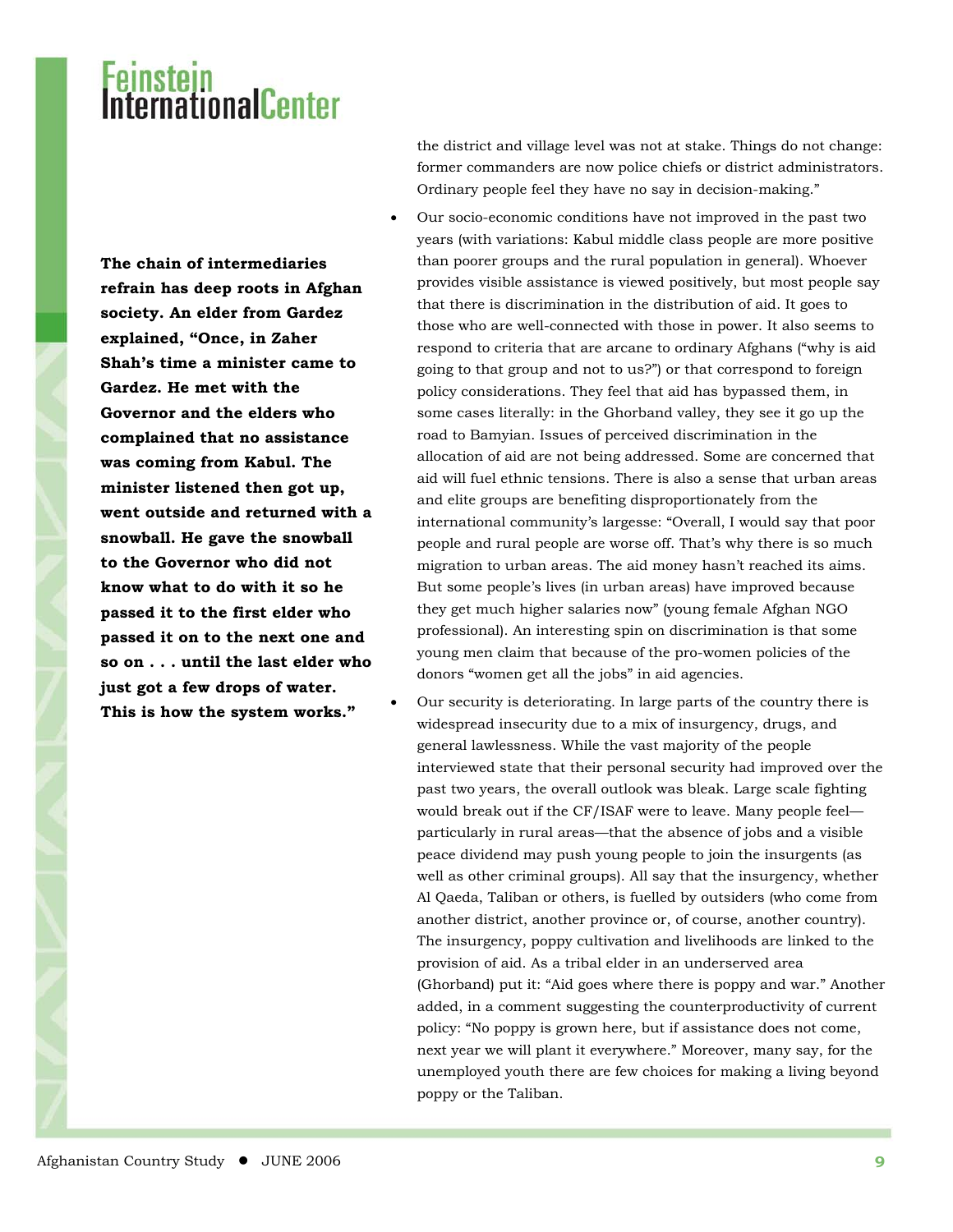### Feinstein<br>International<mark>Ce</mark>nter

- Even if it is not corrupt, international aid is mismanaged, expensive, expat-heavy . . . and there are far too many intermediaries. At each step in the chain, money gets siphoned off. The rational explanation is that "In Afghanistan, the transaction costs of international assistance are very high. They are in the order of 40%, compared to around 10% in Burkina Faso, for example. The additional costs for staff security are also enormous" (World Bank official). The popular view is that "the foreigners are here to get rich."
- Aid is ineffective. "Aid agencies turn up unannounced, make an assessment, and then disappear without result" is another frequent refrain. If they do turn up again, aid efforts are often viewed as superficial and unsustainable. Afghan NGOs—because they are poorer—are seen as more susceptible to corruption than international aid agencies. Aid is going to the people who are "connected," to those who are rich and powerful who are able to occupy key links in the chain of intermediaries, not to the most needy. Many Afghans suspect that there are underhand deals so that the people who are "gatekeepers" benefit from it (gatekeepers in government who mediate transactions with the aid community, but also key Afghan aid agency staff who maintain the contacts with government and local authorities). At the same time there are high levels of denial, particularly among the educated. A UN staffer who taught for a time at Kabul university recalls: "My students often complained that NGOs were 'all thieves' and that they received no assistance. They were forgetting that they were all receiving a stipend from an international agency and that they had been on a study trip to Germany."
- Individual foreign aid workers are generally respected—"as long as they do good work"—but their conspicuous consumption, lifestyles, and sometimes their values, are problematic. While few subscribe to the anti-NGO rhetoric of former minister Bashardost ("NGOs are nearly as bad as warlords"), many wonder about their professional credentials or their motives. Some say: "There are many jobless people in the world; perhaps the foreigners come here because they cannot find work at home." A minority feel that they come with some kind of hidden agenda (religious, political). The majority of respondents say they come because "it is their work," their "mission" or they want to "get rich," the implication being that aid workers have a vested interest in how the present system functions and are keen to perpetuate it rather than working themselves out of a job.
- The ISAF/CF presence is well tolerated (in the areas visited); the private security firms are not. The notion that there is an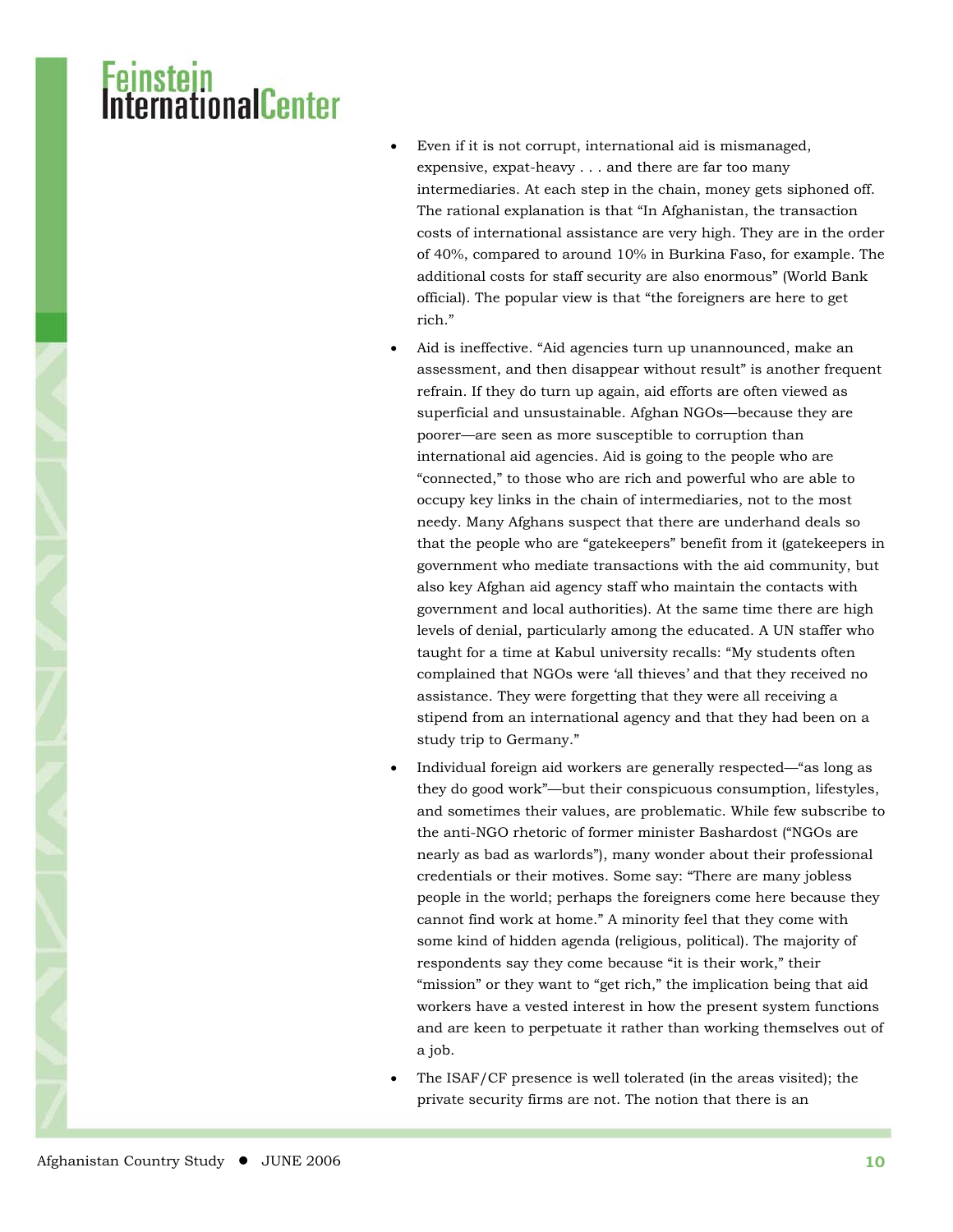"occupation" for ulterior motives (a forward base to attack Iran; to exploit Afghanistan's natural resources) is there, under the surface.12 The impression is that educated Afghans talk about it among themselves but not to foreigners. One frequent refrain among the educated is that the foreign military presence is there because of 9/11 and not actually to help to solve the "real" problems (security, narco-corruption, the lack of justice and accountability) and that the enormous funds spent on military presence ("to test new weapons for use elsewhere") might have been used more productively for reconstruction (dams, factories, infrastructure projects). A few hint at more sinister motives for the Coalition presence: "Our country is a foreign policy arena and we are the losers. The Americans used the same slogans as the Russians. They used religion and ideology to get us to go on jihad. They used our rural people and created rifts between the people of Afghanistan. First they paid for the Taliban to set themselves up, then they got rid of them in record time. Their behavior is inconsistent. They could end terrorism but they don't want to because who will need them if they do?" (female intellectual, Kabul).

Overall, the above summary of views indicates a significant and growing disconnect between civil society and the national and international institutions of governance. This is manifest in the massive perceptions gap and in the widespread criticism of aid agencies, which is fuelled by politicians and the media but also by a general frustration that "life has not changed." Many people see the international aid effort as something that is alien and does not concern them because it bypasses them. While these feelings are certainly real and widespread, gauging how accurate they are is a different matter. Aid agencies come in very different hues.13 Some have been working in Afghanistan for twenty years and have a well-documented track record, including high levels of appreciation from the communities in which they work. At the other extreme, small national NGOs struggling to survive vie for contracts and are really more akin to construction companies. The populist demagoguery of politicians and the media unfairly tars all NGOs with the same brush. Communities tend to be much more discriminating. Nevertheless, the fact that NGOs, as a category of civil society, have fallen from the role of heroes to that of villains in the space of a few years is an indication that something is amiss with the category as a whole either in what it provides (which may no longer correspond to popular expectations) or in how it provides it (which may mean that approaches that were acceptable in the past no longer fit the current situation), or both.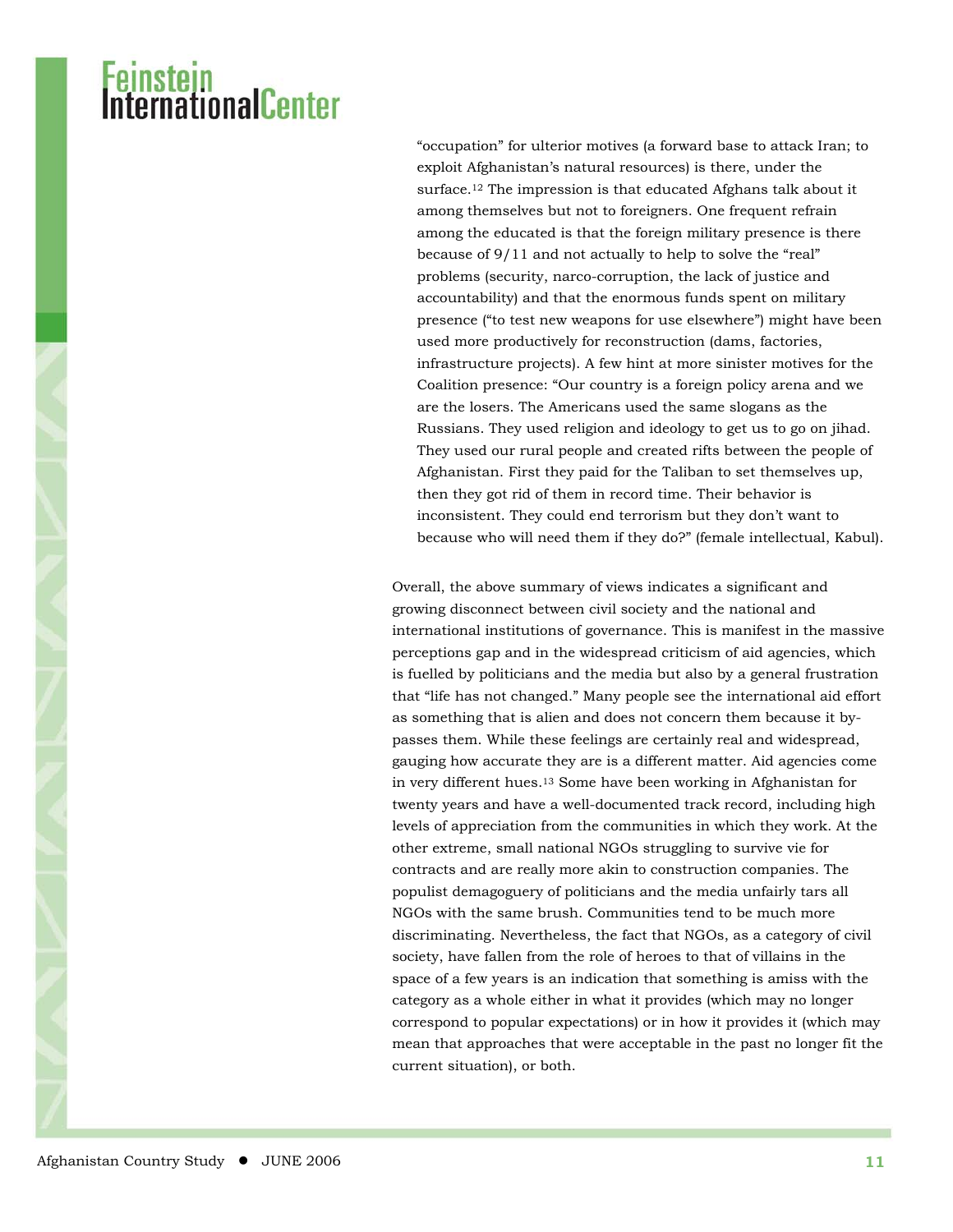## <mark>Feinstein</mark><br>International<mark>Ce</mark>nter

The corollary of this perceptions gap are yawning information, communication, and public relations gap: agencies, whether NGO or UN, seem to be unable to explain in a credible manner what they are achieving with the funds entrusted to them by the international community. Their credibility is further undermined by the government's call for more international funds to be channeled through



**Female community meeting, Kabul (Old City), February 2006. Photo: A. Donini** 

its ministries. Scapegoating the aid agencies is expedient for the government as it deflects attention from the government's own weak absorption and implementation capacity (in February 2006, 11 months into the fiscal year, only 27% of the government's development budget had been spent). Moreover, and worryingly, it seems that there is no attempt to manage these gaps, neither from the government nor the aid community sides.

One intriguing aspect of the situation is that the criticism of outsiders is focused on the NGOs and not on the UN, donors or private contractors. This may be explained in several ways. Firstly, ordinary Afghans do not have the ability to distinguish between *farenjees* (foreigners) other than between the military and the civilians. Most Afghans have some knowledge of NGOs because they were the main type of foreign aid presence

during the jihad years and because they are aware of the criticism broadcast by the media and politicians. They tend to lump all and sundry under the convenient 'NGO' label. Secondly, the UN itself is recognized, if at all, as the custodian of the peace process and the organizer of the elections rather than as the provider of assistance. Thirdly, the UN is a less visible assistance player than it was during the Taliban and the drought years when its role was prominent and easily understandable as it focused on life-saving assistance. After the aid/donor/contractor juggernaut descended on Afghanistan post-Bonn, the UN has become a relatively small assistance player in a very crowded and confusing field. Its role is more behind the scenes working with and through line Ministries and is thus much less in the limelight. This is especially true now that the peaks of repatriation and elections have passed. Some agencies, like WFP, have a deliberate policy of keeping a low profile, partly for security reasons and partly in an effort to blend in with the government. The relative absence of the UN from the perceptions of communities may also be a reflection of the diminishing role of the UN in the eyes of Afghans.

Perceptions are not about events; they are about their meaning. And the meaning here is how the Afghans interviewed make sense of what is happening around them. Perceptions do not necessarily reflect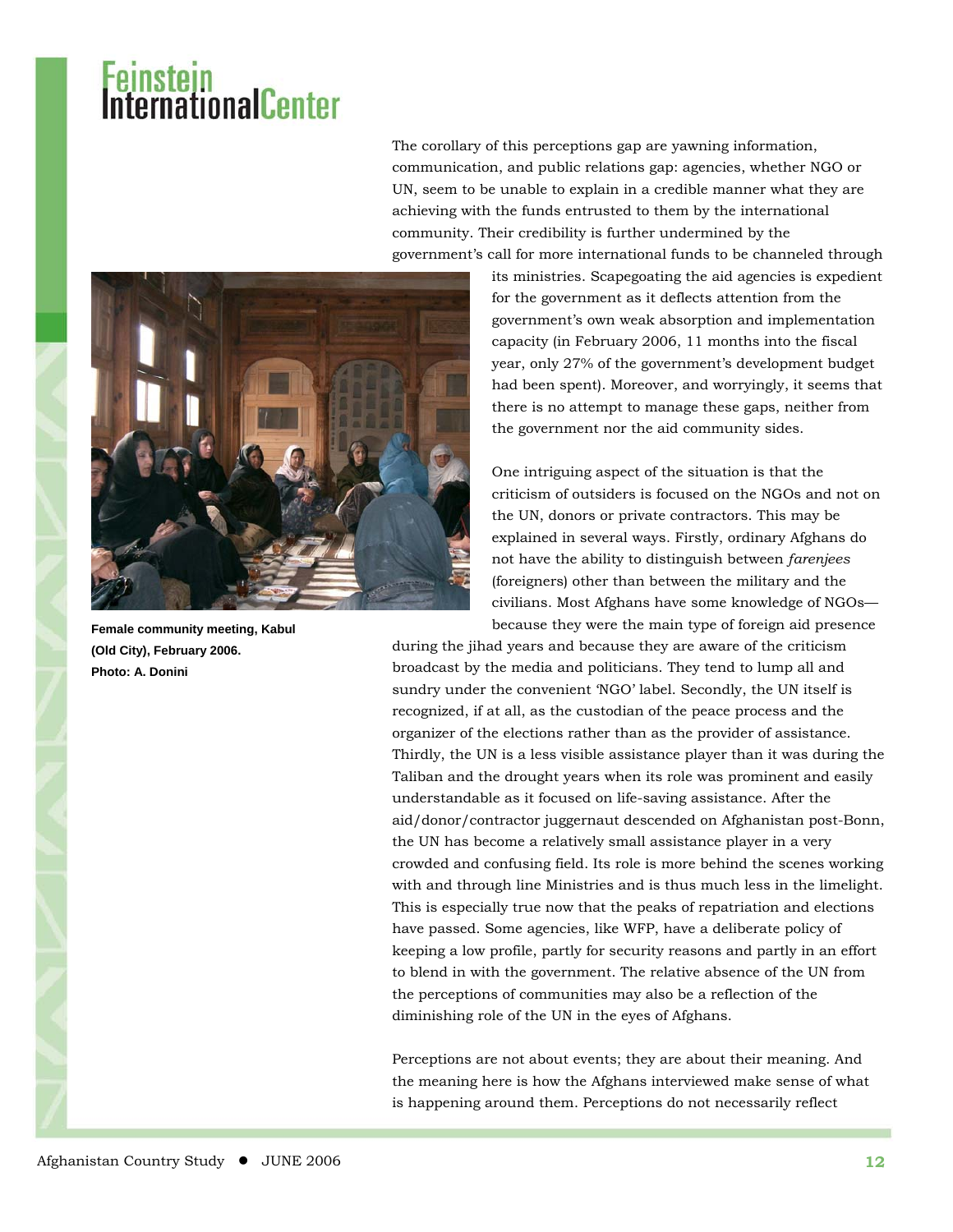#### Feinstein<br>International<mark>Ce</mark>nter

realities. Nonetheless they can have very real consequences, including on the safety and security of aid workers whose vilification is a recurrent leitmotif in Afghanistan. This situation needs to be urgently addressed. Some recommendations appear at the end of this report.

#### **Universality**

#### Does It Matter?

One of the objectives of our study was to test the universality of the humanitarian discourse by trying to understand how it was perceived by those affected by crisis. Our assumption was, and is, that while it may claim to be universal in spirit, the humanitarian enterprise is fundamentally northern in values, appearance, and behavior. Generally speaking, the evidence collected in Afghanistan supports this assumption. Humanitarian action, unsurprisingly, is associated with the work of foreign agencies and, with a few exceptions (e.g., BRAC, the Aga Khan network, Mercy Malaysia), these are essentially northern.14 But does this undermine the universality of humanitarianism in Afghanistan? Does it make for less-than-universal action?

Here the analysis is more complex because the situation in Afghanistan is not a clear-cut humanitarian one, and because the counterfactuals are not there: it is impossible to say whether a different, more or less universalist approach, might have been more effective in saving and protecting lives. It is possible, nevertheless, to make a few general points. The fact that the humanitarian endeavor is seen as northern or western makes it suspect. At a minimum it is seen as alien and pregnant with foreign-ness (rich in resources but often obscure in intent, hence the frequent refrain "we don't know why they come or what they do," "they show up, do an assessment and we never see them again"). At a maximum it comes with a hidden agenda ranging from the promotion of "different" or un-Islamic values to religious proselytism or intelligence gathering for political agendas.

Afghans also make the connection between the sudden post 9/11 gold rush atmosphere of Kabul and other urban areas and the geo-strategic interests of the US and its allies. Few Afghans are aware that in the weeks preceding the launch of the military intervention in Afghanistan, Colin Powell called upon NGOs to be the Coalition's "force multipliers" and "part of our combat team."15 Nevertheless, the relationship between the aid enterprise and the Coalition intervention is fairly obvious—after all, the massive increase in aid agency presence happened on the heels of the US-led intervention—whether or not aid agencies put themselves directly under the security umbrella of the military or kept them at an arm's length. The direct connection—that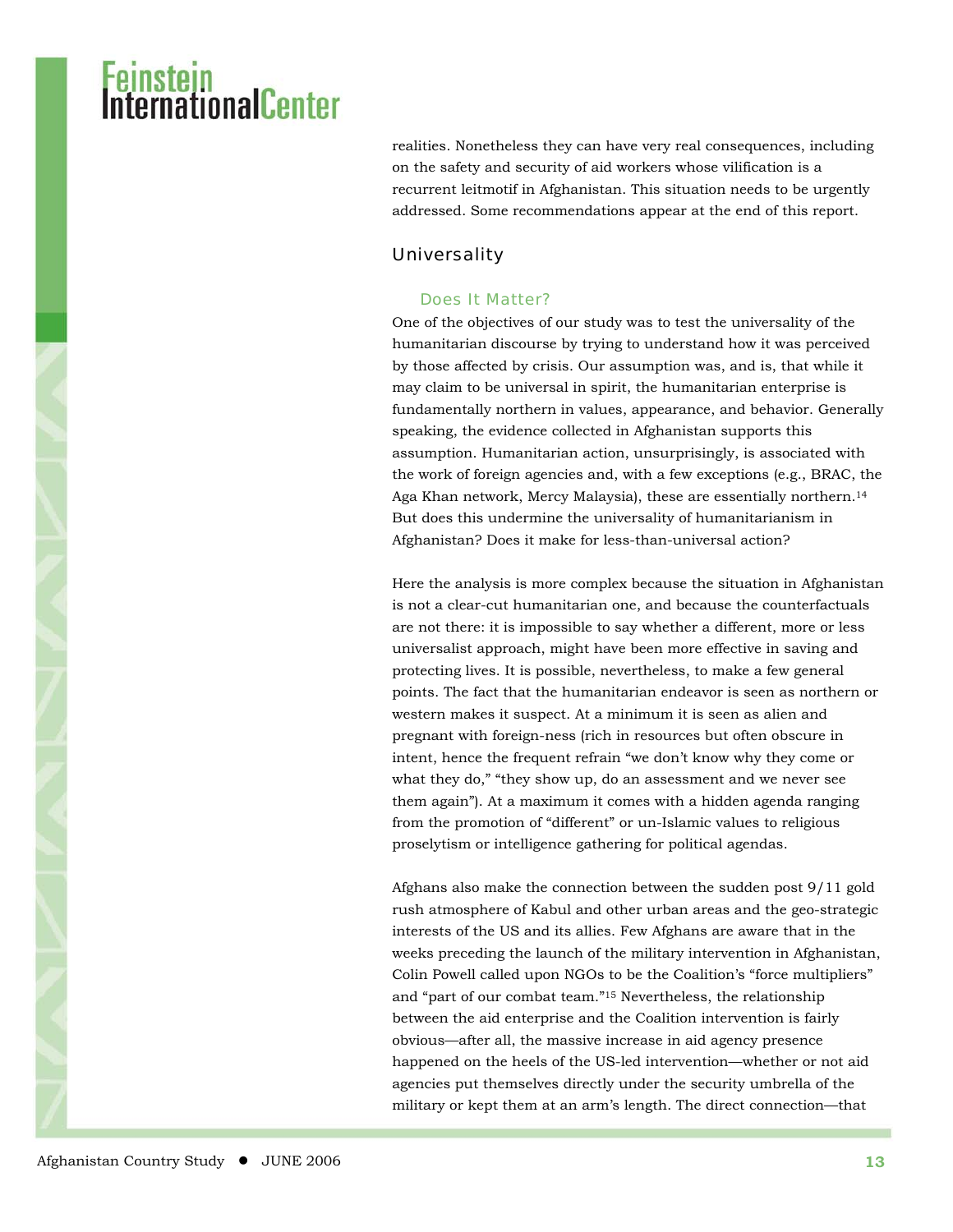aid agencies are the tool of the US—is made by the insurgents, of course, and their propaganda percolates and is discussed throughout Afghan society.

Moreover, the personal behavior of expatriate aid workers, while not necessarily a big issue in the areas visited, sets them apart, sometimes literally, as in Kabul where most foreigners live in segregated areas or protected compounds, from Afghan civil society. The otherworldliness of expatriate aid workers increases and so do questions as to why they are there. Could it be that they cannot find jobs at home? The mercenary motives of humanitarian personnel are frequently mentioned. There is often a perception that expats who come to work in Afghanistan are not "professionals," and that people whom Afghans have trouble identifying with the professions they know and respect are earning large salaries which are not commensurate to their perceived qualifications or effectiveness.16

More importantly, perhaps, northern-style humanitarian action sets the stage for others seeking to pursue humanitarian objectives. Firstly, it pushes indigenous NGOs, many of whom are struggling to survive, to mimic the structures and behaviors of their northern counterparts. This undermines the overall universality of humanitarianism as it fosters the copying of exogenous processes and motifs rather than a dialogue between different, but perhaps complementary, approaches to humanitarianism. Thus, the terms of the humanitarian discourse are dictated by the outsiders. This in itself was not a problem in the earlier phases of the Afghan crisis, for example under the Taliban, when the acceptance of outsiders and the aid they provided was very high. Now that acceptance is much lower, both because of attacks by insurgents and widespread criticism from politicians, the media, and communities, the top-down and sometimes arrogant externality of the aid enterprise becomes problematic, a fact made worse by the perceived deep-seated reluctance of donors to provide support for the capacity-building of indigenous organizations.

Secondly, it privileges the roles and functions of the outsiders and thus results not only in a dominant-dominated humanitarian dialectic but also in the obfuscation of both the coping mechanisms of local communities and of the mostly invisible networks of solidarity (tribal, religious) that allow people to survive in times of crisis.

Finally, there is an exploitation-cum-helplessness motif running through the comments on the assistance community and the overall international presence: the geopolitical interests of foreign powers and the exploitation of Afghanistan's energy resources and assistance are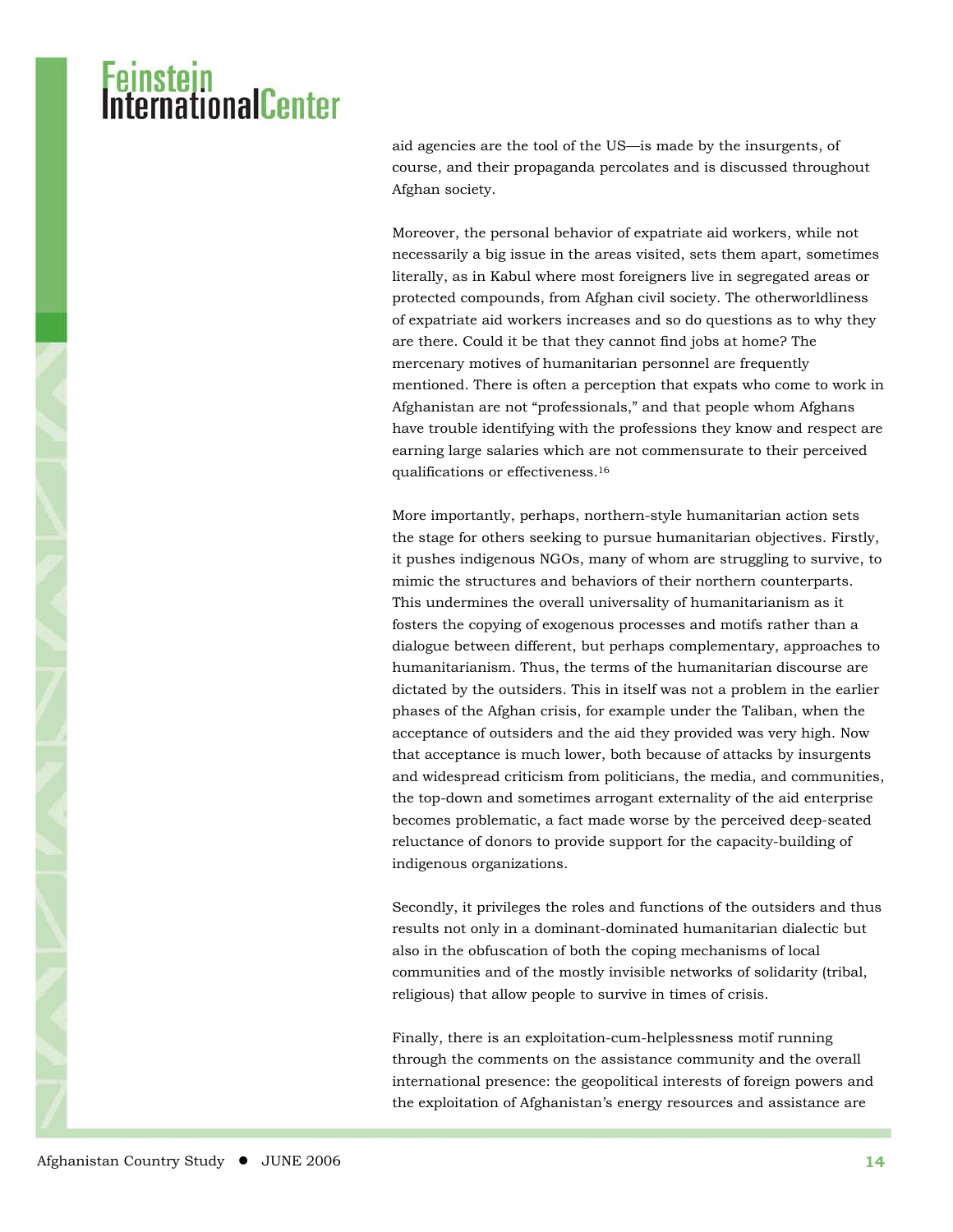#### <mark>Feinstein</mark><br>InternationalCenter

**"Girls working for foreign organizations always have to be pretty," says a female intellectual. "Why does ISAF always take good looking young men as translators? People don't like their young relatives going to work for foreign organizations. They think they will be brainwashed and then foreign agencies can do anything they want in our country," adds a female aid worker.** 

wrapped up together in a feeling that Afghans are powerless: "Foreigners want Afghanistan's resources. Nothing comes for free" (destitute widow, Kabul), "The whole world is not dirty. There are real humanitarian organizations who want to help but, unfortunately, the oil interests have spoiled everything" (female intellectual).

Most, if not all, foreign aid agencies subscribe to the universalist ideology of humanitarian and human rights principles. Some—the ICRC, human rights groups—specifically articulate these principles in their everyday work. For others, the principles are assumed to be part of the agency's ethos. The extent to which Afghans recognize themselves in these principles or see them as a western construct varies, but by and large there does not seem to be major friction between local mores, beliefs, and religious precepts and humanitarian or human rights principles in their most generic formulation. The protection of civilians in times of war, the right to receive assistance and protection, and the need for accountability and redress for past human rights violations are all deeply cherished values, as a number of recent surveys have shown.17

Thus, the universalist ideology of expatriate humanitarians does not seem to be problematic—Afghans are genuinely grateful when they see lives saved and protected and good work done. However, some of the unintended effects are the source of suspicion. This relates in particular to the issue of women's rights and women's employment, a historically controversial issue in Afghanistan well before Taliban times.18 On the positive side, many more educated women are now gaining access to employment. This, unsurprisingly, generates resistance in some of the more conservative quarters. Nevertheless, there are also hints of sexual exploitation among female respondents sometimes combined with an external political agenda. This highlights the historic Afghan paranoia that young people exposed to foreigners and their ways will be culturally influenced and brainwashed to further an outside agenda.19

But, cultural issues aside, does it matter to the beneficiaries if the design is northern, if the humanitarians have to share space with the military, if agencies work with or for the government? The data as we interpret it says: probably not much. However, the implications are likely to be deep and wide-ranging should the humanitarian enterprise (further) lower its principled guard. In fact, the issue here is not so much one of impartiality (even the military can deliver relief in a relatively impartial manner) but one of neutrality and independence. If northern-framed humanitarian action is associated with a coercive military design or if it becomes itself coercive, as is happening in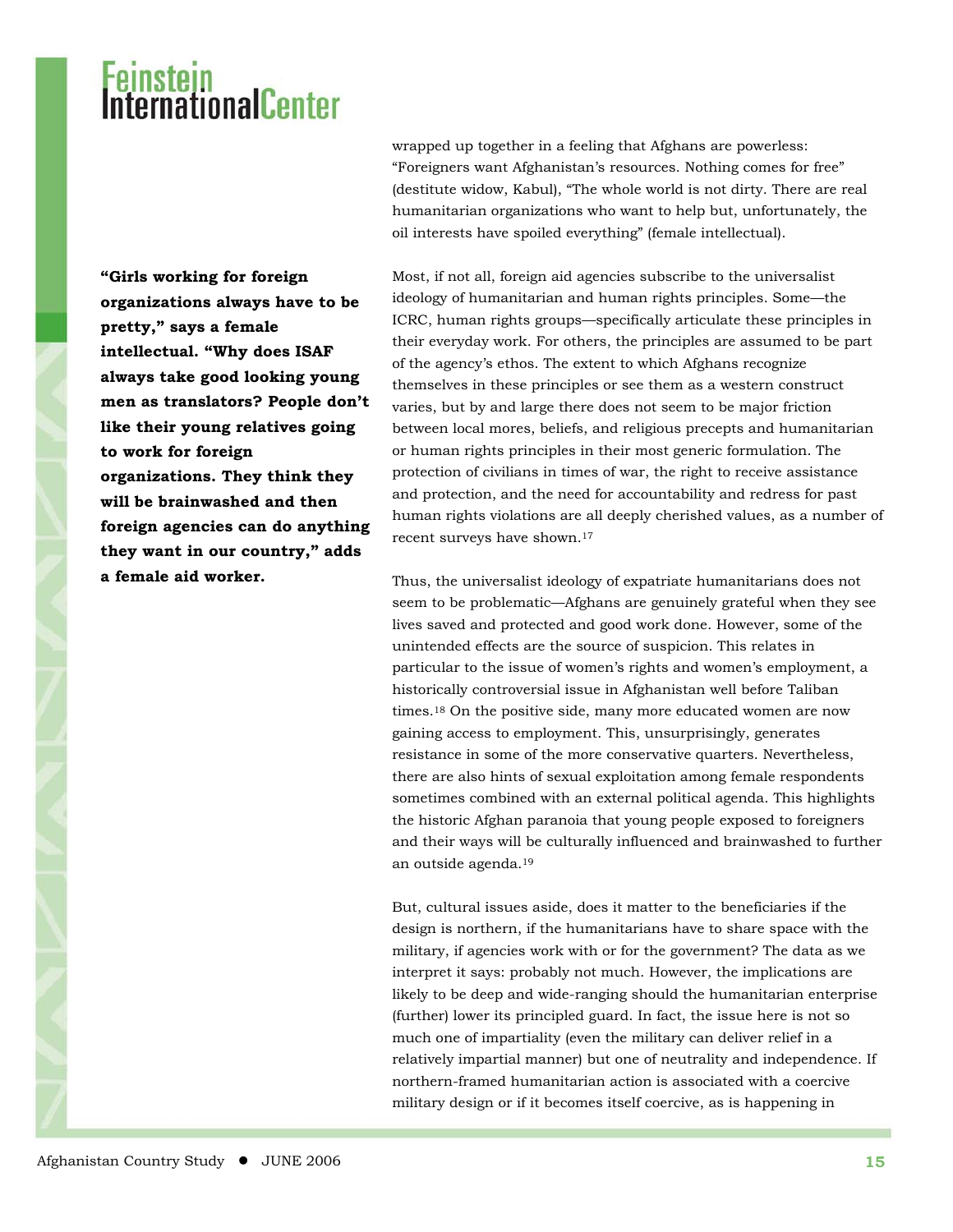insecure areas of Afghanistan today where humanitarian personnel and commodities travel in militarized convoys, any and all pretense to neutrality and independence would necessarily be abandoned.

It is interesting to record some of the views of the CF/ISAF military on this issue. A senior officer in a PRT explains that he understands the concerns of the NGOs and that in theory it would be good not to blur the lines between military and humanitarian functions but the world has moved on ("NGOs are living in the past") and the future is bound to bring more integration between military and civilian peace-building functions, not less. He also acknowledges that many Afghans worry that "the government and the parliament are puppets of the US." That's why the PRT tries to keep out of the public eye and put the government's role forward. Another adds that, unlike aid agencies, the PRTs are not driven by recognition: "We are past hearts and minds. We no longer put visible signs on our projects." After all, "when you are hungry, you do not care which tree the apple falls from." There may be another explanation for the PRTs' concerns about visibility: tolerance for the western militarized approach to meeting the needs of the population was undoubtedly high in the first months of the US-led intervention. It is now starting to wane, as the Kabul riots indicate. This begs the question of whether alternatives to leading with a western jack-boot should have been sought in the first place.

It may be true that hungry civilians do not really care if wheat is delivered to them by an NGO, government, or Coalition truck ("We were hungry, we did not really care where it came from" quipped an unemployed youth from Qarabagh). But in the long term, such things are likely to matter more, especially if the insurgency, now limited to large but relatively circumscribed parts of the country, were to expand.20 There are already indications that in some of the more insecure areas villagers are afraid of being associated with aid agency activities. The insurgents are quick to exploit any blurring of lines to their advantage.

Aid agencies are therefore likely to face an increasing dilemma: either succumb to pragmatism and in insecure areas place themselves resolutely under the security umbrella of the CF/ISAF or insulate themselves as much as possible from the CF/ISAF and find ways of reengaging with communities, and of talking to the insurgents, in order to re-burnish their tarnished humanitarian credentials. To some extent, the choice between the security umbrella and the humanitarian flag is a judgment call. Both approaches allow for the provision of relief to people affected by conflict and crisis, and in some extreme cases the provision of relief by military contingents may be the necessary last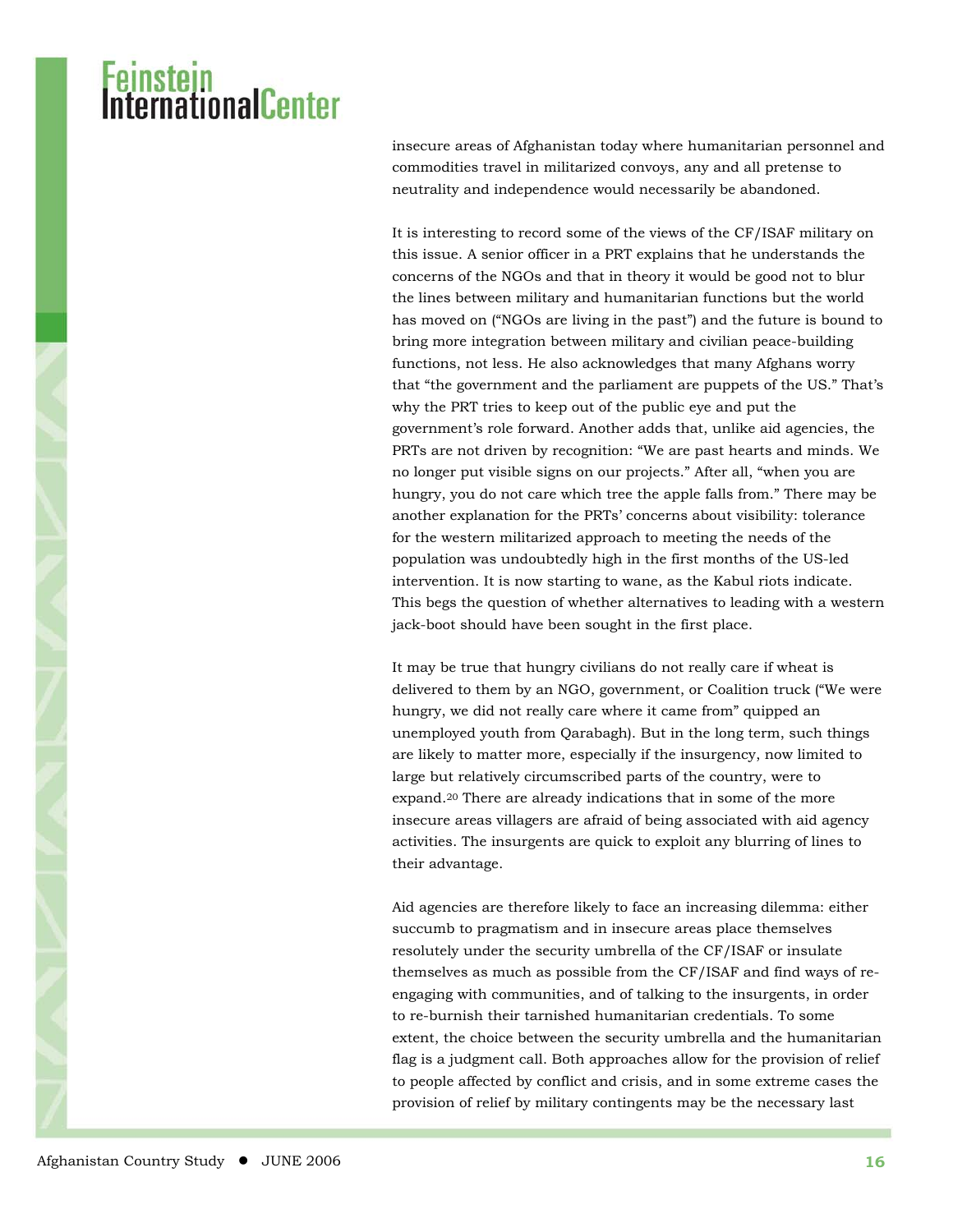resort. The point here is that these choices carry consequences for agencies especially if they muddy the waters by trying to be pragmatic and principled at the same time. Becoming the tool of a security or political enterprise carries a series of short-term and long-term risks for aid agencies. In the short term, the obvious risk is increased attacks by insurgents if agencies are perceived as being, by design or by default, the instruments of the Coalition. In the longer-term, the essence of humanitarianism as we know it is at stake. The protection of humanitarian action from overt politicization is not a new issue, but the willing acceptance of parts of the humanitarian system to abdicate universalist values for a particularist agenda—even if this agenda saves and protects lives in the short term—would likely have long term negative implications for the ability of humanitarian agencies to work in contested areas, particularly in Islamic contexts.

It may be impossible to maintain a fictional unity on this issue across the broad spectrum of agencies that consider themselves humanitarian. This argues for more insulation of "purist" members of the humanitarian movement from the vagaries of politics. Some ideas on how this might be done will be suggested in the conclusions section below.

#### How To Define the Situation?

One of the problems confronting aid agencies working in Afghanistan, and researchers trying to make sense of what is going on, relates to the ambiguities with which the overall situation is defined (or not). Is it a humanitarian crisis or a post-conflict, peace-building-cumdevelopment situation?

This is not just an issue of semantics. The way in which the situation is defined impacts directly on the posture that agencies assume vis-à-vis the government and the other forces at play. It also impacts on key issues of principle and thus of universality. The same is true for the assumptions, patent or latent, that are made about how the security situation might evolve.

In Afghanistan today, while the international and de jure legitimacy of the government may be strong, its de facto legitimacy varies around the country. The posture of NGOs varies too. There is a degree of opportunism here: NGOs are happy to fudge the issue. They define themselves as humanitarian or developmental when it suits them.21 Can the same organization be "developmental" (and work with or for the government) in one part of the country and "humanitarian" (and respect established humanitarian principles) in another? Can an NGO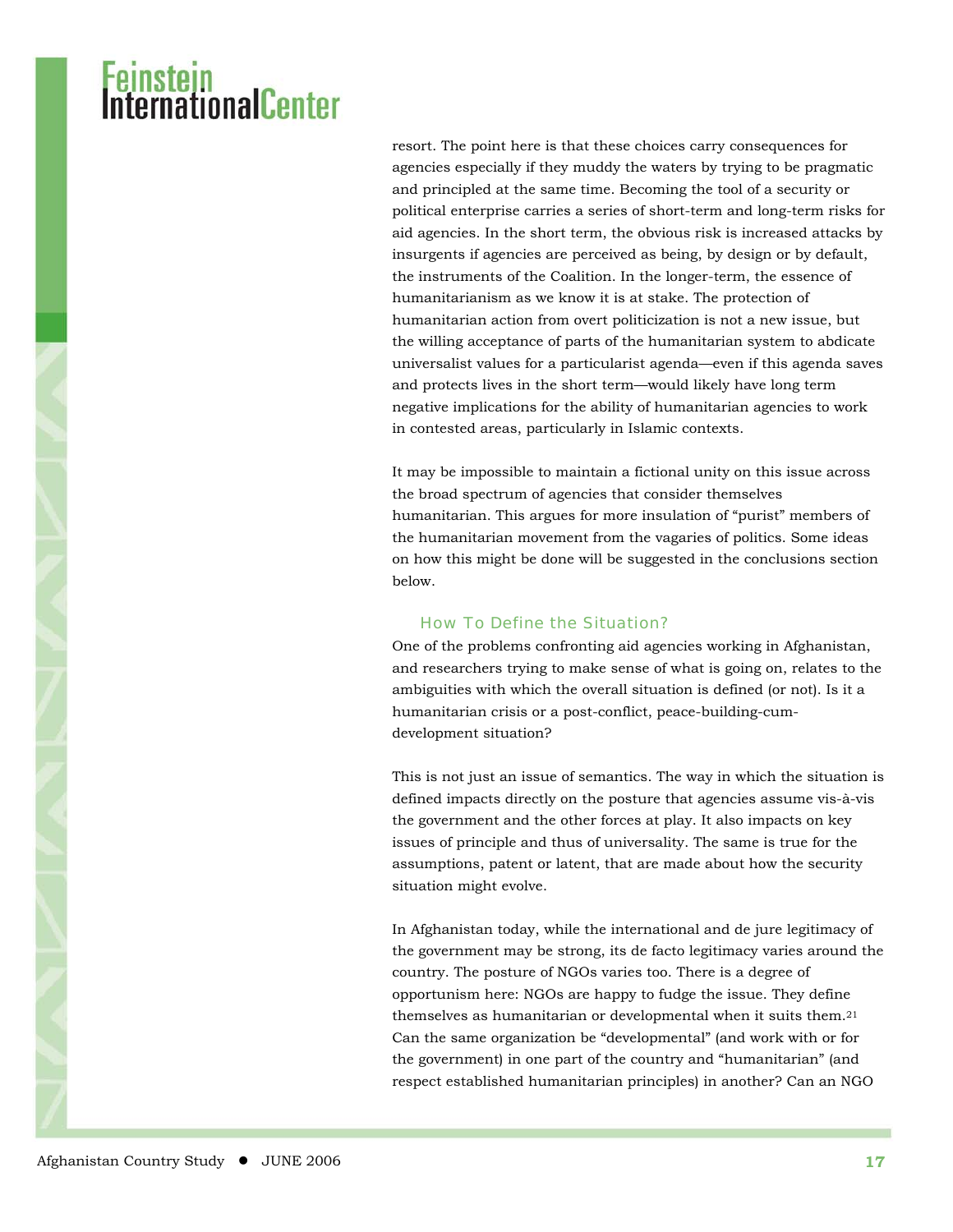conduct local situation analyses for a PRT in a contested area and still expect to be seen as impartial or humanitarian?

In a spirit of pragmatism and an ethos of getting things done, ("There is a strong pressure to spend money and deliver," an INGO Director recognizes), many agencies seem not to be asking themselves these questions. Others do and either accept to become the willful instruments of a political design or take refuge under cover of principle. What is worrying is that these issues do not seem to be discussed openly within the aid community or with its counterparts. Moreover, it is unclear what impact these ambiguities mean for the beneficiaries of aid. Does it matter if assistance comes in a military truck or under the auspices of a principled NGO? It seems not (on the basis of the findings of the 2005 Tufts study and anecdotal evidence collected in 2006). What seems to be important is *what* is provided, not *who* provides it. There are indications however that in the more insecure areas association with western agencies does matter: being partners in an aid project can constitute a security risk for villagers.22

The situation in Afghanistan in early 2006 presents a blend of conflict, post-conflict, humanitarian, and development characteristics. In Kabul and in the North where security is not a serious issue and the legitimacy of the government is broadly accepted, agencies are in postconflict, even development mode. In the most insecure areas of the East and South, agencies are either absent or treading very gingerly. Little thought seems to have been given to how they define their own roles and are perceived in these latter areas. Some argue that the situation in these areas is quite similar to Soviet occupation times: The military control the main towns and some of the district centers during daytime. At night, and in the countryside, the insurgents move relatively freely and deny access to a stable government presence.

The difference, of course, is that unlike the jihad period of the late 1980s, aid agencies have negotiated no "humanitarian consensus" with the insurgents. Even the most principled of humanitarian organizations, the ICRC, is unable to offer or provide the traditional medical services it provided for 20 years to fighters *hors de combat* or to engage with the insurgents on humanitarian issues. The humanitarian relationship, like the war, is asymmetrical. Given the nature of the conflict, real questions arise as to whether agencies who purport to be "humanitarian" can in fact work credibly in accordance with established international humanitarian law (IHL) principles in those areas where insurgents are present. If agencies work directly or indirectly under the security umbrella of the Coalition or ISAF and in direct partnership with the government, what message does this give to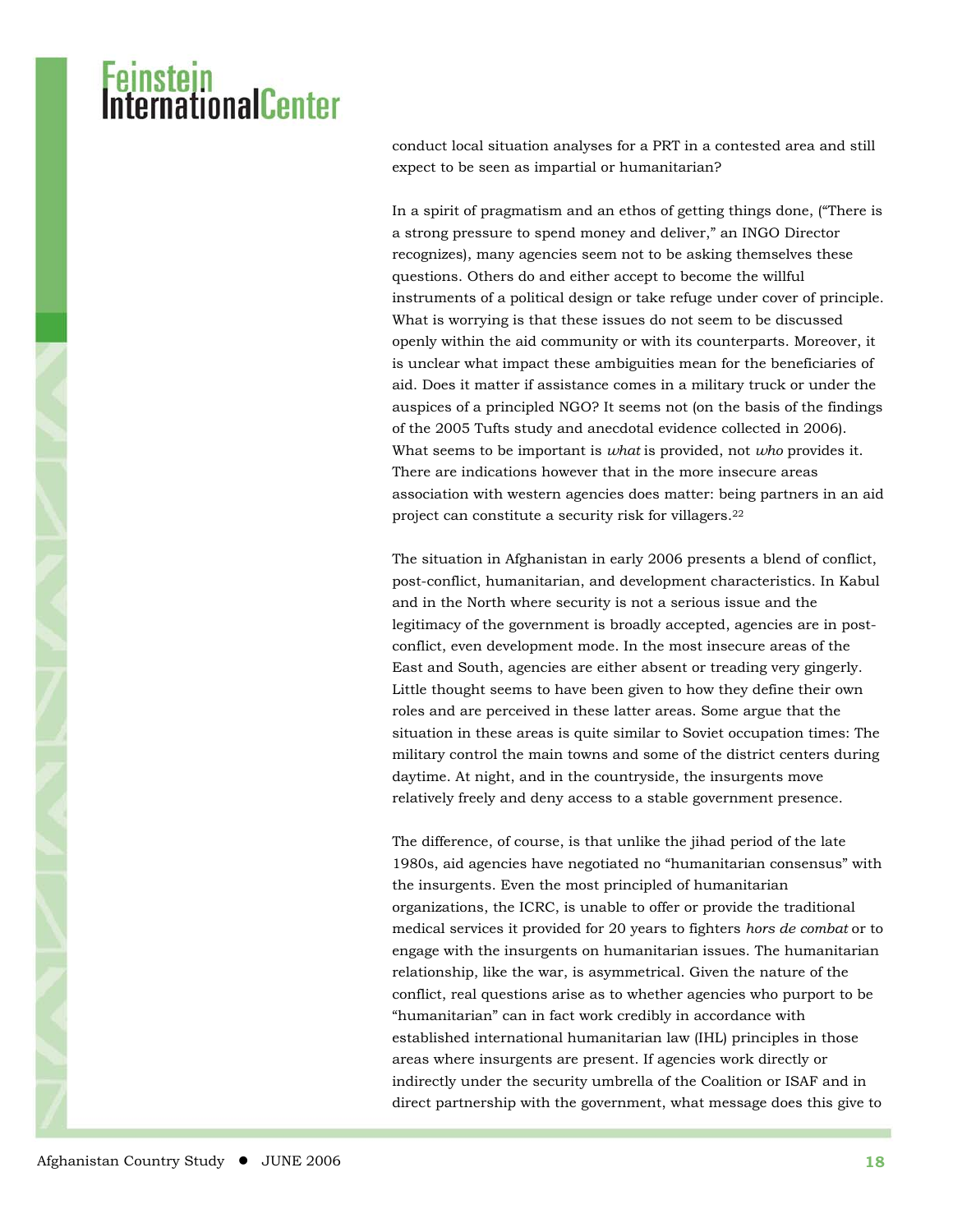the insurgents? And to those communities where insurgents are active? What are the implications for staff security? And does it matter to the beneficiaries? Conversely, if an Islamic NGO tried to work neutrally and impartially with the insurgents or in areas where they have a strong presence, would it not be labeled as supporting "terrorism" by the CF?

Views on whether conflict is fuelling a humanitarian crisis in the more insecure areas of the country diverge ("these are remote and poor areas, but no particular needs have shown up as yet"; "it is a selffulfilling prophecy: insecurity means less assistance which means more insecurity"). There are indications that fighting and insecurity, particularly in Kandahar and Helmand provinces, is resulting in involuntary displacement. Should the insurgency expand or be able to hold on more permanently to bits of territory, the situation would undoubtedly change. Larger population movements might occur and/or communities would find themselves trapped by fighting and *in extremis*. Aid agencies, because they have not nurtured a clear humanitarian profile, are likely to find it increasingly difficult to be accepted by the insurgents in these areas. A social contract of acceptability will be difficult to re-negotiate. The Government and the CF/NATO forces might also find it distasteful if agencies entered into negotiations for access and space with insurgents, who in the global struggle between good and evil have been labeled as "terrorists". Thus, the profile adopted by aid agencies—pro-western, pro-government—has a direct impact on their ability to respond to humanitarian need. The de facto choice seems to be between working without impartiality and neutrality and not working at all.

In sum, there is a fundamental ambiguity in Afghanistan today arising from the lack of clarity with which the situation is defined. During the civil war years (1992-1995) and the time of the Taliban (1996-October 2001), aid agencies could situate themselves clearly in a humanitarian perspective and limit themselves to life-saving assistance and protection activities which were clearly understood, and appreciated, by the belligerents who, by and large, were not classified in terms of good and evil. In the eyes of aid agencies whose objective was access to and protection of civilians, they all tended to be abusive of civilians. Aid was often instrumentalized for political purposes,23 and the respect for IHL waxed and waned, but by and large humanitarian action and limited small-scale rehabilitation were the only shows in town.

After the demise of the Taliban, things became much more complicated. The international community and aid agencies were quick to assume that the war was over. The UN set the tone by establishing an integrated mission—UNAMA—in which the humanitarian and human

**"The argument for humanitarian space in Afghanistan has been lost. It has been trampled by the political imperative." (Donor representative, Kabul)** 

**"These people [foreign contractors] had come to Afghanistan at America's behest, therefore they should be sentenced to death," (Statement attributed to Mullah Omar as relayed by Taliban spokesman Qari Mohammad Yousuf, 12 March 2006)**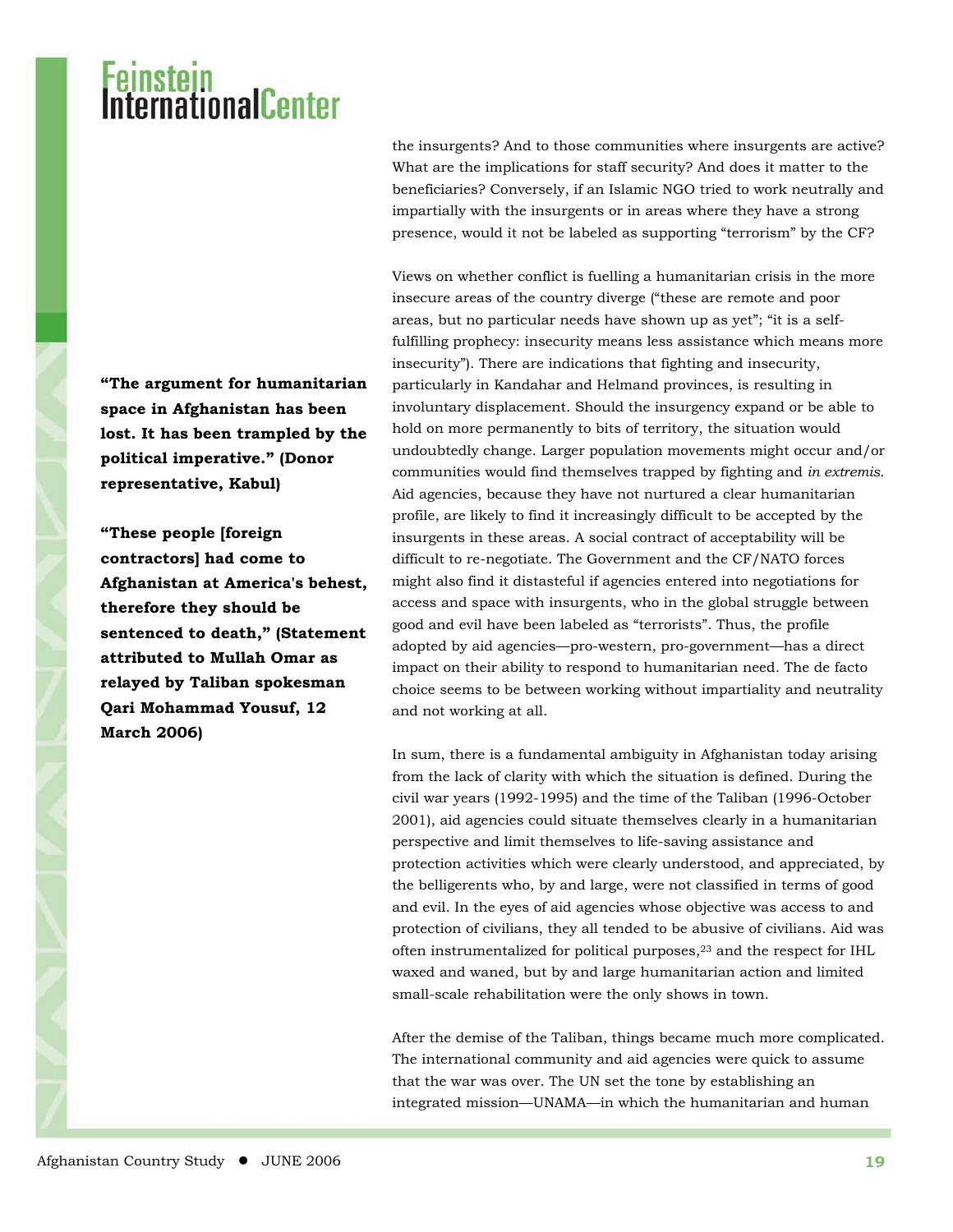rights components were subordinated to political decision-making. It immediately became more difficult to raise human rights concerns<sup>24</sup> as the UN mantra became "we are here to support the government." Humanitarian action retained some initial autonomy during the first months of the Karzai government. Humanitarian actors had to compete for space and resources with the host of new players (development agencies, private contractors, and military contingents with their own "humanitarian" agenda) that descended on Afghanistan. They were slow to understand that a fundamental paradigm shift had taken place: by aligning themselves with the government and UNAMA they were also aligning themselves de facto with the military intervention and its objectives (which were and are of a GWOT nature rather than peacebuilding). By implication, humanitarian agencies were forsaking neutrality and independence because they had chosen to "engage in the controversies" of a fundamentally political design.25 The ICRC was quick to understand that in the context of post 9/11 Afghanistan, where in their view there is a "civilizational confrontation" at play, 26 activities such as the promotion of democracy could be "controversial" as they could be seen as part of an external agenda. The ICRC has thus stopped all such "development" activities (i.e., activities promoting agriculture or employment that are not strictly humanitarian) because "especially since the arrival of militaries with so-called humanitarian intentions,"27 it became essential for it to focus on its clear-cut humanitarian mandate. MSF28 and a few others adopted a similar position, but the bulk of the aid and donor community did not see, or chose not to see, that fundamental issues of humanitarian principle were at stake.

Contrary to expectations, the Taliban and other insurgents were not completely defeated. In the words of a senior Afghan NGO professional, "they are like crushed glass, you cannot see them but they have retained their capacity to hurt you." From the perspective of the insurgents it became clear that the aid community had taken sides, and, therefore, attacks against aid workers were fair game. During the previous quarter century of conflict and crisis there had only been a handful of attacks against foreign aid workers. By and large aid workers had been tolerated if not respected by belligerents. Paradoxically, during Taliban times, when the culture clash was greatest, respect and protection for foreign aid workers was strongest. Communities had been generally very supportive as aid agencies were seen as providing essential services. Even the Soviets and the Najibullah government who saw the NGOs as objective allies of the mujahedin refrained from targeting aid workers. Suddenly, after 9/11, as in Iraq after March 2003, the taboo of the inviolability of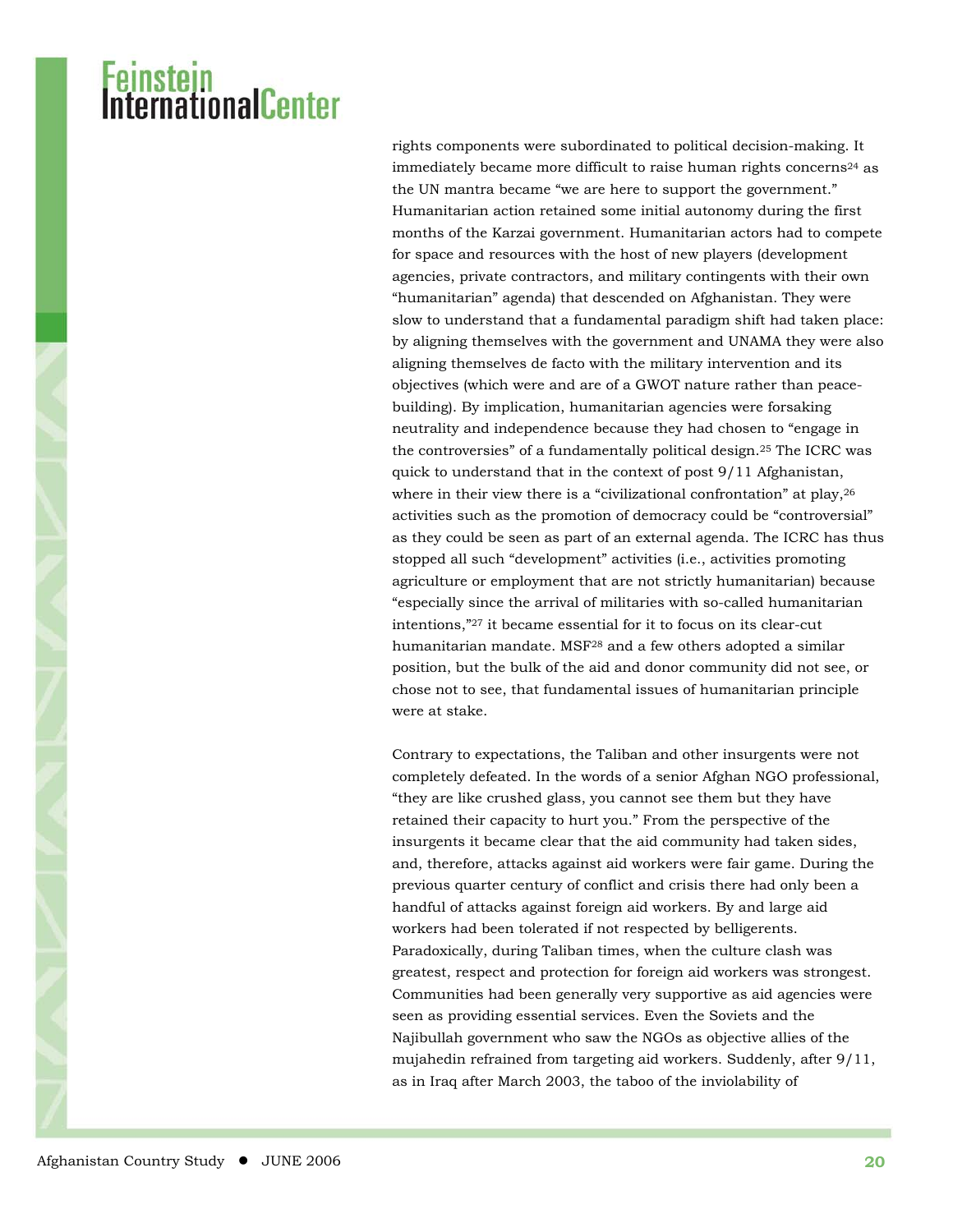humanitarians and their emblems was lifted and a tragic succession of killings ensued.

A senior governmental official (who comes from the NGO world) commented, "In the present context, impartiality works, but not neutrality. There is a tension here: you have to respond to needs, but you have to take a long-term sustainable view, which cannot be done outside State institutions." A donor who has a long-term memory of Afghanistan counters: "In the mujahedin days, NGOs were not seen as a threat. They provided a service that was understood by all. Now they are seen as a threat because they are part and parcel of the political process orchestrated by the international community." One of the allegations made by the Taliban to justify their attacks is that NGOs and other aid agencies do intelligence work for their governments (in addition to spreading alien values). Surprisingly, this allegation is repeated by some communities on the ground, intellectuals and even by national NGO Directors who cannot be suspected of having sympathies with the Taliban.

To conclude, is the universality of the humanitarian discourse in jeopardy in Afghanistan today? The data from the field, while not clearcut, does indicate that both the nature of the activities as well as the *modus operandi* of humanitarian agencies and the types of voluntary or involuntary alignments that they make, or are perceived as making, are problematic. As in Iraq, the credibility and credentials of the humanitarian enterprise are in question. The international community has, it seems, not learned the lesson of the past: in the long run, the instrumentalization of humanitarian action does not pay.

Is it still possible to turn the clock back? Would a more formal bifurcation between card-carrying humanitarian purists who would seek to insulate themselves and be insulated from political processes, on the one side, and pragmatists and "solidarists" who would on the contrary engage with politics, either in support or in critique, on the other, allow for better and more effective humanitarian action? The answer is by no means clear. It could be that in some very specific and fraught situations there is an inherent contradiction between saving lives and taking a long-term principled stance. This would justify, for example, the militarization of relief assistance as a last resort. After all, the principle of humanity trumps all others and the fundamental obligation of humanitarians is to save and protect lives (or to allow others, including the military, to do so). But the costs might be very high for humanitarianism and its purported universality in Afghanistan and beyond. Should the insurgency expand and cause a large scale protection and assistance crisis the humanitarian community would in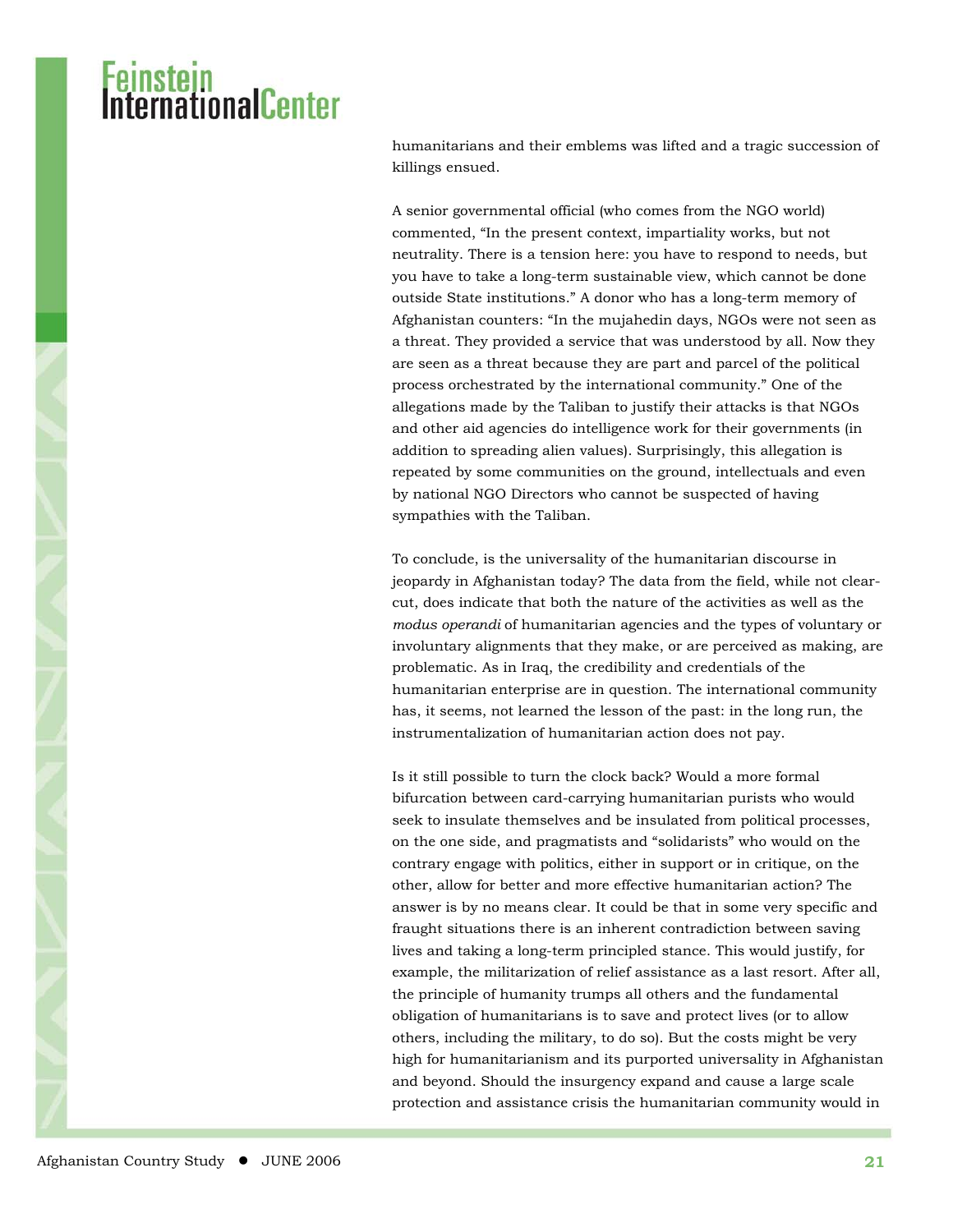#### Feinstein<br>International<mark>Ce</mark>nter

all likelihood find itself very ill-placed to address humanitarian need, if not fundamentally compromised. Some practical recommendations, derived from this analysis, appear in the final section of this study.

#### Terrorism and Counter-Terrorism

Post 9/11 Afghanistan, like Iraq, is the theatre of evolving worldordering experiments built around the global war on terror and the imposition of *Pax Americana*.29 The general implications of GWOT for the future of humanitarian action need not be discussed here as the fundamentals have not changed since the flourishing of writings and debate on the subject in the wake of the US intervention in Iraq.30 If anything, the level of concern in the humanitarian community has increased in the past couple of years as the implications of the "you are for us or against us" approach have started to sink in. What will be discussed in this section is how the GWOT agenda is seen from the ground up in Afghanistan and how it affects the work of humanitarian agencies.

A reminder is in order here: the US intervention in Afghanistan came squarely under the banner of GWOT. The objective was to crush the Taliban and Al Qaeda by all available means. Regime change was the expected outcome but little thought was given, at least initially, to the shape of the new regime and to the regional implications of its establishment. As a result, the military intervention and the subsequent Bonn Agreement that ushered in the first Karzai government suffered from (at least) three major flaws that impacted directly on the environment in which humanitarian agencies operated.

The first was that "all available means" implied bringing back, arming, and bankrolling the warlords who had been responsible for the chaos and atrocities committed during the civil war period (1992-1996) and who had been defeated by the Taliban in the previous years (and who by all accounts were, and are, universally reviled by ordinary Afghans31). In the struggle against evil, the warlords had suddenly and somewhat miraculously—become "good".

The second was that the Bonn Agreement was a deal among victors brokered by the UN, not a peace agreement which all parties would feel bound to respect. The result is that, while the Bonn process may be formally completed, the legitimacy of the government is weak, uneven, and contested by armed insurgencies that seem to be spreading at the time of writing. Its writ is beset by parallel or pre-existing power structures, often abusive, that have been to one degree or another legitimized by the recent elections. Governance is weakened by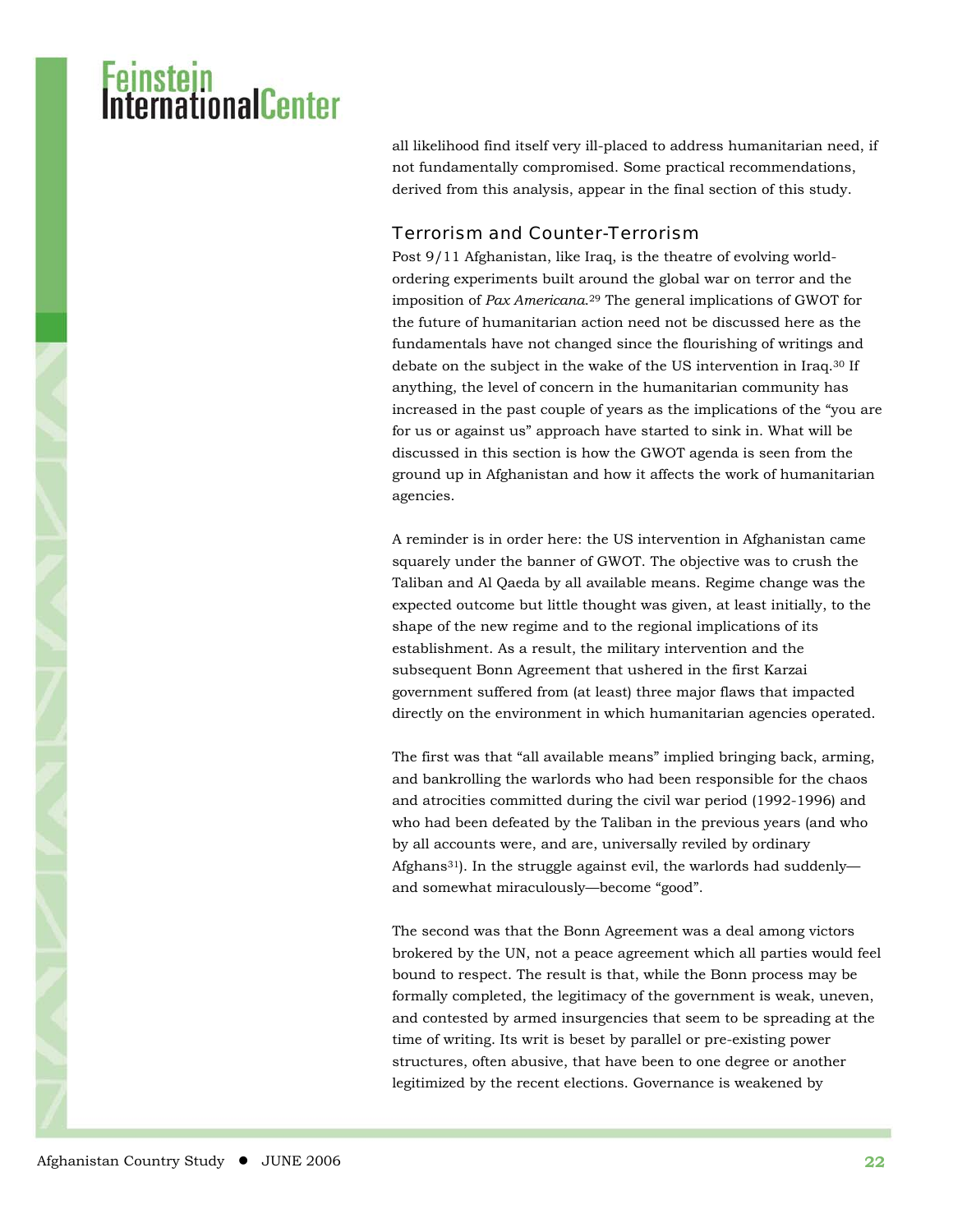corruption, primarily narco-related, which permeates society (and, reportedly, even the highest levels of the institutions of governance).

The third, which is a consequence of the first two, is the unwillingness of the US and the international community and of the Afghan government to tackle the issue of accountability for human rights violations of the past. In the words of President Karzai, "justice is a luxury that we cannot afford."32 This approach in turn fuels the disconnect between the outsiders and the local population<sup>33</sup> and the feelings of disillusion and disenchantment described in the section on perceptions above.

The US-led intervention had an immediate effect on humanitarian action. As soon as the bombing campaign started on 7 October 2001, Afghanistan's borders were effectively sealed, trapping asylum seekers who were fleeing the bombing inside. No amount of advocacy by the UN and NGOs on the ground was able to move the US, Pakistan, the other neighboring countries, or the major donors to respect their obligations under the refugee convention. This was the first in a series of violations of international law. It was followed by the Coalition's "humanitarian" food drops (characteristically, packaged in yellow, the same color of the cluster bombs also being dropped by CF). Soon a major controversy emerged with the aid community over the "dress code" of armed CF Special Forces roaming around in civilian clothes and un-marked vehicles resembling those of NGOs and who on many occasions presented themselves with weapons at humanitarian facilities or coordination meetings. This resulted in an uproar in the aid community, but, initially at least, incomprehension and little change on behalf of the Coalition.

For its part, the UN dropped its humanitarian and human rights guard and found it difficult to go public about the conduct of the war. Senior CF officers established communications channels with the UN on the ground, the UN and WFP deployed liaison officers to the Coalition central command in Tampa, Florida (while, of course, it became immediately impossible to communicate with the Taliban), and UN staff were told informally that it was OK to socialize with CF personnel. Not to be outdone, UNICEF cancelled, for the first time, its call for a ceasefire during the national immunization campaign (November 2001) for fear of antagonizing the coalition.

The operating and security environment for aid agencies in Afghanistan is still defined by GWOT. Aid agencies cannot ignore the CF and ISAF forces. They are part of the landscape. Nor can they ignore the threat of attacks against aid workers or of suicide bombers as well as the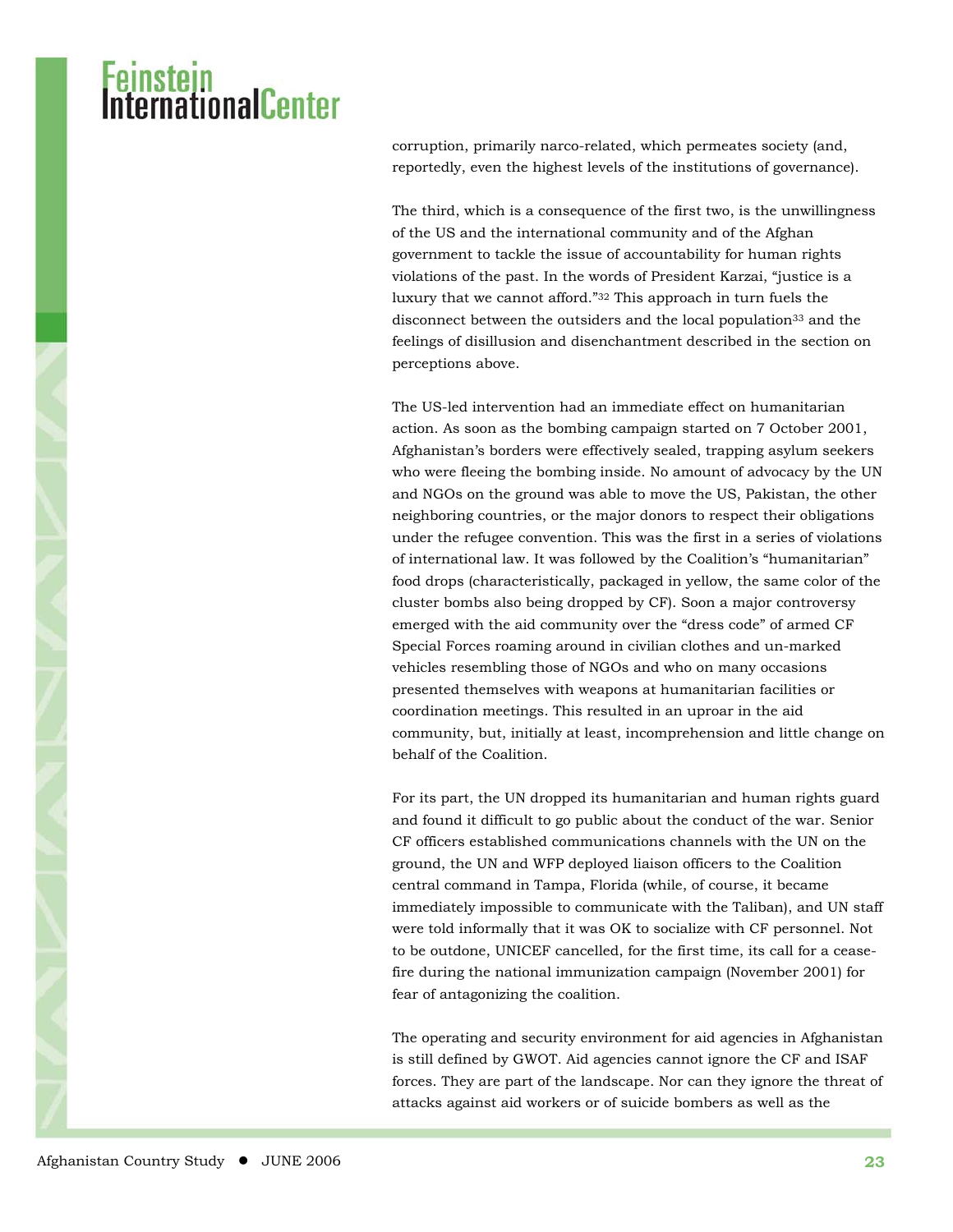bunkerization of Kabul and the securitization of aid (private security companies, armed escorts for UN missions, increased costs of security protection). In the case of the CF and NATO Provincial Reconstruction Teams (PRTs) and their hearts and minds and/or assistance activities, aid agencies have no option but to share their space with the militaries, even if many agencies would prefer to keep as much distance as possible between themselves and the PRTs. The environment is not defined solely by the GWOT but by a set of unpalatable variables warlords, the drug economy, general lawlessness and insecurity, the corruption it engenders, the lack of transparency and accountability of institutions, etc.—that affect aid agency operations. The point here is that the shadow of GWOT and the securitization of aid that accompanies it have become a major defining factor in the operating environment of aid agencies. Securitization, both in the sense of manipulation of aid agencies in the furtherance of security agendas and as concern for the physical security of staff and activities, has reached levels hitherto unseen in the humanitarian community in recent years.

Afghans are well aware of GWOT. They are generally grateful for the booting out of the Taliban, and the "B52 factor" is a frequent topic of semi-serious jokes. At the same time, they take a wider view: "The Americans brought Osama to Afghanistan. He is their creation" or "After Iraq, the US is not taking the problems of Afghanistan seriously. They are preparing to disengage" (parliamentarians). The widespread paranoia about outsiders interfering in Afghan affairs is always close to the surface, however. Practically everybody claims that the insurgency is armed and supported from across the border. "The Taliban would be nothing without the support they get from Pakistan." And of course, it is always "people from outside" (another country, province or district, never people from here) who are responsible for attacks.

Many people—parliamentarians and rural villagers alike—make a direct link between terrorism and human security. "Unemployment is the mother of all ills" quips a conservative elderly gentleman from Kabul, and the ills he mentions are youth joining kidnapping gangs, the drug mafia, or the Taliban. A rural mullah says: "The lack of jobs makes working for the terrorists attractive. The enemies of Afghanistan take advantage of this." A (male) parliamentarian complains that his province is underserved by aid agencies "because the international community was convinced that all Pashtuns were Taliban or Al Qaeda, my province gets very little assistance. Underserved areas become more insecure and provide a foothold for terrorists." In the opinion of another parliamentarian from a relatively insecure area, NGOs sometimes make things worse by attracting insurgent attention through their own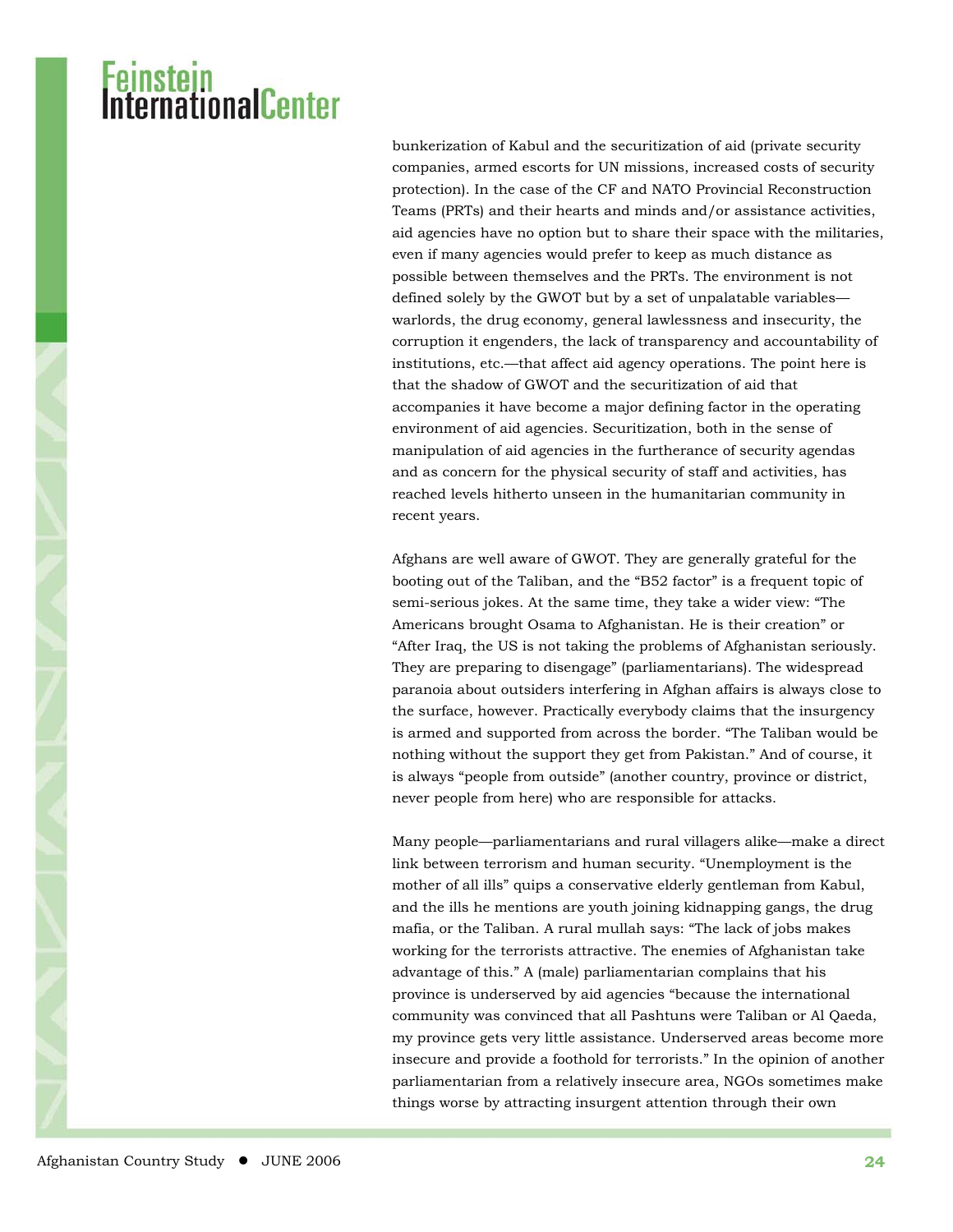### <mark>Feinstein</mark><br>International<mark>Ce</mark>nter

activities: "Some NGOs do a good job, but the majority work for intelligence agencies (and sometimes churches). For example an NGO I know is really an intelligence service. It only works in Pashtu areas and passes information to the Coalition who then go out and arrest people."

While the CF and NATO (many people cannot distinguish one from the other) are generally lauded for what they have done in the past, views on their present roles and behaviors are mixed. Some people make a connection between the CF presence and the new forms of terrorism, in particular suicide bombings, that have now appeared in the country, the assumption being that rather than quashing terrorism, western military presence has fomented it. Nonetheless, few direct anti-CF/NATO views are expressed. A senior Afghan NGO staffer explained, "What did you expect, you are a foreigner! We talk about the occupation all the time." Public commentary is more muted ("Seeing a foreign soldier with a gun in your own country is not very nice," female intellectual). People are reluctant to talk about "invasion" or "occupation" but they do express a wariness or impatience with indefinite foreign military presence. Complaints about specific acts of improper behavior are more direct. Low-flying helicopters that pass over family compounds, reckless driving in urban areas, arrogant behavior of patrols that burst into houses without first consulting the village elders, cultural insensitivity of the CF and their proclivity to act on "wrong information" provided by their corrupt Afghan advisors are often mentioned.

The private security companies, omnipresent and particularly arrogant and trigger happy, are universally reviled: "We know the difference between mercenaries and regular troops. The former answer to nobody. They are people who have escaped form prison and get paid to kill. We don't want these people here" (female intellectual). Their driving habits are particularly objectionable. As this writer can attest, they do not hesitate to point their weapons menacingly to anyone who gets in the way.

And what about the future? Afghans and expatriates alike assume that NATO, if not the Coalition, will be part of their landscape for many years to come. They are not too concerned with the actual presence, but the implications of GWOT are what worries them. The alleged desecration of the Koran by US militaries in Guantanamo in 2005 led to huge protests and riots in Afghanistan that allowed the Taliban to give substance to their claim that the intervention in Afghanistan was directed "against Islam". Similar incidents occurred at the time of the research visit in February 2006 around the Danish cartoons issue. This was followed in May 2006 by the extremely violent and totally

**seems to be a negative correlation between "international politics," as in superpower involvement, and the ability of the international system to provide humanitarian assistance in a relatively principled manner. The "highs" in politics in Afghanistan (Cold War proxy war; post 9/11 peacebuilding) corresponded to "lows" in principles and a subordination of humanitarian action and human rights concerns to political imperatives.** 

**Afghanistan shows that there**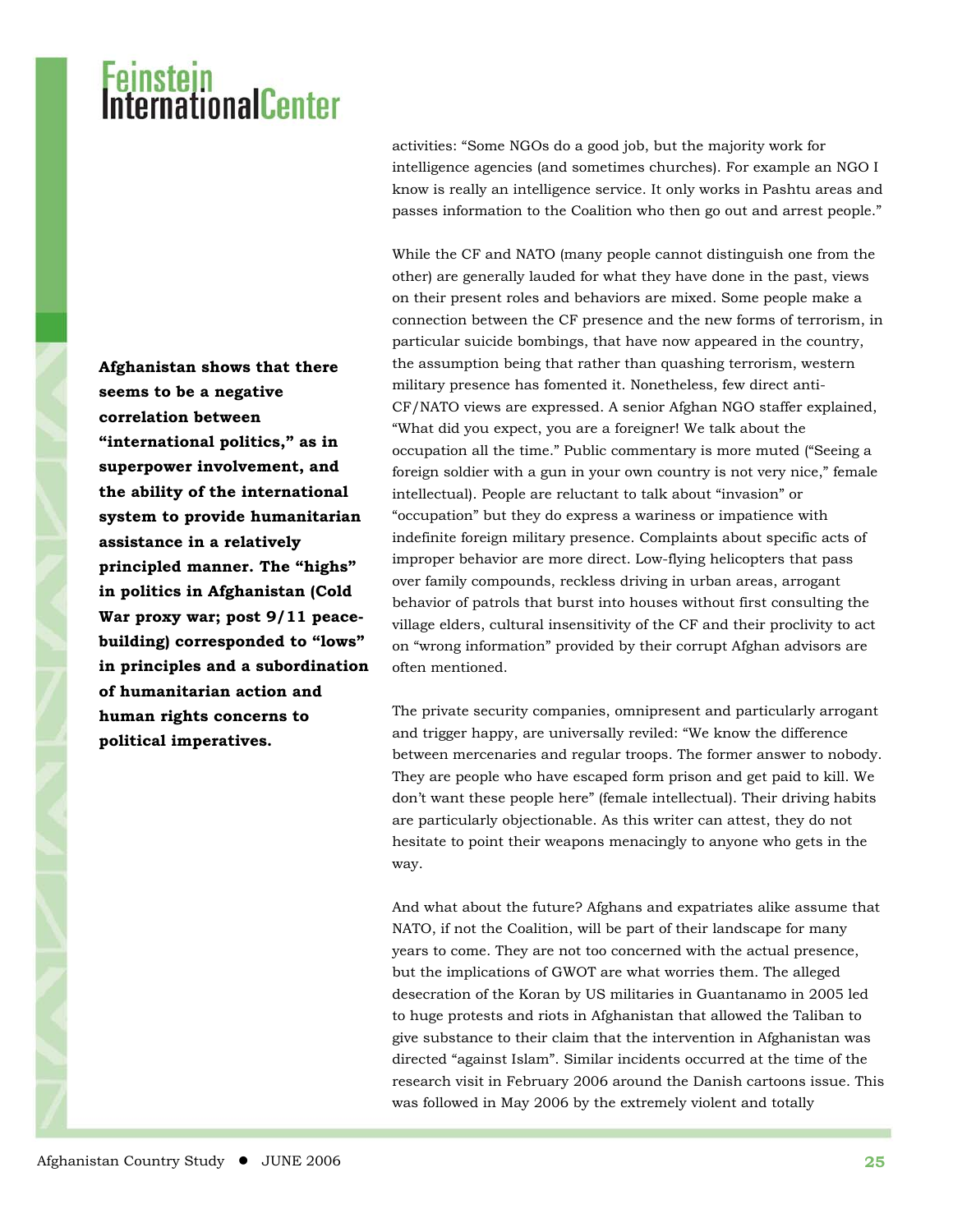unexpected so-called "road rage" riots in Kabul.34 Resentment is there under the surface, and it can easily be manipulated. That it can explode unpredictably and violently is a reminder of how fragile the consensus around the coalition presence (and the Karzai administration it upholds) really is.

Most observers would agree that GWOT has had a number of negative impacts on the functioning of the humanitarian enterprise in Afghanistan. Perhaps the most visible consequence has been the deterioration of the security environment for aid workers. Attacks were virtually unknown before 9/11; now in large swaths of the country aid workers, whatever the actual causality or motive of the attacks, are considered legitimate targets by insurgents and assorted criminal elements. The Coalition intervention, through the PRTs and other activities aimed at associating NGOs and the UN to its objectives, has visibly encroached on humanitarian space in terms of blurring of lines and agendas and of the increasing securitization and potential militarization of the aid enterprise. So far GWOT has had more negative consequences for the aid community and its operations than for ordinary Afghans, who, while perhaps resentful, still see benefits to the presence of foreign military contingents. This could rapidly change, however, if the perceptions gap discussed above is not addressed. The absence of a palpable peace dividend combined with a deterioration of security could easily result in a multiplication of the levels of discontent with possibly ominous consequences.

The overall concern and uncertainty was summarized by a western donor representative with long years of experience in Afghanistan: "The more the US violates international humanitarian law in Afghanistan and elsewhere, the more the aid agencies are seen as complicit in what is understood by Afghans to be a strategic design for control of Afghanistan and the entire region." Herein, therefore, lies the key message on the implications of GWOT in Afghanistan: the manner in which the war is prosecuted carries no guarantee that it will result in a stable and even less in a "democratic" Afghanistan. So far, it would seem that rather than suppressing terrorism, the western military intervention has given it a new lease of life. For aid agencies, the implications are even more worrisome: quite apart from what happens in Afghanistan, aid agencies are now seen as guilty by association, if not by design, by belligerents and many others who are supportive of their cause. It is as if humanitarianism had walked into a minefield… blindfolded. Extricating itself is likely to be a long and complex task.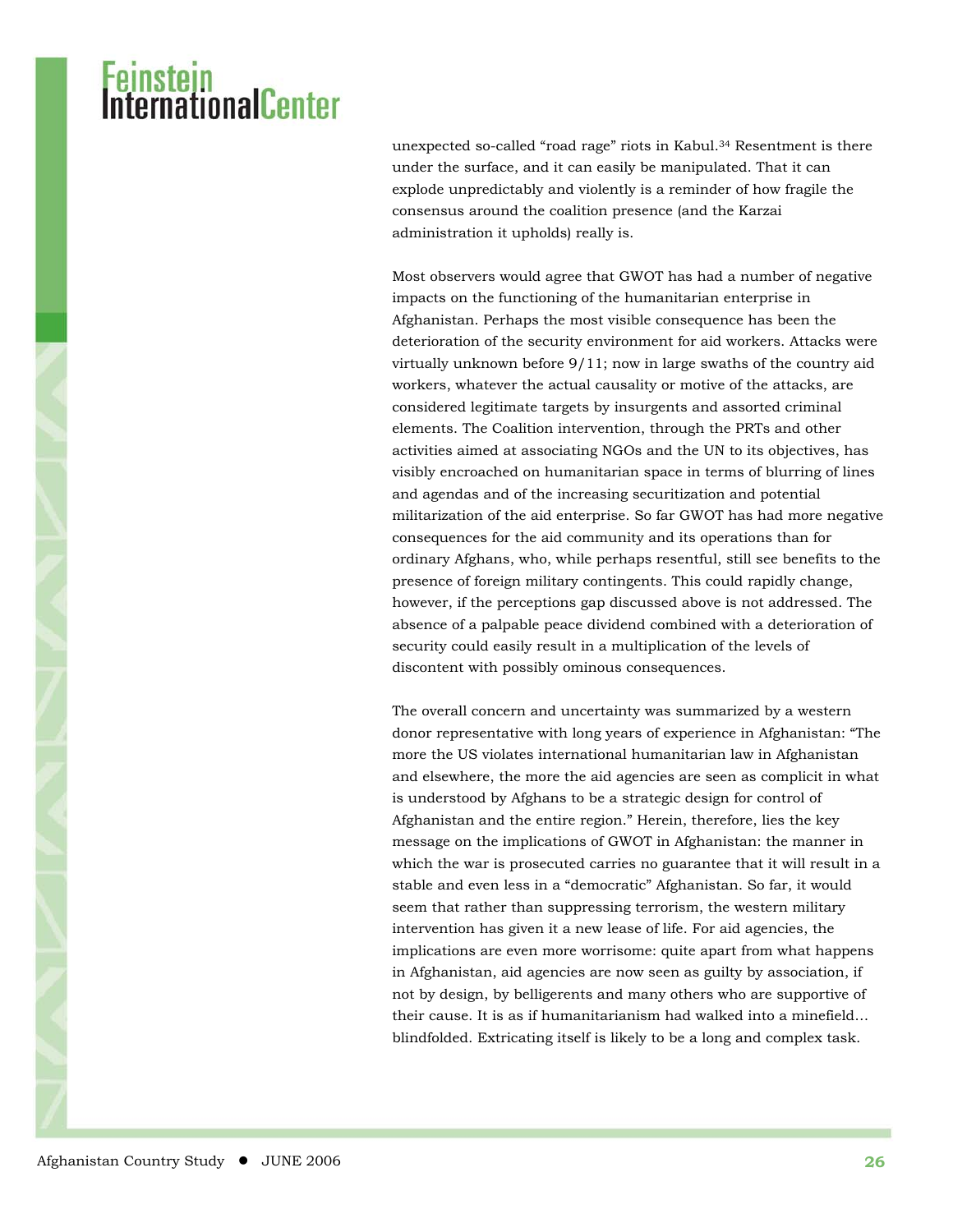#### **Coherence**

There has been a long tradition of attempts to generate coherence between international political, humanitarian, development and assistance processes in Afghanistan. A retrospective look at the Afghan cycle of crisis and conflict, which spans twenty five years of international involvement, provides insights into an interesting array of approaches and experimentations by the international community. Afghanistan shows, for example, that there seems to be a negative correlation between "international politics," as in superpower involvement, and the ability of the international system to provide humanitarian assistance in a relatively principled manner. The "highs" in politics in Afghanistan (Cold War proxy war; post 9/11 peacebuilding) corresponded to "lows" in principles and a subordination of humanitarian action and human rights concerns to political imperatives. Conversely, superpower dis-attention to the Afghan crisis, as in the civil war and early Taliban periods, allowed more space for issues of principle and for significant innovations in how to do UN business in a crisis country, as well as for more assertive coordination. It is a bit like dependency theory: when superpowers are busy elsewhere, there are more opportunities for local initiatives and creativity to flourish.

Moreover, the definitions of what was "humanitarian" have expanded and contracted to suit particular political contexts. An extremely wide definition was used during the Taliban period35; post 9/11 we see a dangerous level of contraction. Respect for humanitarian principles has ebbed and flowed depending on the particular position of Afghanistan on the international community's radar screen. Similarly "coherence" and "integration" have become loaded terms. Once used to describe the aspiration for a higher level of concern for humanitarian and human rights principles in the context of a multidimensional response to the problems of a country torn by conflict and crisis, they have now become euphemisms for the subordination of principles to political objectives.36

The key moments in the evolving coherence saga are as follows:

• June 1988: establishment of the UN Office for the Coordination of Humanitarian and Economic Assistance Programmes Relating to Afghanistan (UNOCA). The appointment of Saddruddin Aga Khan as the first high-profile Coordinator was a major innovation in that he had a strong mandate to coordinate the UN system's humanitarian, and potentially, assistance activities, including the allocation of funds. This resulted in a strong push for a unitary approach vis-à-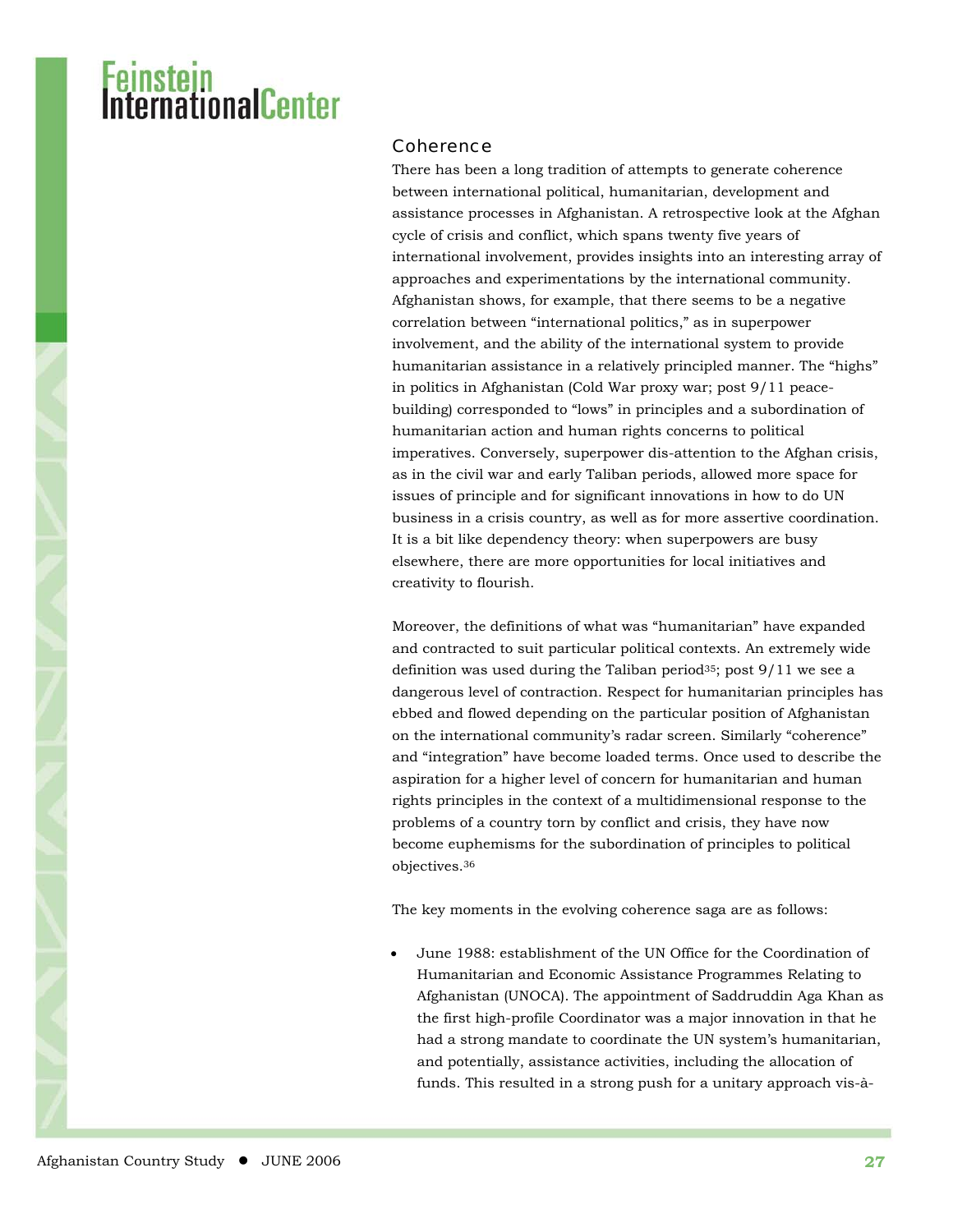vis the warring factions even if there remained a separate UN political peace mission.

- December 1990: after Sadruddin's resignation, UNOCA and the UN political mission are put under the same leadership but with little change in the functions performed by either.
- 1992-1996: Civil war period: UNOCA becomes the UN Office for the Coordination of Humanitarian Assistance (UNOCHA) and is humanitarian only. UNDP, in anticipation of progress towards peace and stability is put in charge of coordination of development assistance. De facto, as the country descends into chaos and the UN is frequently forced to evacuate, UNOCHA remains the key player as the only assistance that it is possible to provide is very limited life-saving assistance. The UN political mission has a separate head, but its role is limited to "talks about talks."
- 1996-October 2001: Taliban period. UNOCHA and UNDP are joined at the head under a "UN Coordinator" with a strong unitary mandate in recognition of the need for the system to speak with one voice to the Taliban. The Strategic Framework (SF) is developed and becomes the instrument for ensuring coherence between the UN's political, assistance and human rights objectives in the country; UNSMA, the UN political mission, remains separate but subscribes to the common objectives of the three pillars of the SF. NGOs are brought into the unitary coordination mechanism for assistance through Principled Common Programming mechanisms. Elements of donor coordination are promoted through the establishment of the Afghanistan Support Group in which the UN and the NGOs are also represented.
- Oct 2001-present: The UN Assistance Mission in Afghanistan (UNAMA) is established as the most "integrated" mission to date. UNOCHA is folded into UNAMA. The humanitarian and human rights pillars lose their agency. The coordination and common programming mechanisms of the SF are disbanded or fall into disrepair. NGOs feel excluded from or deliberately shun the new UNAMA coordination structures. The multiplication of actors (CF and NATO, PRTs, bilateral donors, World Bank, private companies, hundreds of new NGOs and of course the fledgling government) weaken UNAMA's coordination role. Emergence of alternative coordination centers such as PRTs, provincial coordination councils which sometimes overlap or conflict with UNAMA and NGO bodies.

Two specific coherence initiatives—the Strategic Framework and the establishment of UNAMA—and their respective impacts on humanitarian action are worth highlighting and contrasting here. The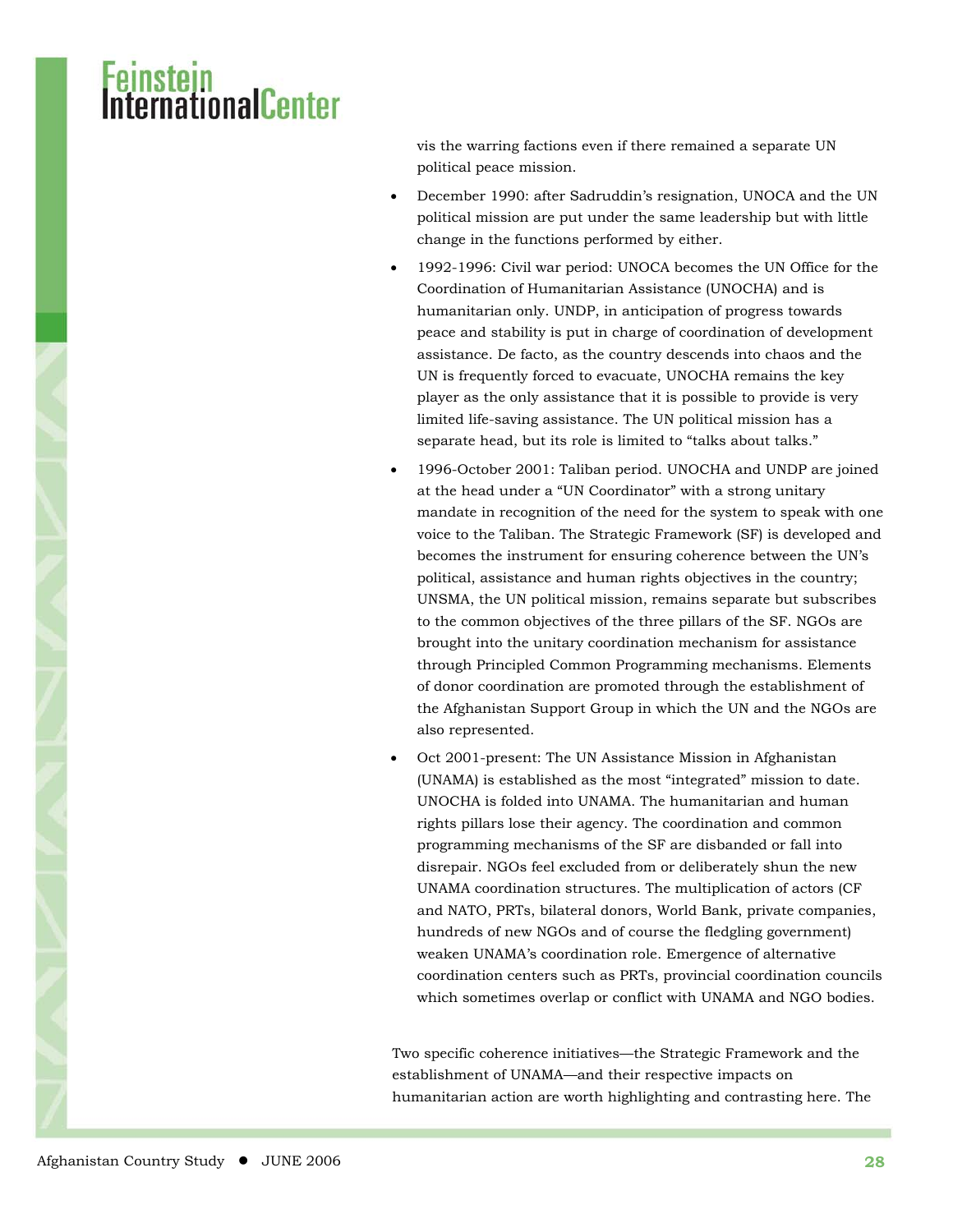coherence agendas of the SF and of UNAMA were fundamentally different. The first was centered around the objective of creating a more unitary and principled approach to international assistance essentially, under the Taliban that meant humanitarian assistance through the collective agreement of the aid community on a set of principles and human rights objectives. Thus coherence of assistance and human rights activities was achieved, to a point, through an array of thematic and sectoral common-programming bodies which were the main coordination and policy formulation fora for UN and NGO assistance and human rights actors. The coherence between the assistance and human rights pillars on one side and the UN political pillar on the other was always tenuous. UN political staff had little sympathy or understanding for the perspectives of their humanitarian and human rights colleagues. As humanitarian assistance was the main show in town and there was little traction on the peace-making front, coherence was mainly an objective of the humanitarian and human rights actors. An assumption was made that principled assistance would promote the "logic of peace." In the views of some, the SF became an "aid-led approach to conflict resolution"<sup>37</sup> even though the SF's primary ambition was to address the consequences of conflict rather than its root causes.

Some "purist" humanitarian organizations—MSF in particular—were critical of the SF approach which they saw as an attempt to politicize humanitarian action. While in theory the MSF view had some merit, the situation on the ground in Afghanistan during the Taliban years was such that the humanitarians were at the front lines of the international community's involvement while the UN political mission was crippled by the lack of any traction in the search for a peace agreement. It therefore made sense to promote coherence on the assistance and human rights side as this was the prerequisite for effective programming of the very scarce resources that the international community made available to address a deepening crisis. While the UN Coordinator's role was on occasion muscular, it was also collaborative and ensured levels of buy-in by UN agencies and the NGO community never before seen in Afghanistan, and rarely elsewhere.

UNAMA represented a 180-degree turn. While the SF was predicated on the idea that humanitarian and human rights concerns should be given "equal billing" in the framing of a coherent UN response to the crisis, integration under the UNAMA model was and still is predicated on the primacy of politics and the subordination of humanitarian and human rights concerns to what SRSG Brahimi used to call "the art of the possible." UNAMA's operating system revolved around the twin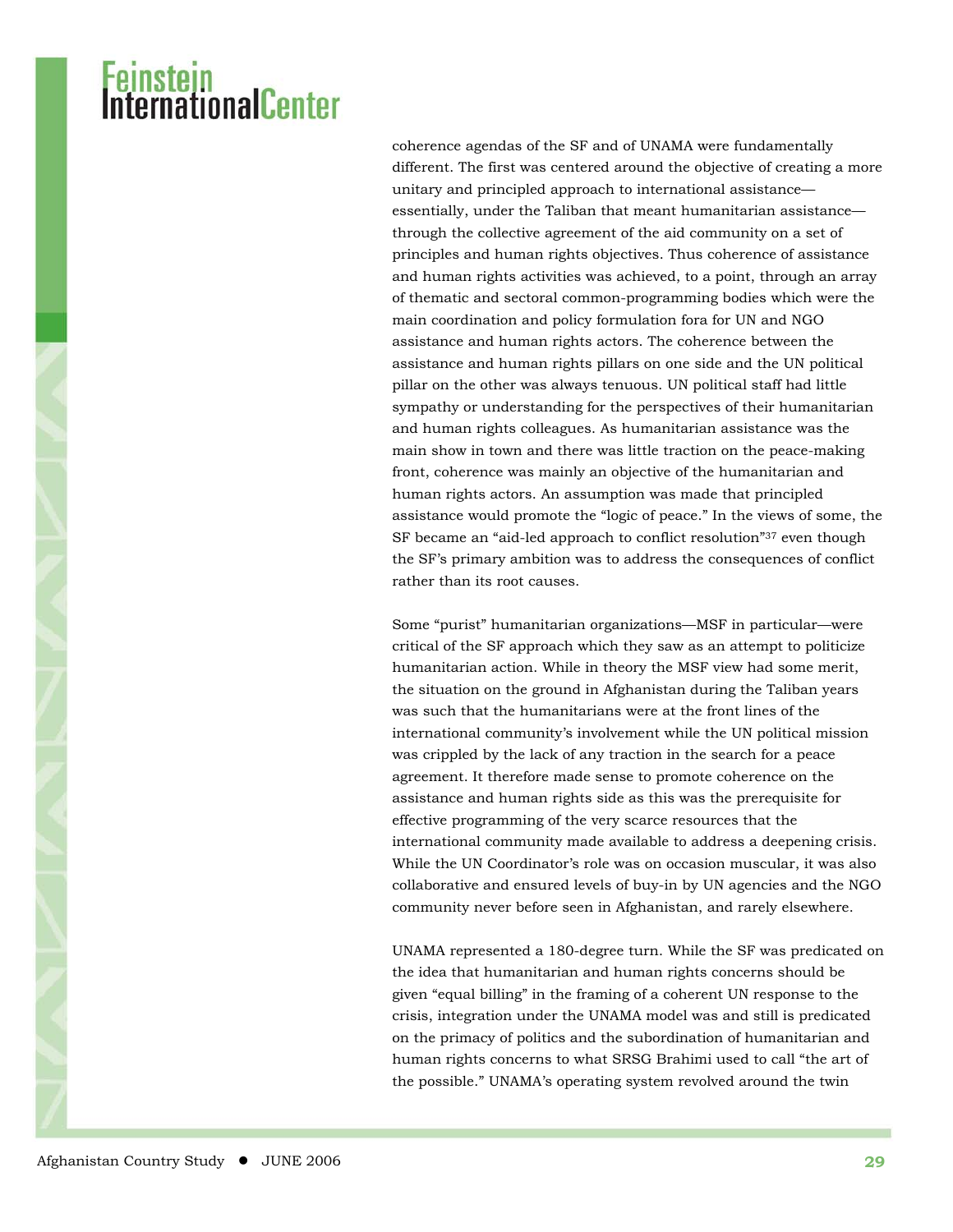mantras of "support the government" and "don't do anything that might derail the fragile peace process."

As a result, three things happened: firstly, the situation was somewhat arbitrarily defined as "post-conflict," thus enabling the government to occupy the driver's seat, at least formally. This made it more difficult for humanitarian players (UN and NGO) to argue that there was still a need to operate under established humanitarian principles; at which point some of the key NGOs, such as MSF, started to distance themselves and even insulate themselves from UNAMA. Moreover, the humanitarian and human rights components of the mission were constrained in their advocacy and protection functions: for example, numerous incidents of abuse or retaliation against civilians committed by warlords in northern Afghanistan in early 2002 were not reported to UN HQ or publicized for fear of affecting the political process.38

Secondly, because of delays in the establishment of the assistance pillar of the mission and the appointment of the DSRSG for assistance, the humanitarian community was left rudderless after the forced departure of the UN Coordinator. With the arrival of many new players (NGOs unfamiliar with Afghanistan, bilateral donors) and the sudden availability of seemingly unlimited funding, the UN lost its edge in terms of humanitarian coordination. UN agencies and NGOs broke ranks and undermined the SF sectoral and geographical coordination mechanisms, arguing, with some reason, that they were no longer in line with the new dispensation. Coordination by the government soon proved to be ineffective and in many cases bilateral agencies and NGOs simply ignored it. Thus, at least initially, integration resulted in a significant loss of effectiveness and engagement in terms of addressing humanitarian need.

And, thirdly, as has since become increasingly obvious, the aid community in Afghanistan started to be perceived by the insurgents and their supporters as having taken sides with the Kabul government whose writ and legitimacy remain contested in large parts of the country and its international military backers. It could be argued (without any possibility of providing the counterfactuals) that a clearer separation between the political and humanitarian functions might have provided for better protection of UN, and by association, NGO staff. As noted above, the traditional protection provided by humanitarian emblems has been lost and it is difficult to see how a new social contract between humanitarian agencies and insurgents might be re-established. While it is unclear whether aid workers are being attacked because of their alien values or their purported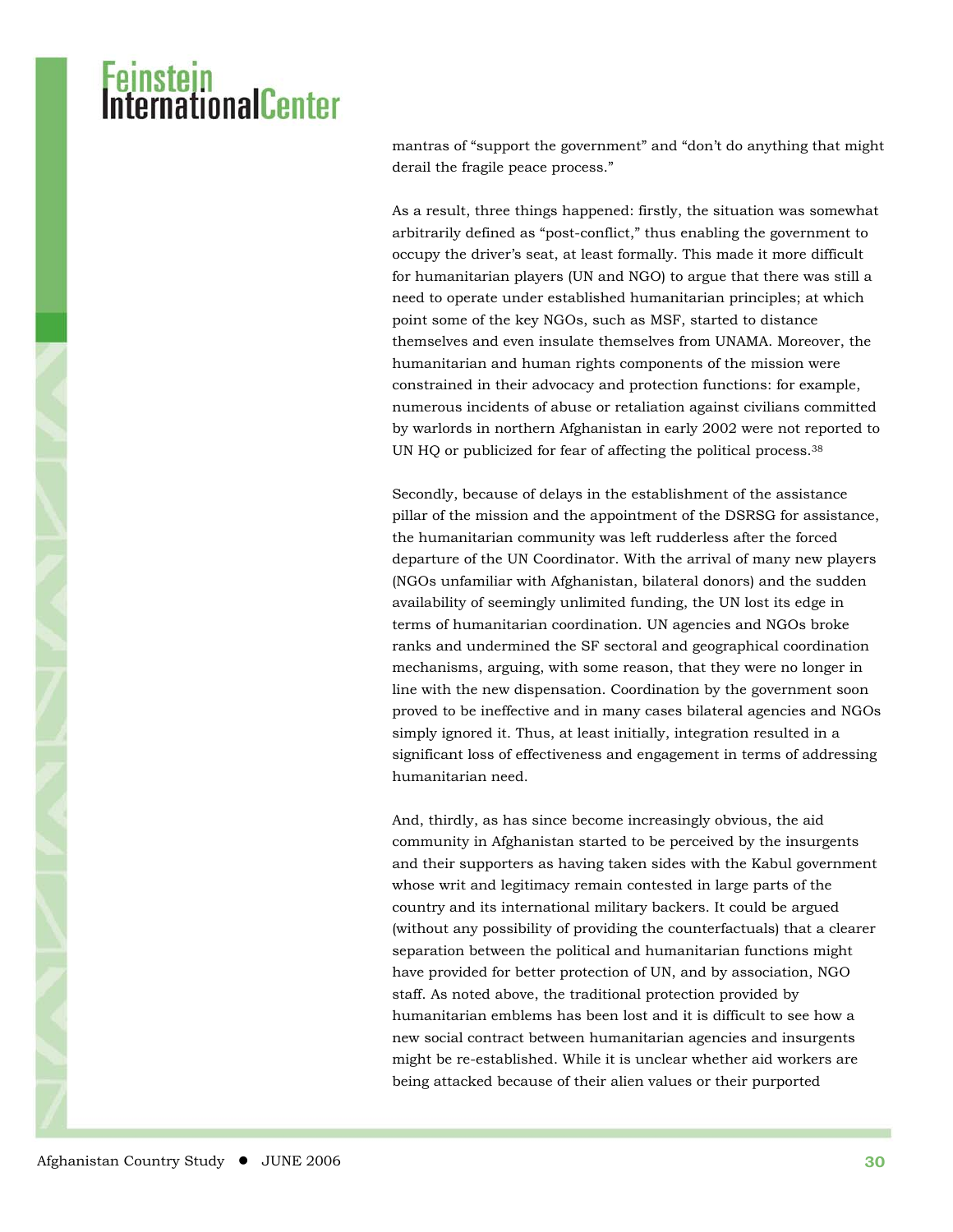participation in a "western conspiracy," it is quite clear that they are being targeted because they are seen as a prop to the government.

In the words of a senior government official, "aid agencies are being targeted because they deliver services for the government. NGOs increase the legitimacy of the government. The insurgents are not attacking the NGOs, they are attacking the government."

It was difficult to obtain views on the UN's role from some of the focus group respondents, especially those who were less informed (or interested). Apart from mentioning the elections, most people are at a loss when asked about the UN. Returnees sometimes mention assistance received from UNHCR. Most respondents do not realize that food, school materials and other services are provided by UN agencies. This is perhaps symptomatic of the UN's diminished overall role now that the Bonn process is more or less complete. Among the educated, two types of comments stick out: UNAMA's credibility is falling because of its perceived association with "corrupt government" and its mismanagement of the parliamentary elections (widely seen as manipulated by the UN-supported Joint Electoral Monitoring Board); the second set of comments relate to human rights and the absence of progress on issues of impunity: "The UN is not pushing on human rights. It is not playing a positive role. 'Impunity? Time to turn the page', they say" (female NGO Director). An intellectual and human rights activist adds: "UNAMA is not promoting the transitional justice agenda. This allows Karzai to say things like 'justice is a luxury.' He knows that he can get away with it."

Predictably, there was little criticism of integration to be found among UNAMA staff. They are quick to point to the strengths of having everybody under one management. Integrated field offices where UNAMA political and assistance staff work together are also seen as an asset because they facilitate substantive communication with local authorities and the PRTs. Often other UN agencies and IOM are colocated behind UNAMA's fortified walls, but this is more for security than programmatic reasons.

UNAMA was the first and only attempt so far at total UN integration in a post-conflict environment. Unlike Sierra Leone and the DRC, the UN humanitarian component was folded into the UN mission from Day One. OCHA disappeared as a coordination entity for humanitarian affairs and what residual humanitarian activities (now limited basically to natural disasters) are required are undertaken under the UNAMA flag. In this the set-up is similar to Liberia. The human rights component was also subsumed under UNAMA. This happened in the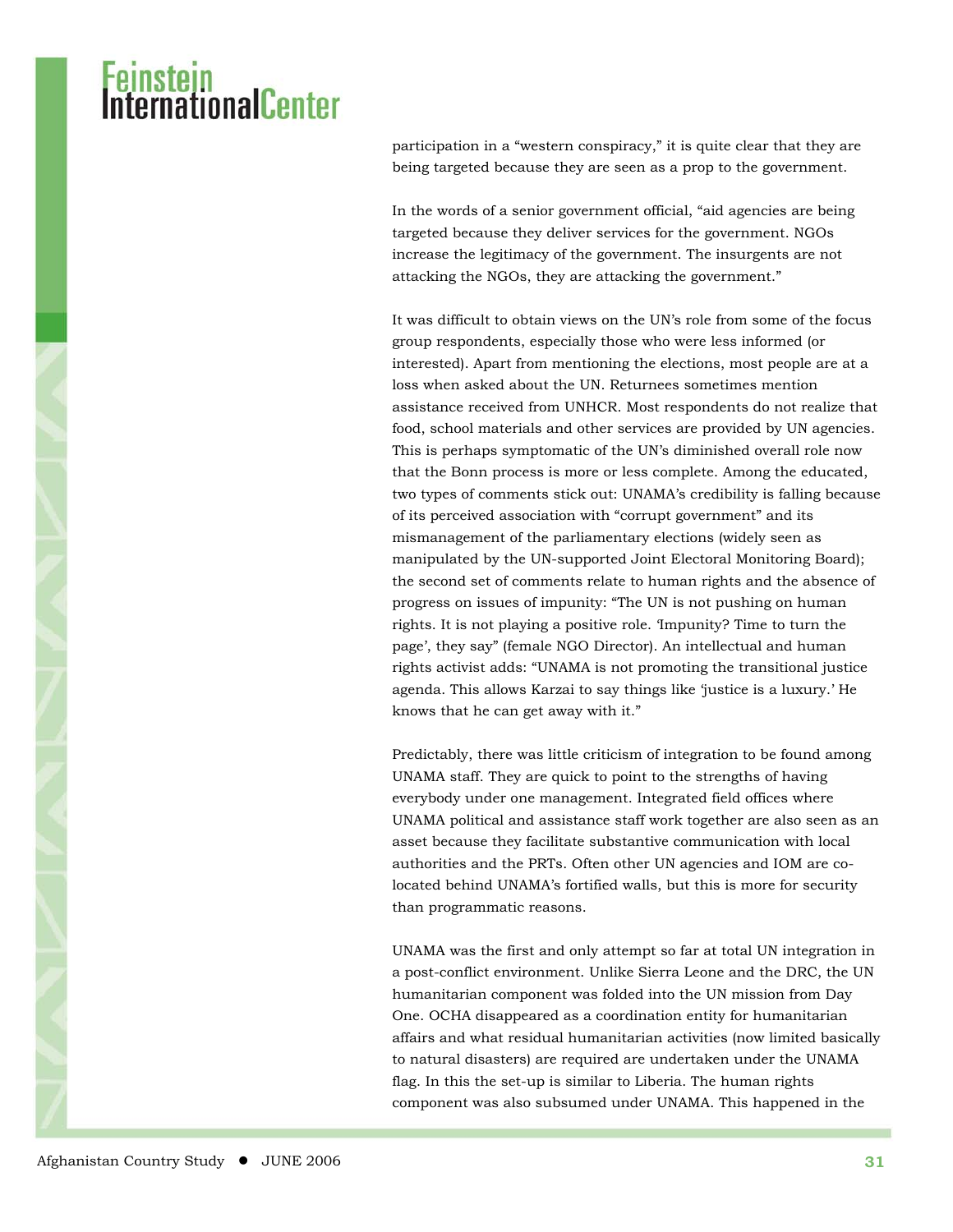very early days of the mission and the place of the humanitarian and human rights components in the Afghan setup is no longer an issue. The momentum for relatively independent UN humanitarian action was lost early on. Senior UN humanitarian officials on the ground and at HQ now recognize the downside of "total integration" but have to accept that integration with some safeguards for humanitarian action is perhaps the best that can be obtained in the current situation.39 From the UN political perspective, having all the UN components under a single chain of command was an advantage in political and managerial terms as the independent humanitarian and HR voices were perceived as irritants by the very politically-minded SRSG. From the humanitarian perspective, it is debatable if there were any pluses to be derived from integration. The humanitarian voice was stifled. In addition to losing its autonomous capacity to raise and address humanitarian issues, the UN humanitarian coordination function very rapidly lost its attraction for the NGOs, i.e., they felt excluded from and/or saw no real advantage in being associated with a coordination structure that was functional to UNAMA's political objectives. In a sense, humanitarian action disappeared: in early 2002 UNAMA decided that there was no longer a humanitarian crisis nor a need for a Consolidated Appeal.

The paradox of the Afghanistan experience is that integration has not strengthened the overall role and effectiveness of the UN. The balance sheet is more negative than positive. Separation or even insulation of the humanitarian and human rights components from the political wheeling and dealing of the UN would have better served the interests of citizens and communities on the ground. A measure of distance from the SRSG, for example, would have allowed the articulation of an agenda for more independently addressing the issue of impunity and accountability for past human rights violations without this being necessarily seen as a hindrance to the peace process. Similarly, a degree of independence in addressing humanitarian needs might have helped in maintaining a clearer humanitarian profile, a more inclusive coordination approach and one that would have been less prone to manipulation.

The reality today is that there is an array of coordination mechanisms on the ground and that UNAMA is only one of them. The locus of coordination varies from sector to sector and issue to issue. Bilateral donors hold the purse strings for key sectors (UK, poppy eradication; Italy, justice sector; US, police and security sectors; World Bank and government, development strategy, etc). At the provincial level, UNAMA, the Government and the PRTs sometimes duplicate each other's coordination structures. UNAMA complains that PRTs don't provide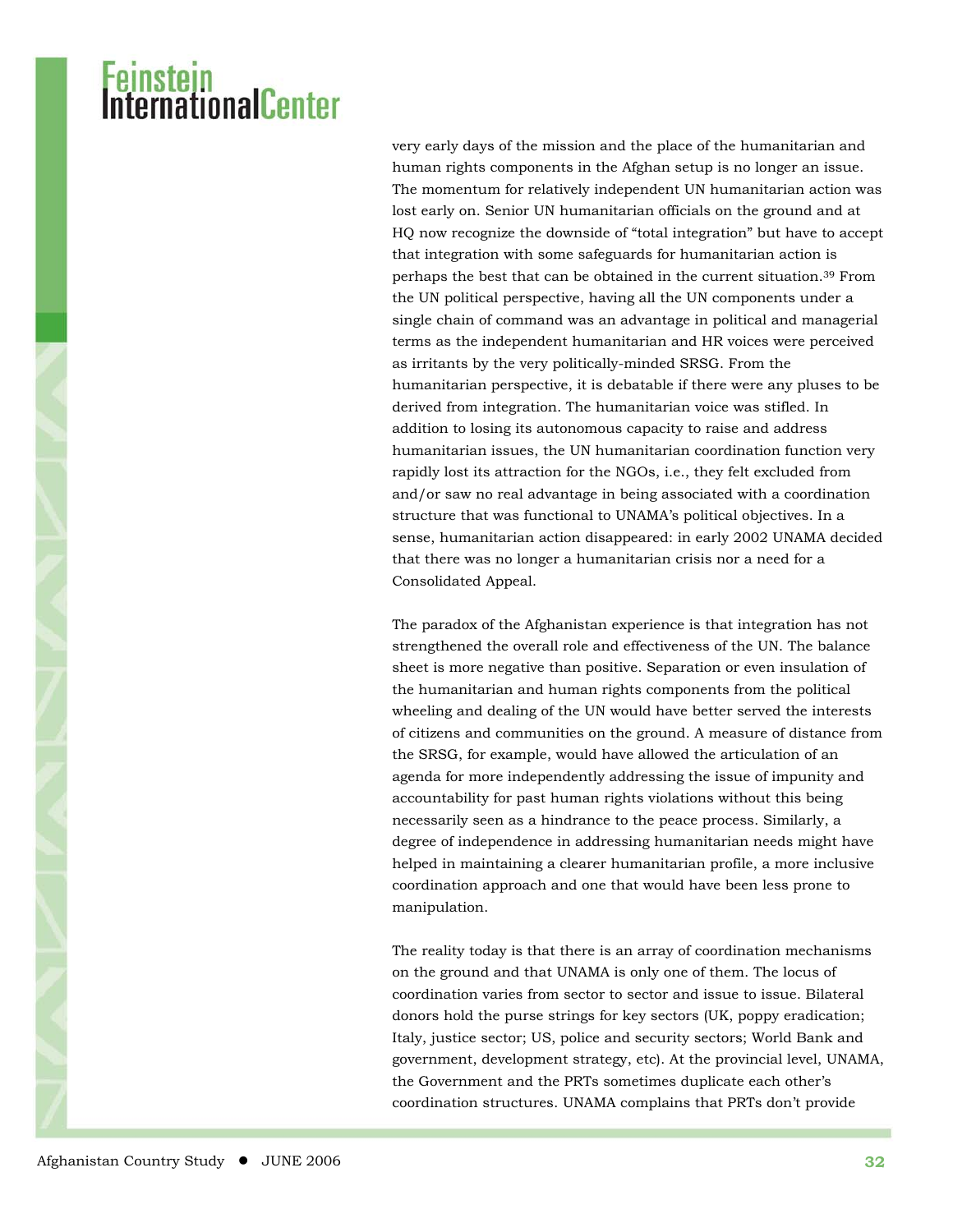advance notice of the projects they are going to undertake; PRTs have a "we get things done" ethos and criticize the UN bureaucracy. As noted in the 2005 Mapping study, the tension between the PRTs and the aid agencies has eased. They are a *fait accompli* and NGOs and the UN have had to learn to live with them. In the words of a senior UN official: "People on both sides are less doctrinaire. Aid agencies have accepted the PRTs as part of the scenery. And the generals are starting to understand that development is not about winning hearts and minds through QIPs."

But what is the future of the PRTs? Are they a flash in the Afghan pan or a permanent fixture of world ordering? This question elicited some interesting clues as to what the future of peace-building might hold. Both CF and NATO officers said that the concept was still in flux. On the one hand, some military officers felt that the PRTs should be progressively "demilitarized," i.e., they should become civilian facilities for CF or NATO-country bilateral aid agencies with just a few CF/NATO military personnel to provide security or even just local security guards. The PRTs would progressively transition to local government support functions and reduce their direct project implementation activities. On the other hand, some envision an institutionalized international role for PRT militaries in the longer term future. Another CF officer stressed that the PRTs had demonstrated the costeffectiveness of the provision of assistance by the military: "Once we are here, our basic costs are covered whether we provide assistance or not. Every dollar we get for projects goes directly to the beneficiaries. Basically we can provide it for free."

A convergence of interests seems to be building between the PRTs and the UN. The latter relies on the PRTs in the more insecure provinces such as Zabul "where the PRTs are the only people around." They allow the UN to move around (presumably with its own armed escorts). The fact that the UN integrated compound is close to the PRT is an additional element of security. A senior military PRT officer adds: "We appreciate the role of the UN and we think they should be in the lead in post-conflict situations. Integrated missions are the way to go, they are an experimental model that needs to be translated into doctrine." The implication, clearly, is that the military and the UN can work together. As for the development agencies and the NGOs, they do not get high marks in terms of approach and effectiveness: "They are living in the past. They need to ask themselves some tough questions and rethink what they do. Ten years from now will they still be able to justify their roles?"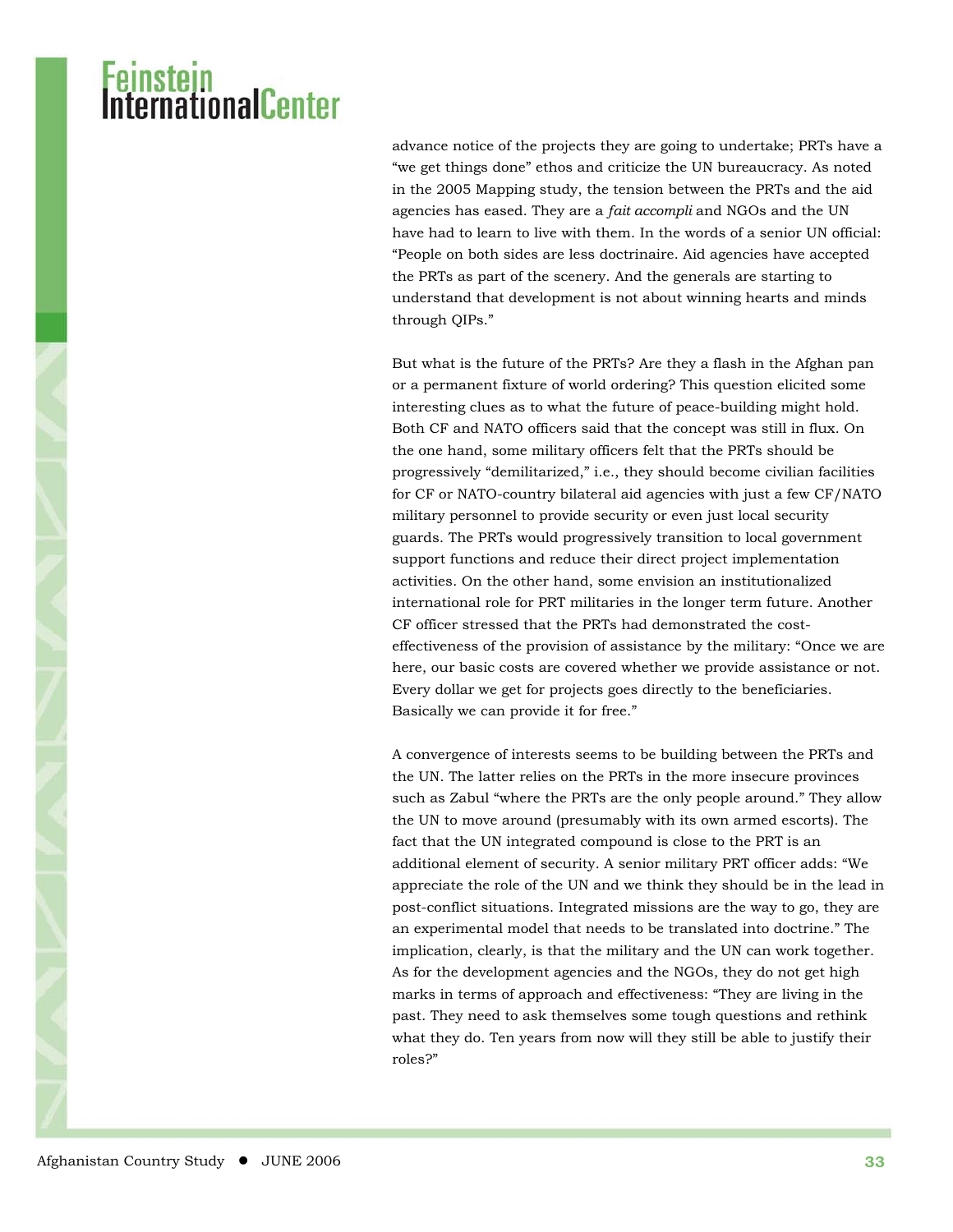As noted above, the pluses of integration are greatly outpaced by the minuses. Humanitarian action has been hostage to political fortunes in Afghanistan, especially since the establishment of UNAMA. From a purist humanitarian perspective, this is evidence of a deeply troubling compromise on issues of principle. But even from a pragmatist perspective, the approach may well turn out to be flawed: the close association with the government and the coalition make UNAMA illsuited to confront a major humanitarian crisis that might well result from the growing levels of insecurity in large swaths of the country. The Taliban redux and other insurgent or destabilizing anti-government elements are likely to take a dim view of the UN's neutrality and impartiality. The same applies to NGOs, although, arguably, those who have nurtured deeper relationships with communities may be in a better position to win over the acceptance of whatever militant groups may be active in the specific areas where the NGO works.

#### **Security**

The general consensus in early 2006 was that security was deteriorating. It was deteriorating rapidly and unexpectedly in the northeast, parts of the southeast, and the southwest of the country, but Kabul, Herat, Mazar and even the northern province of Badakshan had witnessed a flare-up in violence.40 At the time of the visit, the



**Dyncorps Office, Kabul, after bomb attack. February 2005. Photo: A. Donini** 

traditional winter lull had not happened. Suicide attacks, a new development in the history of Afghan violence, were regularly targeting Coalition and NATO forces, and insurgents were mounting larger and more sophisticated operations against the Coalition and the Afghanistan National Army (ANA) as well as the police. Everyone expected the spring and summer to be "hot" and, in fact, the Taliban themselves had announced that they would step up attacks against the newly deployed UK, Canadian, and Dutch troops in the south and southwest. "We will intensify suicide attacks to the extent that we will make the land beneath their feet like a flaming oven," Taliban leader Mullah Omar is reported to have said.41

Another shift seems to be taking place: in addition to high profile attacks against the CF/NATO and the Afghan army and police, the insurgents seem to be stepping up low-level attacks against the government and its symbols. Schools are being burned down because they represent Government presence, as are administrative buildings. There are increasing targeted attacks against district administrators and local police chiefs as well as gruesome killings of people accused of being spies for the CF/NATO or the government or the Coalition.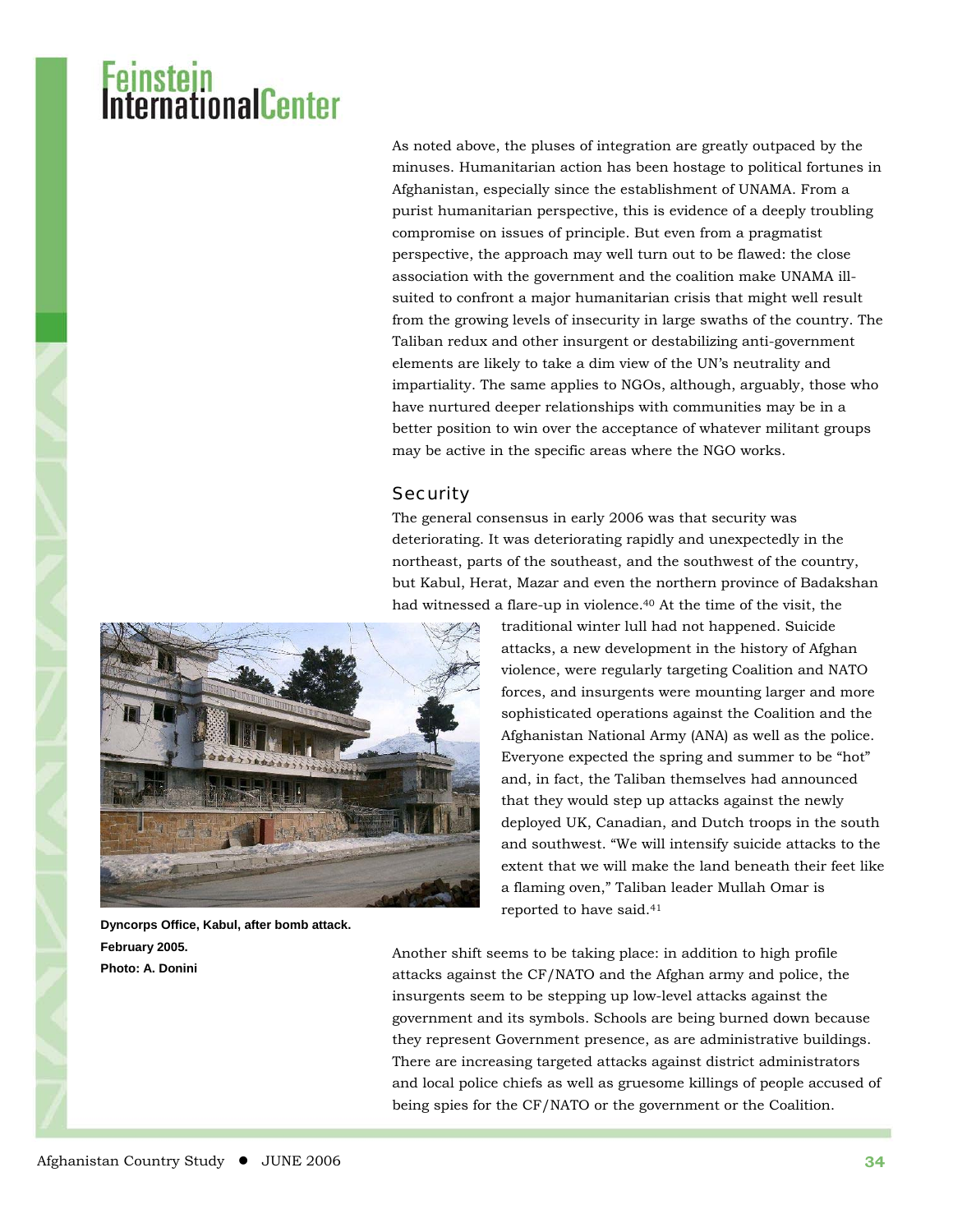### ernationalCenter

*Shabnama* (night letters) are posted, including in areas where the insurgency is not active militarily, warning the population not to work for the government. One, seen in Syedabad (Wardak), threatened to kill anyone working for the government and the foreign occupation adding that "Mullahs should not say prayers on their graves." A senior Taliban commander is quoted by Al Jazeera (19 April 2006) as saying: "We warn all those who work with the porous government, in the national army, with the occupation forces or in the administrative system, to refrain from doing so."

Attacks against aid workers in early 2006 seemed to be slightly lower than in the past couple of years. This is for two reasons: aid agencies are avoiding the most insecure areas (rural Kandahar province, Zabul, large parts of Helmand province) where assistance activities have been shut down or continue with the most minimal supervision; the Taliban seem to be re-thinking their strategy vis-à-vis aid workers. Information received through proxies by both the UN and NGOs seems to indicate that they no longer object to aid workers who genuinely "come to help" Afghans and that their targets are more "political," that is, the government and its presence.

*Number of aid workers killed in Afghanistan (1997-2005)42*



These messages should however be taken with a grain of salt. The insurgency seems to be amorphous and multifaceted with the respective roles of the Taliban, Al Qaeda, Hekmatyar's Hezbi-Islami,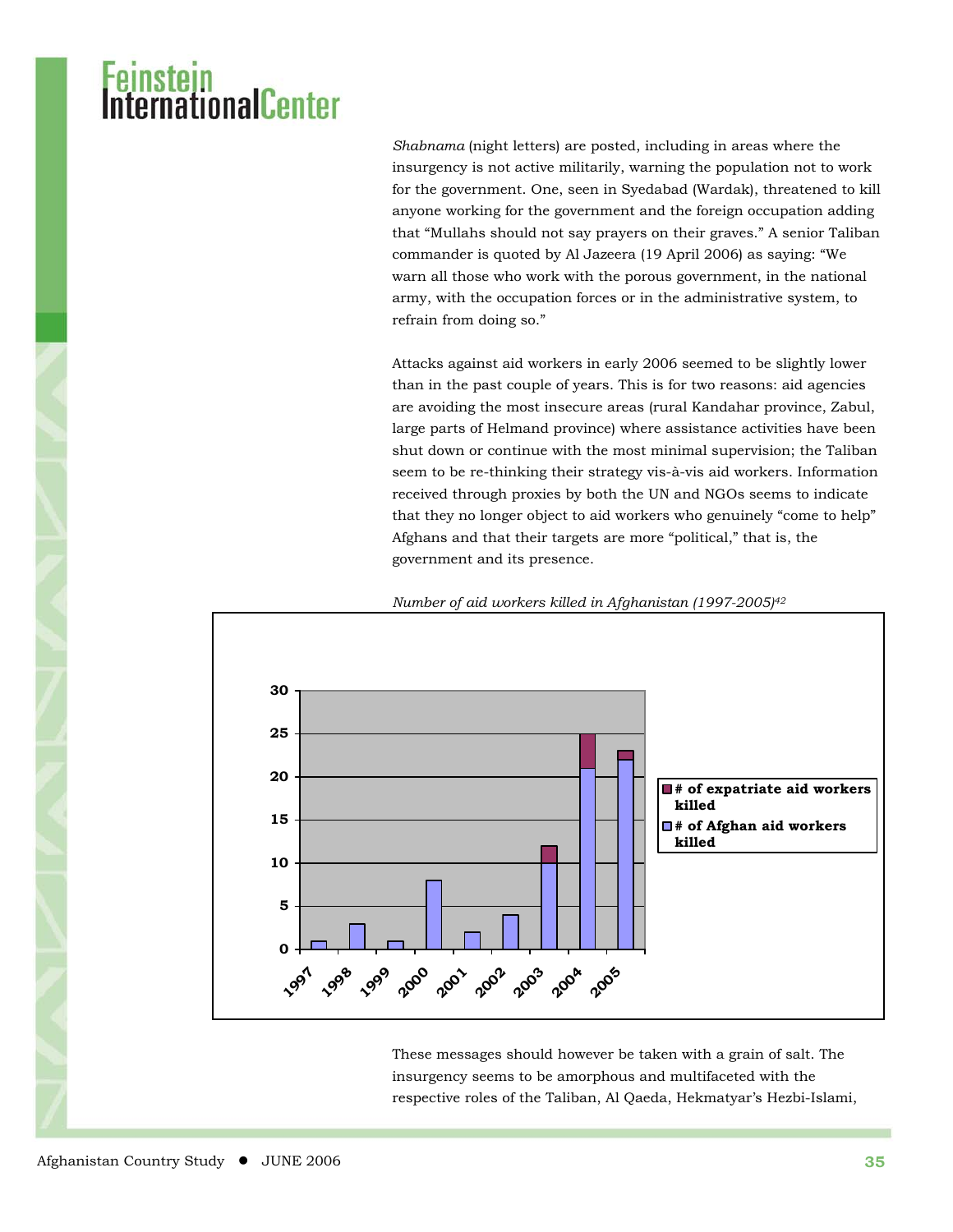and other groups difficult to unscramble. Moreover tribal conflicts, drug mafia-related violence, petty criminality, and activities of disgruntled warlords or aggrieved local officials add to the general climate of lawlessness. A connection seems also to be emerging between the insurgency and the drug economy, with calls from the Taliban to farmers to resist poppy eradication and offers to defend communities from the eradicators. This seems to be a strategic decision of the Taliban who understand that poppy eradication, in the absence of any viable sustainable alternative, "can damage (or even break) the nascent relationship between the citizen and the State" and who purposely aim to exploit this "disaffection".43

According to experienced Afghan aid workers, it is a mistake to attribute the targeting of aid workers only to the Taliban. Others—drug barons, warlords, police chiefs, and administrators keen to get more resources—have interest in exploiting insecurity. "Aid agency presence acts as a deterrent against abusive behaviour by commanders," but at the same time this aid worker expresses the concern that "aid agencies have to tread very carefully. Many people feel that aid agencies are 'spying' because they are collecting information at the community level." This argues for being "rooted" in communities, and many national and international aid workers agree that in the areas where they have a good relationship with the communities, NGOs are still highly appreciated. "It's not working there, it's getting there that can be the problem."

But the Taliban are not the only ones to blame. A parliamentarian and former experienced aid worker explains: "Security is deteriorating day by day. It is not the Taliban but the weakness of the Government that fuels insecurity. The root causes are corruption, nepotism, and drugs. This has implications for aid agencies as the security-insecurity conundrum reinforces the biases in aid distribution." Many respondents in the aid community stressed this vicious circle of insecurity/reduced access/increased humanitarian need/more insecurity. Another variable in this circle is that "insecurity increases the distance between the government and the people" even in areas where the Taliban are not active "commanders still rule even if they have handed over their guns" (female national NGO worker).

The UN (as well as most bilateral donors) have hardened their armor bunkerized compounds, armored vehicles and armed escorts in all insecure areas.44 This makes contact with communities even in areas that are not significantly insecure more difficult (witness this researcher's visit to villages in Wardak with a UN team where at every stop the armed police guards would fan out, Kalashnikovs at the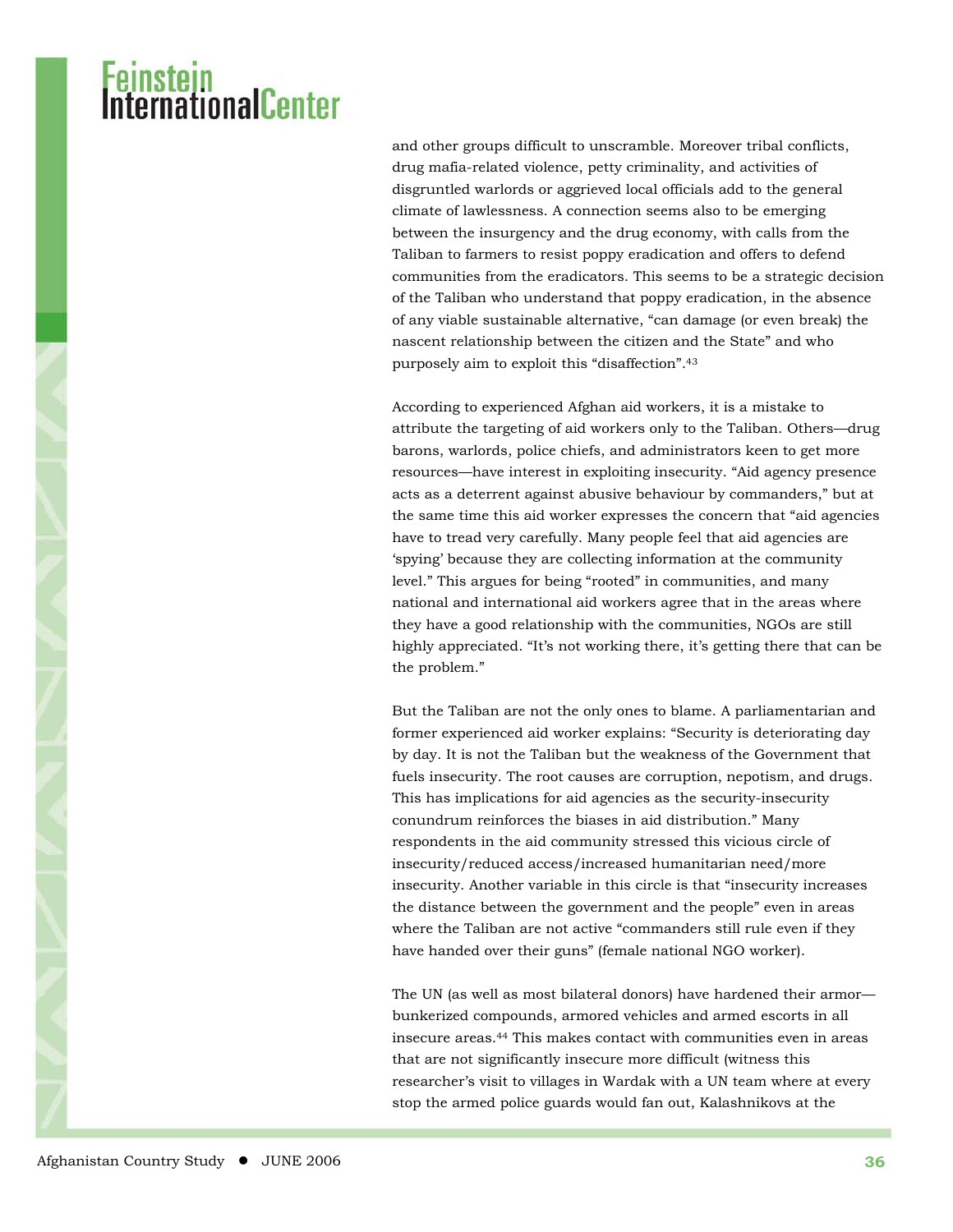ready). The costs of security are also onerous. One UN official estimated them at 20-30% of project costs. Another explained that to send an international staff member on an overnight road missions outside Kabul, there was an additional security cost of about \$ 500 per person per night to cover local arrangements and payments for armed police guards.

The NGOs, on the other hand, have adopted a much more low key approach using unmarked vehicles or even taxis, no visible communications equipment and generally trying to blend in. Some are also experimenting with direct implementation with communities using either the tribal structures or the national solidarity programme community development committees (CDCs) as counterparts to reduce agency staff presence on the ground.

What remains unclear is the overall impact of the security posture adopted on actual program delivery. Obviously, as mentioned above, the costs of security are high. There may be a point where they become prohibitive, and it will be more difficult to secure funding for project activities, where, say, 40% of funds are swallowed by security and overheads. An additional, and more important substantive area of concern, mentioned by a number of NGO respondents, is that the security procedures adopted by the HQs of international agencies and NGOs make the travel of international staff to monitor projects in insecure areas that much more difficult and the security risk is thus passed on primarily to the national staff. Such "localization" might have benefits in terms of capacity-building and local ownership, but as it is practiced now, it simply results in the disproportionate displacement of the security risk to national staff.45

Looking back on long involvement of aid agencies in the Afghan conflict, it appears that an important qualitative change in the parameters of staff security occurred after 9/11. Historically, there had been only a handful of attacks on international aid workers during the first twenty years of the Afghan conflict. Only a handful of expatriate aid workers—UN, Red Cross Movement, NGOs—lost their life in targeted attacks. Clearly, something happened after 9/11 (more than 60 national and internationals have been killed between 2002 and 200646). Whether because aid workers are seen as allies of the western imperial conspiracy or for reasons that have more to do with societal breakdown or the manner in which aid agencies are perceived, or improper personal behavior or contractual or commercial grievances, the humanitarian protection of emblems no longer holds in many areas. Until early 2002, aid workers were generally tolerated if not wellreceived throughout Afghanistan. The Taliban, abusive and anti-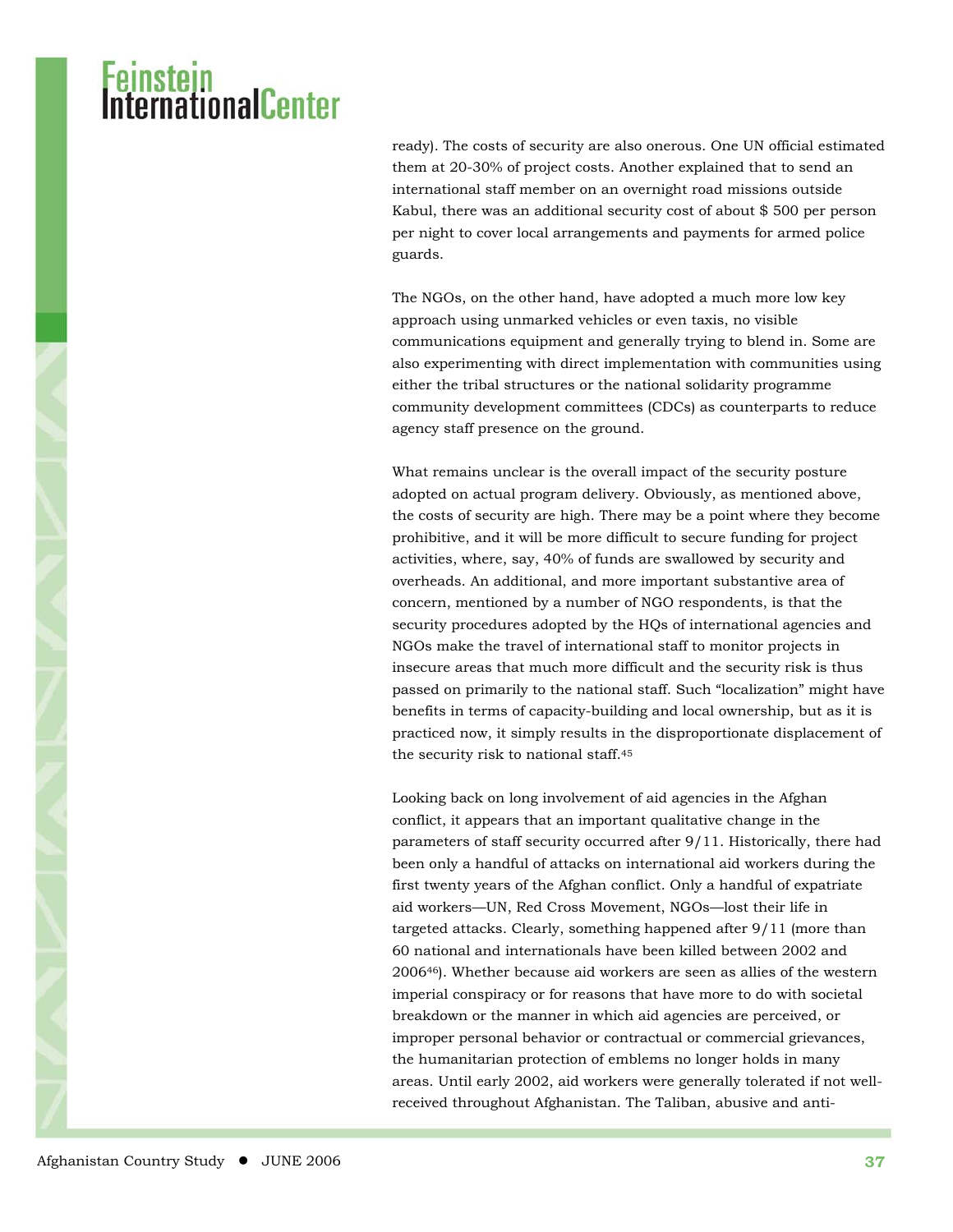western as they were, criticized aid agencies, harassed national staff but by and large took it upon themselves to protect foreign aid workers. There was a taboo about attacking aid workers that was not violated. Now it is, routinely.

**"The view taken by the coalition in Kabul so far—as by the Americans in Baghdad—is that the only thing these people understand is force." Yet massive force has been deployed to bring Afghanistan to heel costing \$18 billion a year—and all that has been achieved is thousands of deaths. Afghanistan is now less safe than at any time since the Taliban ruled and as open as ever to the practice of terror."** 

**Simon Jenkins, The Sunday Times, June 18, 2006**

The task is therefore to unpack the reasons for this qualitative change and to develop measures that would allow the reestablishment of a minimal humanitarian consensus around the role and functions of aid workers. In a sense, the implications of the "taking sides" causality in attacks against aid workers is easier to conceptualize. Ideally, if humanitarian agencies could do the necessary to reestablish their principled credentials, perhaps a contract of acceptability could be renegotiated with the insurgents and the emblems would again allow for protection. Yet, while the perceived alignment of aid workers with the Coalition and/or the Government may figure in some attacks, it does not explain them all nor why the life of humanitarians (and electoral workers and private contractors, etc.) is seen nowadays to be more expendable. It may be that attacks have a lot to do with the general climate of disillusionment vis-à-vis the overall aid effort which no longer provides services that are deemed to be essential by communities. Groups seeking to exploit the situation for their own political or opportunistic ends thus find a fertile terrain. The general breakdown of law and order as well as the mushrooming of the criminalized economy are additional likely factors, as well as the insensitive behavior of individual aid workers or contractors.

Finally, the security of aid workers cannot be de-linked form the general security of the population. In assessing the perceptions of focus group participants, a distinction needs to be made between their own security and their view of the general country-wide security situation. Some 75% of the respondents said personal security had improved in their area in the past two years, 15% that it had remained the same, and a bit more than 10% that it had deteriorated. The most frequently mentioned security concern was the police (corrupt, untrained, abusive), robberies (including those committed by young drug addicts, a new phenomenon). Taxi drivers were mentioned as being a particular at-risk category. It should be noted however that the relatively benign security assessment of the respondents was limited to their immediate surroundings, i.e., the neighborhoods or villages where they lived. Beyond, in the country as a whole, insecurity looms large. When asked what their prognosis was for the country as a whole, the vast majority of respondents (over 90%) expressed serious concern (resurgent Taliban, infiltration and destabilization from neighboring countries, combination of drugs and terror, etc.) an assessment which is no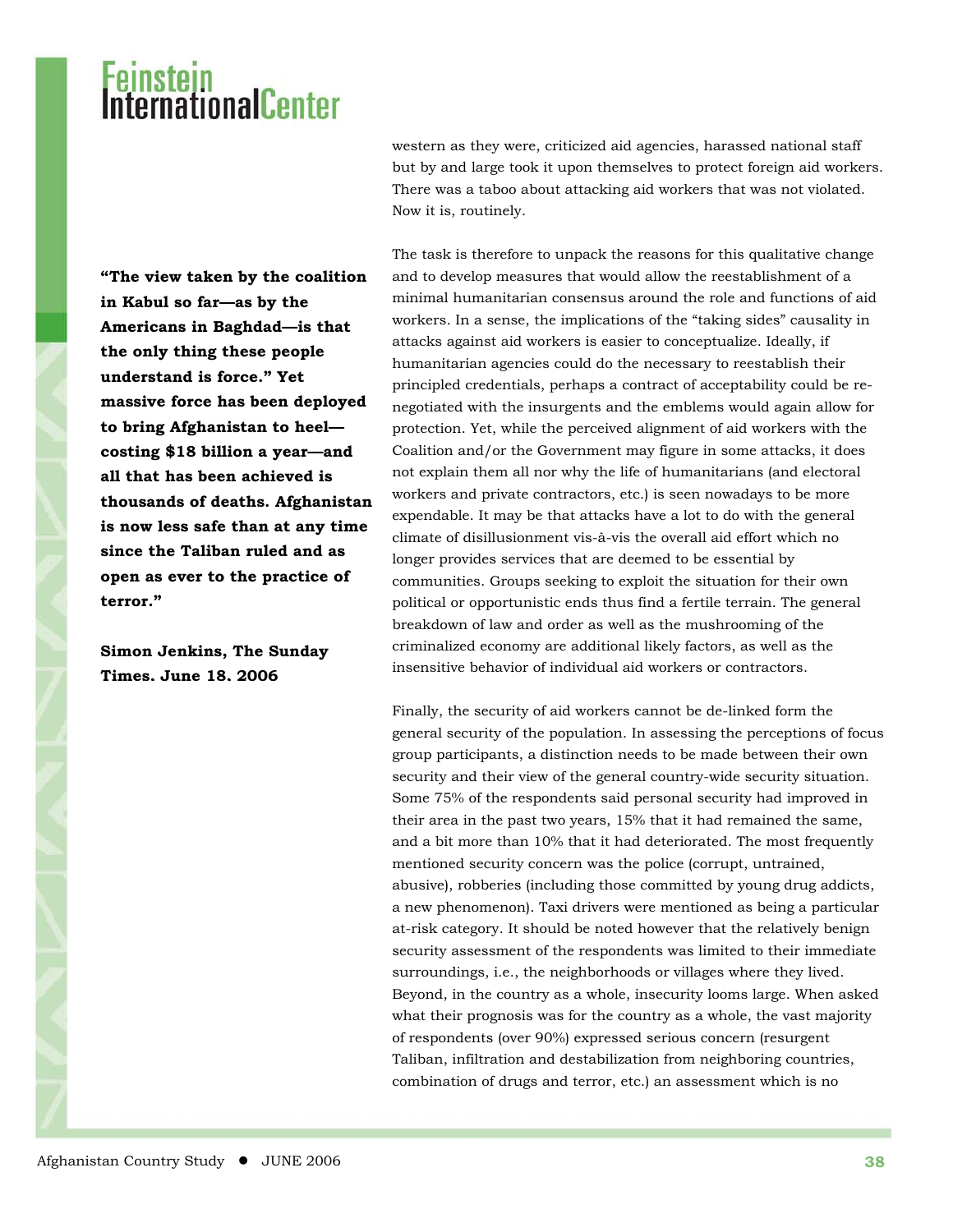## Feinstein<br>International<mark>Ce</mark>nter

different from that of the Kabul-based aid community (see annex III for details).

#### Conclusions and Recommendations

Afghanistan seems to be sliding back into a deep crisis. The crisis may well result in large scale humanitarian needs—either because of escalating conflict and, possibly, displacement, or because certain areas of the country become inaccessible for security reasons. Aid agencies are perceived by significant segments of the population as compromised by association with the Coalition and its support to a weak and ineffective government. Aid agencies are ill-poised to confront the challenges ahead.

It appears that what is needed are 3R's: reflection, reform and reengagement.

#### **Perceptions**

- **1.** The perceptions gap must be addressed. It has two major components that are sometimes conflated: (a) disillusionment and disengagement vis-à-vis the government and (b) criticism of aid agencies. The former is a problem that the government needs to address. As for the latter, the aid community, and the NGOs in particular, face a dangerous credibility crisis which needs to be addressed urgently in a culturally appropriate manner that is in tune with the way Afghans receive and process information (i.e., not a "northern advocacy campaign").
- **2.** Criticism of the aid community by politicians and the media is largely based on rumor. The pervasiveness of the criticism, however, is such that it cannot be ignored. Afghans are angry with aid agencies but they are also angry with facts. Moreover, there seems to be a culture of anti-empiricism in the aid community. The basic data for an assessment of the impact of humanitarian and rehabilitation assistance is lacking and/or improperly used. This is an area where investment would be worthwhile. The best approach is to put the facts on the table and document what the aid community is good at, where it is cost-effective and where it isn't. For example, independent evaluations could be commissioned on the relative effectiveness of government, UN agencies and NGOs in the provision of services (e.g., health and education).47 The results would probably go a long way in restoring credibility (where it is deserved). They would also help to document the issues of overall strategy (or lack thereof) and the consequences of donor "cherry picking." The findings should be presented and disseminated in a culturally resonant way to different audiences (parliamentarians,

**There seems to be a culture of anti-empiricism in the aid community. The basic data for an assessment of the impact of humanitarian and rehabilitation assistance is lacking and/or improperly used. This is an area where investment would be worthwhile.**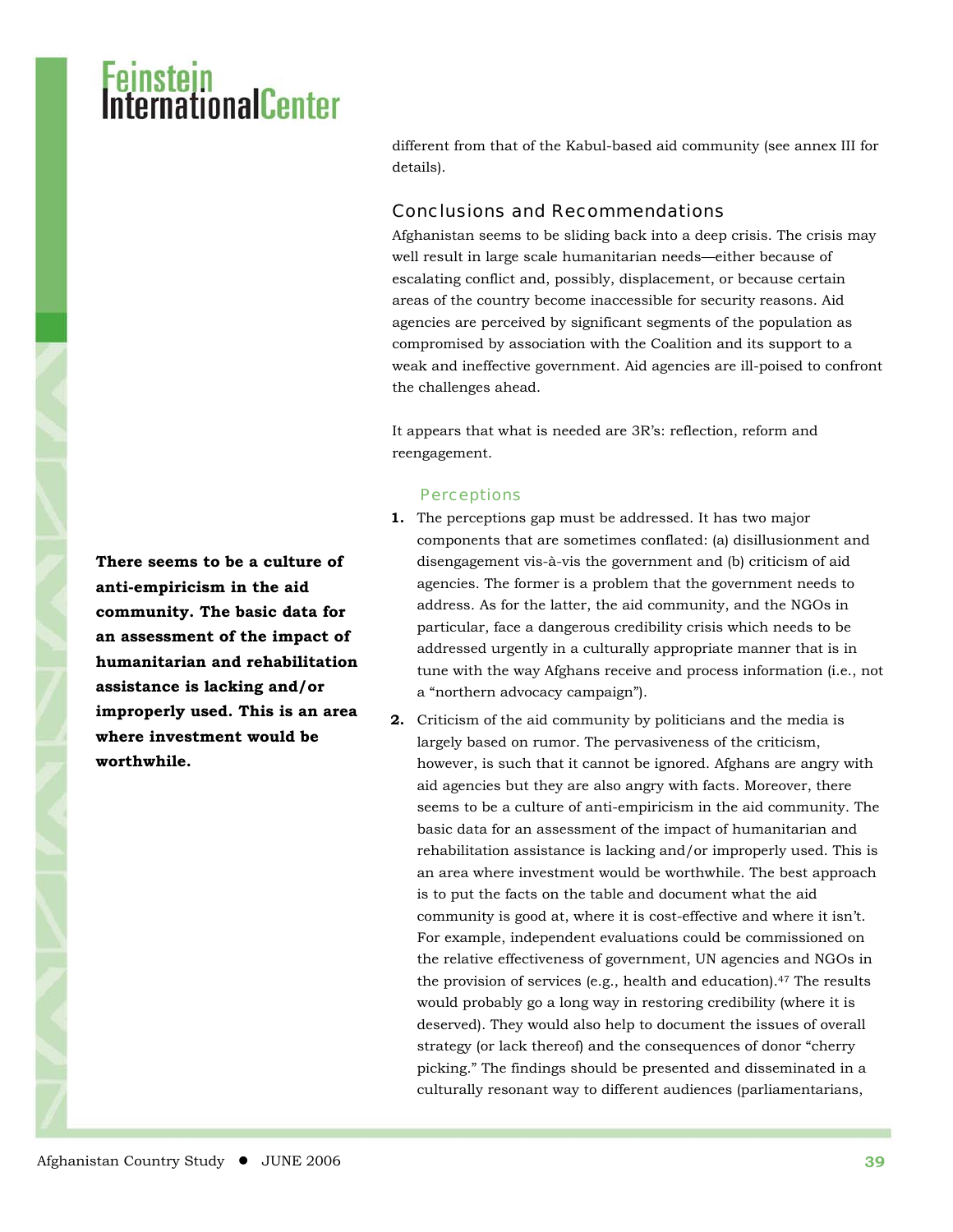government officials, local authorities, civil society groups, the media, religious leaders) with which a dialogue needs to be engaged.

**3.** Effective re-engagement requires a communication strategy aimed at the government and the general public. NGOs and the UN need to explain the achievable as distinct from unrealistic goals. For example, there is a widespread expectation that "factories and electricity" are key to solving the population's current problems. Large infrastructure projects may well have a beneficial effect on employment and growth but such projects will take years if not decades to implement. If the government, the donors, the UN or the media are not saying that it will take a generation before significant changes occur in the human security of the average Afghan, perhaps the NGOs should.

#### Role and Functions of Aid Agencies

- **4.** NGOs in particular, and the wider aid community including donors, need to confront the issue of the role and functions of NGOs in the Afghan context. Some NGOs are living in the past, ducking and weaving around the government, while others have a-critically jumped onto the government bandwagon. There is an impression that collectively NGOs are living on borrowed credit accumulated during the jihad years when they were the only players around and when their role was widely appreciated. Some may have outlived their welcome (or their shelf life).
- **5.** One striking feature of the aid community in early 2006 is the absence of a substantive and open development debate. NGOs should take the initiative of engaging substantively with government, UN development agencies and donors in a debate on the overall direction of the aid effort in Afghanistan, including on the role of NGOs therein. NGOs should not shy away from thorny issues such as corruption in the aid system and government, the implications of the rapidly-expanding illicit economy and the role and functions played by aid in a narco-state scenario, the tension between the promotion of internationally-accepted human rights norms and the need to be "culturally sensitive".
- **6.** Given the confusion surrounding roles and functions of NGOs, the time has come for a more determined effort aimed at identifying and certifying humanitarian actors. There is a case for a clearer identification of "Dunantist" agencies that would work according to established humanitarian principles. They should be clearly distinguishable from "pragmatist" or "solidarist" agencies that more freely engage in advocacy and political or rights-based agendas that go beyond the narrow humanitarian objective of caring for people in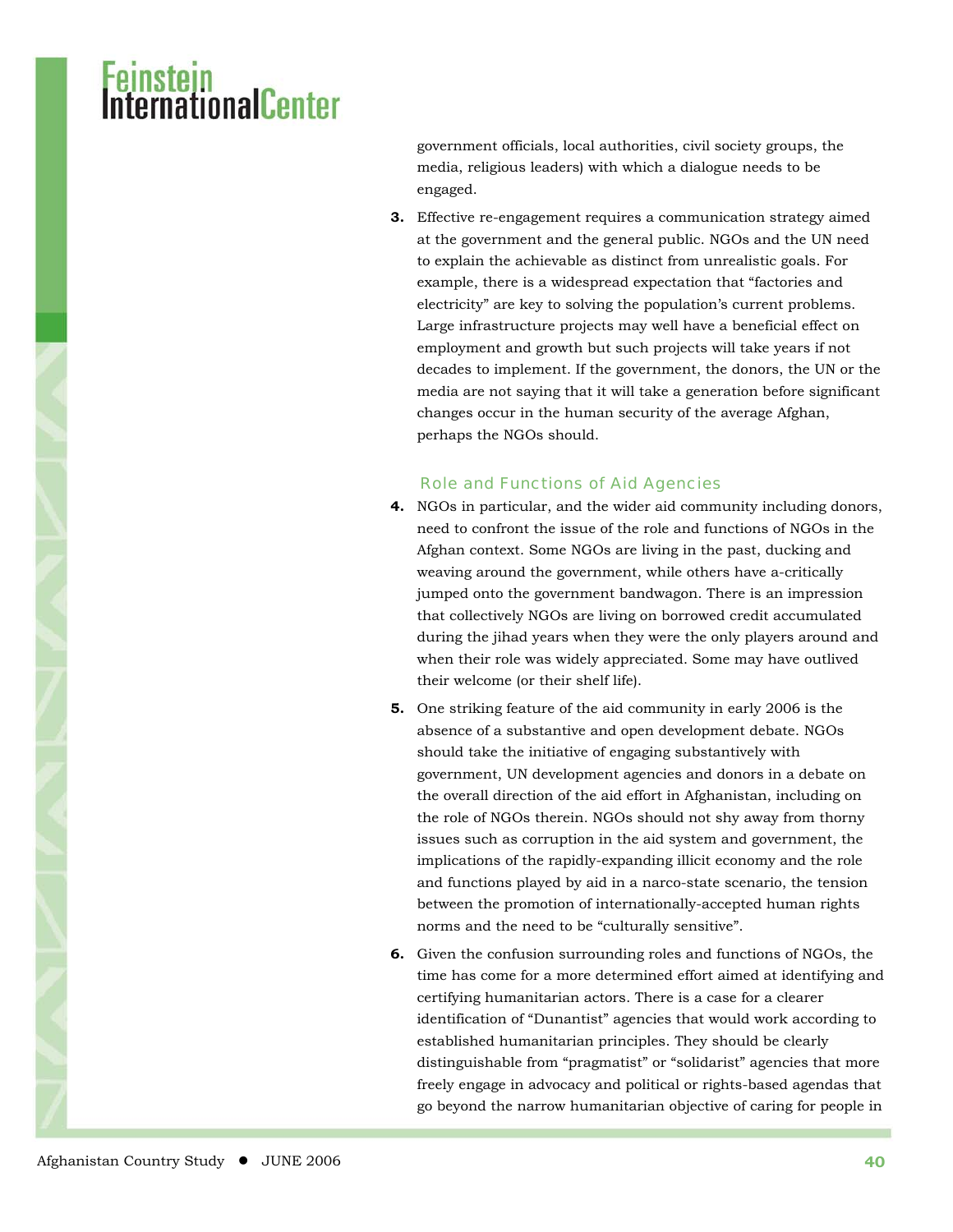extremis and who have no qualms about engaging with governmental, Coalition, or PRT agendas. NGOs (or the UN coordination body) might devise a system where agencies would have to choose the label defining their activities in the country ("humanitarian," means we work independently of government, CF or PRTs; "reconstruction," means we are partners in government programs or in line with government policies). The issue of NGO certification is not specific to Afghanistan but is particularly relevant here given the ambiguities surrounding the functions performed by NGOs. Certification is unlikely to happen without donor support or pressure. Perhaps a group of like-minded donors could take the initiative of exploring how this could be done.

**7.** Moreover, it might be wise to consider if the NGOs themselves (or the UN humanitarian coordination body) should not put in place a moratorium on certain types of NGO activities that could be construed as being particularly divisive (e.g., the collection of information on behalf of belligerents, or direct implementation of projects on behalf of PRTs). Again, donors, in the spirit of the good donorship initiative, have a role to play here.

#### **Universality**

- **8.** Conflict between core humanitarian values embraced by the international community and local mores is not generally a problem in Afghanistan. "Good work" is well accepted as is the presence of foreign aid workers when they are in sync with communities. The cultural baggage that comes with the aid workers is more problematic as are the power relations inherent in the dominant discourse of the aid system and its management and programming style. Cultural insensitivity and lifestyle issues can complicate the relationships on the ground where the foreigners are often perceived as arrogant and vectors of alien or strange, if not hidden, agendas. With the right approach—involving the communities and listening to them—many of these issues can be addressed. The promotion of information sharing with and accountability to beneficiaries are promising avenues for nurturing a sense that universal values are not something imposed from outside but the result of a shared understanding of human dignity and the importance of compassion as well as analysis of problems and solutions.
- **9.** Nevertheless, the externality of humanitarian action often impedes a fruitful dialogue between "northern humanitarianism" and local humanitarian traditions. Work needs to be urgently undertaken, for example through further studies on local perceptions and/or the deployment of social anthropologists that can provide a better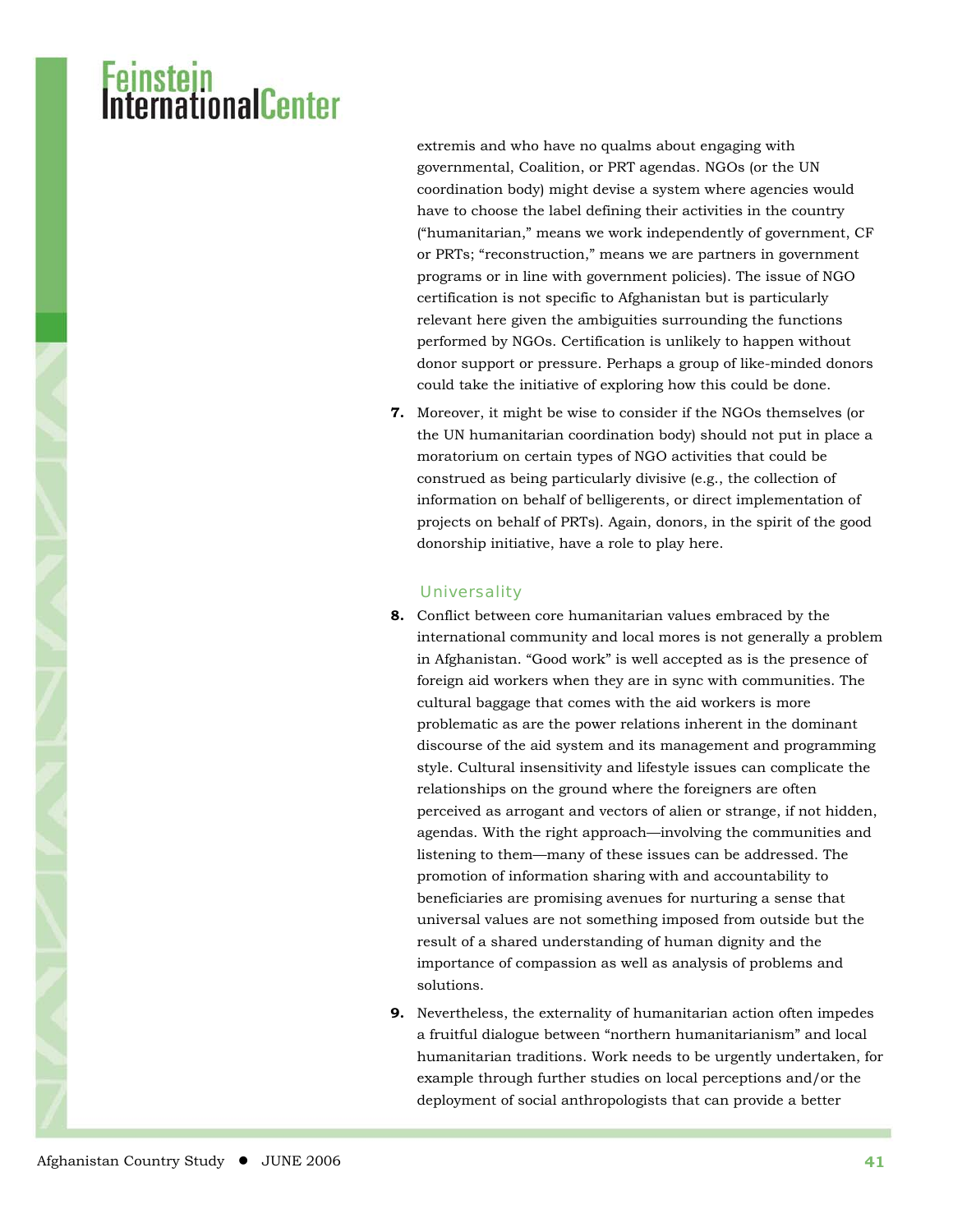understanding of local change processes. This would help to minimize barriers, including linguistic barriers, between outsiders and insiders.

**10.** Moreover, the acceptability of the humanitarian discourse—and of the presence of humanitarian staff—in parts of the country is undermined by the blurring of lines between humanitarian, development and political/military action. This argues for a better identification of the specificities of different actors in the humanitarian arena (as recommended in 6 above) but also for an urgent clarification on the application of humanitarian principles by aid agencies. The decision on whether or not international humanitarian law should apply, and in which parts of the country, poses a particular challenge because, depending on the geographical and philosophical viewpoint, the nature of the relationship with the government, the coalition forces and the insurgents could be quite different. In particular, the pretence that the entire country is in a post-conflict situation needs to be abandoned and the relevant dispositions of IHL applied by humanitarian agencies in those areas where this is warranted.

#### Terrorism and Counter-Terrorism

- **11.** GWOT is the defining environment of the current situation in Afghanistan. Influencing the prosecution of this war in the direction of ensuring basic respect for humanitarian principles is obviously a tall order. Nevertheless, what happens in Guantanamo or Abu Ghraib directly impacts on the ability of humanitarian actors to provide life-saving assistance and protection to people in need. This is the case both in terms of the popular perceptions of the actors and of their security. Humanitarian actors at HQ and on the ground must continue to advocate for a greater respect of humanitarian values, interests and agencies by all military actors including the western military forces who are prosecuting the war and their Afghan counterparts. The scapegoating of assistance and human rights NGOs by the Afghan government should also cease. Aid agencies need to continue to drive home the point that the government of Afghanistan has a responsibility to ensure that IHL is applied where appropriate.
- **12.** Working in an environment defined by GWOT places humanitarian agencies in uncharted and troubled territory. Choices made in Afghanistan (or Iraq) today are likely to have deep consequences for the humanitarian enterprise's ability to address life saving needs well into the future. The humanitarian enterprise must maintain and increase its level of professionalism in order to be a credible and influential interlocutor with the forces of GWOT as well as an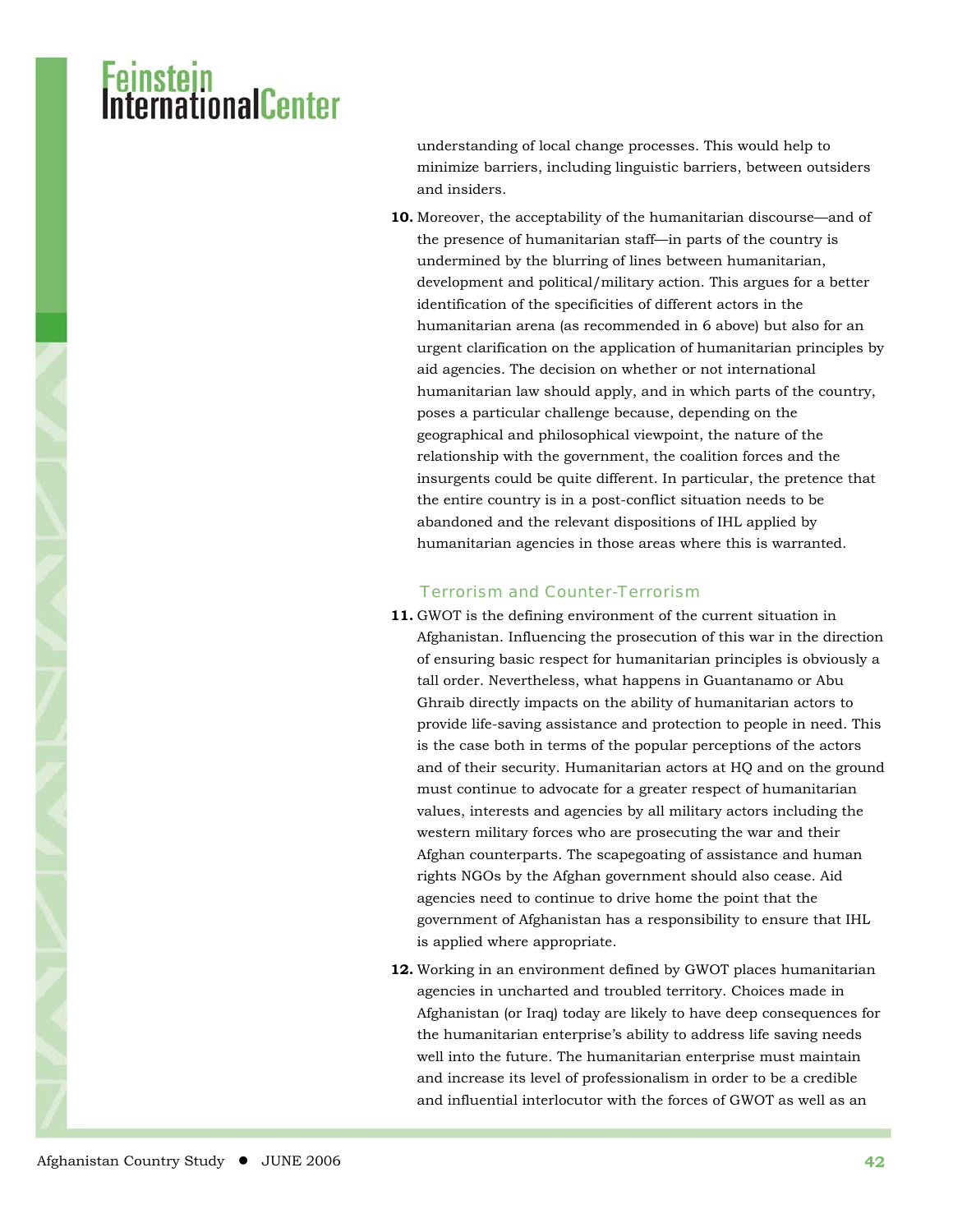advocate for the rights of beneficiaries it assists and protects. Humanitarian principles are far too often poorly understood by aid workers or considered "for reference" only. This argues for more systematic training and awareness of IHL as well as knowledge and application of the accountability principles embodied in the SPHERE and Humanitarian Accountability Partnership (HAP) standards as well as other accountability initiatives.

#### **Coherence**

- **13.** The integration of humanitarian and human rights functions into UNAMA is a *fait accompli*. The same is true for the presence of the PRTs and their encroachment on humanitarian space. The battle for principled humanitarian action may be have been temporarily lost in Afghanistan, but it is not too late to learn some key lessons that would allow for better respect of humanitarian values in Afghanistan and elsewhere. In Afghanistan the balance of priorities in the post 9/11 period was heavily skewed in favor of the political process. The reality that in UN peace missions politics trumps humanitarian action has had negative consequences for the coherence of the overall approach to peace-building by the international community. The issue of integration needs to be revisited. The issue is of course wider than Afghanistan and recommendations on reviewing the current UN approach to integrated missions are included in the HA 2015 consolidated report.48
- **14.** The instrumentalization of humanitarian action and its perceived alignment with the Coalition and the government will hamper the ability of aid agencies to address urgent needs, should the Afghan situation deteriorate in areas that are insecure or where insurgents are present. This lends urgency to reconsider the issue of humanitarian presence and coordination, perhaps through the reengagement of OCHA and other humanitarian actors in order to ensure that the system is best equipped to respond to humanitarian needs as they arise.

#### **Security**

**15.** Attacks against aid workers have multiple causes ranging from the arbitrary to the very specific. Insufficient analysis of causalities and context impedes effective risk management. Lifestyle and behavior of international staff have added to the risk of politically motivated attacks. As a result of increased insecurity, the UN has hardened its armor and most NGOs have tried to "blend in" and gone more local with the unfortunate consequence that security risks have been passed on to national staff, disproportionately. Among aid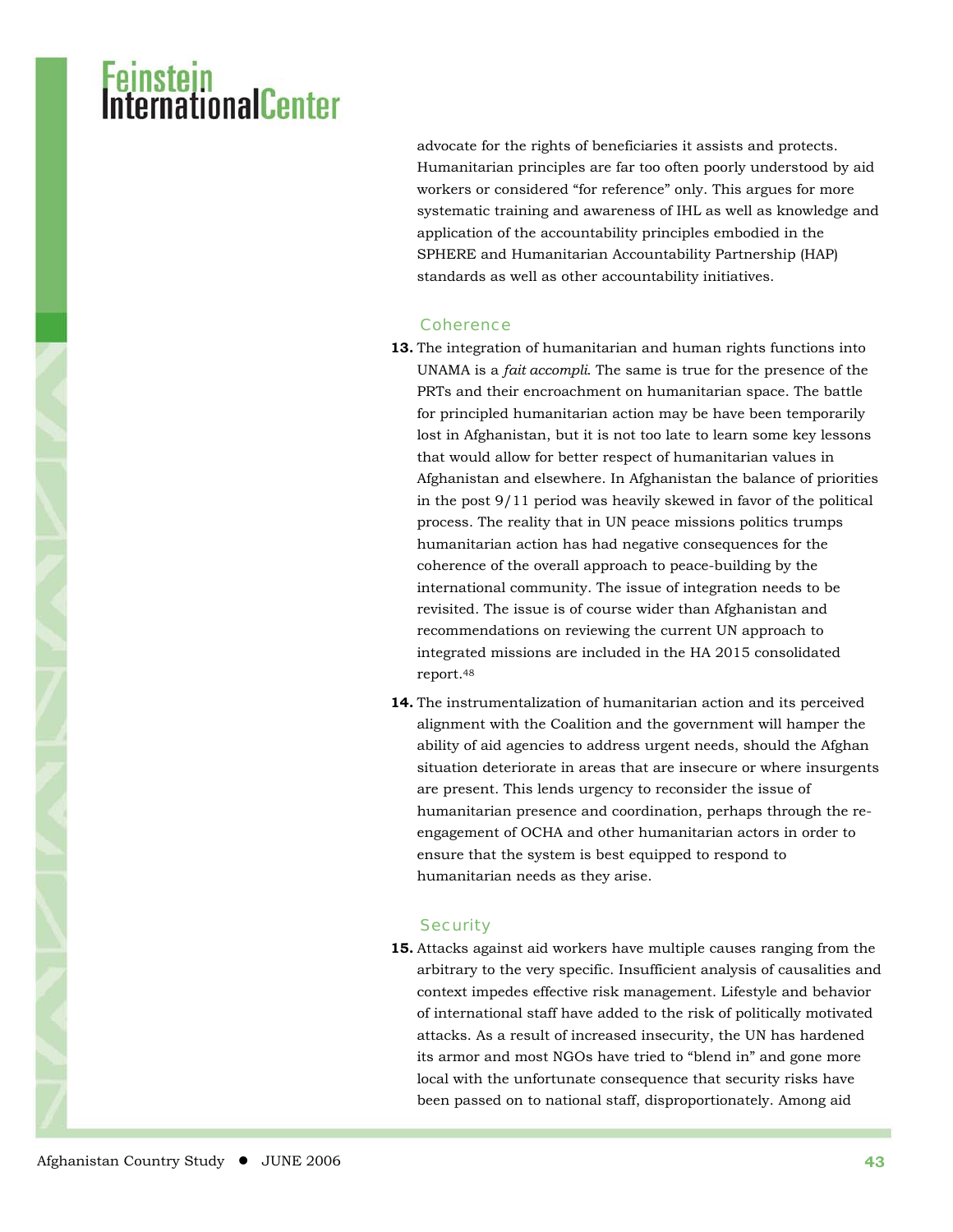## Feinstein<br>International<mark>Ce</mark>nter

agencies and communities interviewed, the overwhelming sentiment was that security will continue to deteriorate. While they were sometimes caught in the crossfire or the object of attacks based on faulty intelligence, hitherto communities were not the object of directly targeted attacks by either of the sets of belligerents. As the conflict heats up, this may be changing. In some insecure areas, association with foreign aid agencies endangers communities. Local village leaders have been threatened if they are seen to be working with outsiders, be they Government officials or aid workers. In Afghanistan, the social contract of acceptability is broken: urgent steps are required to mend it.

**16.** The extent to which it would be possible to re-engage with the Taliban and/or other belligerents on the basis of a re-commitment to humanitarian principles is difficult to gauge. The negotiation of a minimum of acceptance should remain a mid to long term objective, especially for purist humanitarian agencies. This argues for a clearer demarcation of humanitarian agencies from other providers of services as well as for a more broadly contextual approach to conflict and security incident analysis. This could be achieved through strengthening the analytical capabilities of the Afghanistan NGO Security Office (ANSO). In addition, it might be useful to conduct a study on the pros and cons of the security postures adopted by the UN, ICRC, and key international NGOs.

#### Looking Ahead

**17.** Finally, aid agencies would be wise to initiate a discussion on Afghan ownership and on the nature of the processes of social transformation they are contributing to and on possible alternatives to their current *modus operandi*. Processes of social transformation are delicate and must be "illuminated from within," yet much of what is done today in Afghanistan is promoted from without. A frank debate on alternatives to top down, expat-driven processes and on the values and types of behavior such processes transmit is overdue. NGOs and the aid community in general should be wary of promoting the perception that they are an essential ingredient in the complex processes of social transformation currently at play. Societies have recovered from violent conflict for centuries before NGOs and the UN appeared on the scene. Accepting as the default position that "we are essential" to Afghanistan's recovery is an unhelpful, patronizing and potentially dangerous proposition. Instead the focus should be on alternatives more grounded in local realities, more sustainable, more empowering, and more in line with the needs of ordinary people.49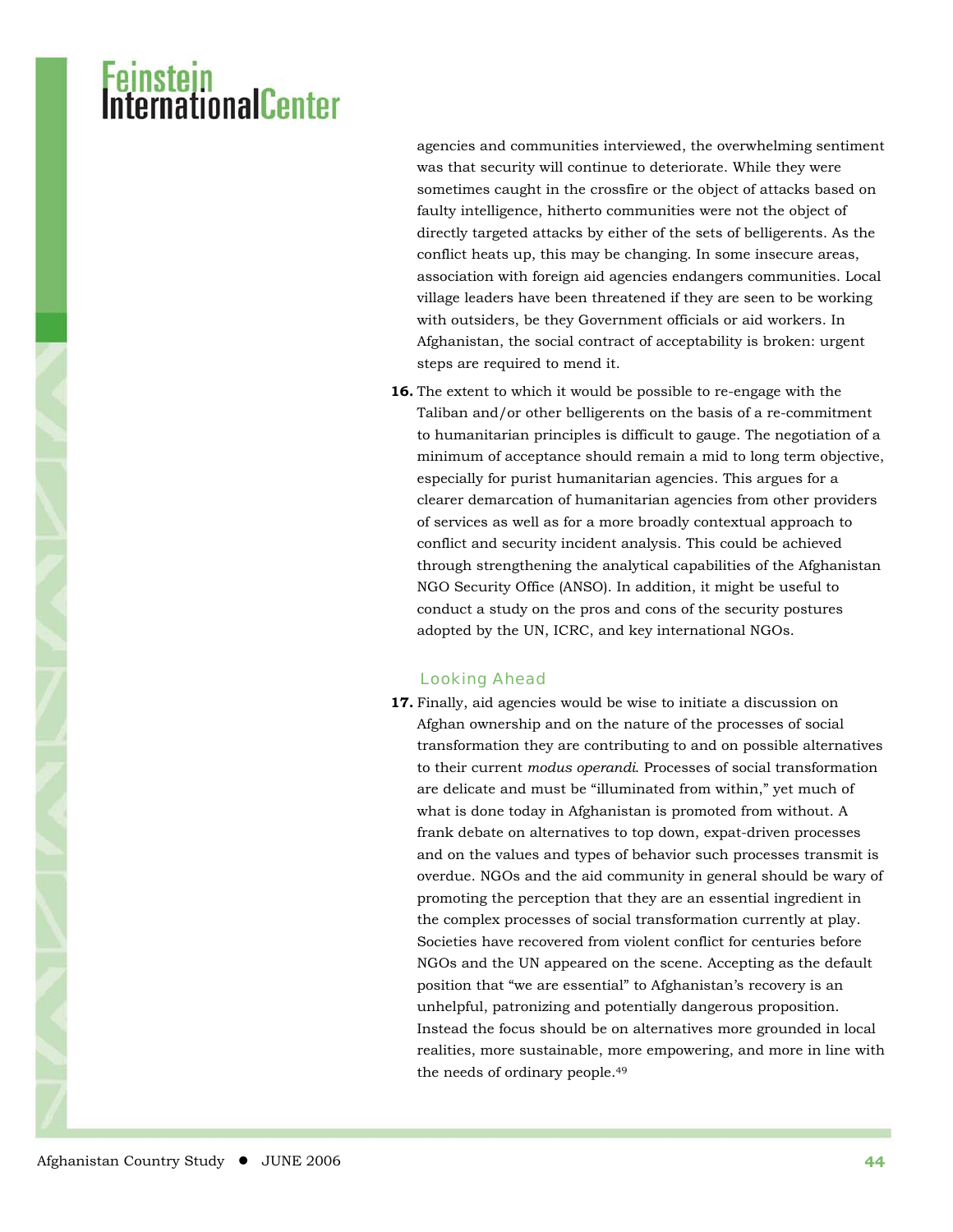#### **Annex I: Methodological Issues**

The bulk of the data for this study was collected during a three-week visit to Afghanistan by Antonio Donini in February 2006. Eighteen focus group meetings were held in Kabul, Shomali, Paktia, Wardak, and Parwan with close to 200 participants drawn form a variety of socio-economic backgrounds (see Annex II for details). The vast majority of participants were male, but three FGs for women were organized by Sippi Azerbaijani-Moghaddam. These three groups also had the advantage of not requiring translation as Sippi is a native Farsi speaker. Additional context interviews were held with some 30 UN, NGO and Red Cross movement staff, 10 senior government officials, 4 parliamentarians, 6 intellectuals/academics, 4 donors, and a few others.

The focus groups provided rich qualitative data. They constitute a useful tool that allows the canvassing of a much wider range of people than one-to-one interviews. Focus groups are not without problems, however. Participants are sometimes wary of expressing their views in public or defer to older or senior people present. They sometimes aim to please the foreigner and/or expect that he/she is linked to an assistance program (even if the opposite is clearly stated). The interviewees' desire for mimetism and to tell the foreigners what they want to hear should not be underestimated. Moreover, it is sometimes difficult to pierce the overlapping layers of Afghan society (gender, generational deference, ethnicity) and to access the most underprivileged: all interviews took place in semi-public places during the day, not at night in a darkened, remote village accessible only on foot where the conversation might have been quite different, etc. Language and the vagaries of translation are additional filters that complicate the task of the researcher. Nevertheless, despite these constraints, the focus groups yielded a wealth of data and interesting insights into the views of individuals and communities.

Survey tools had been prepared for the study. In practice, they served as a guide for interviews. Not all questions were covered, however, as some of the more generic questions (e.g., on the relevance of universalist humanitarian principles) clearly did not make sense to the majority of respondents. An attempt to analyze some of the quantitative data collected appears in Annex III.

It is important to note that the study is about perceptions—including the perceptions of the researcher—not about realities. Perceptions are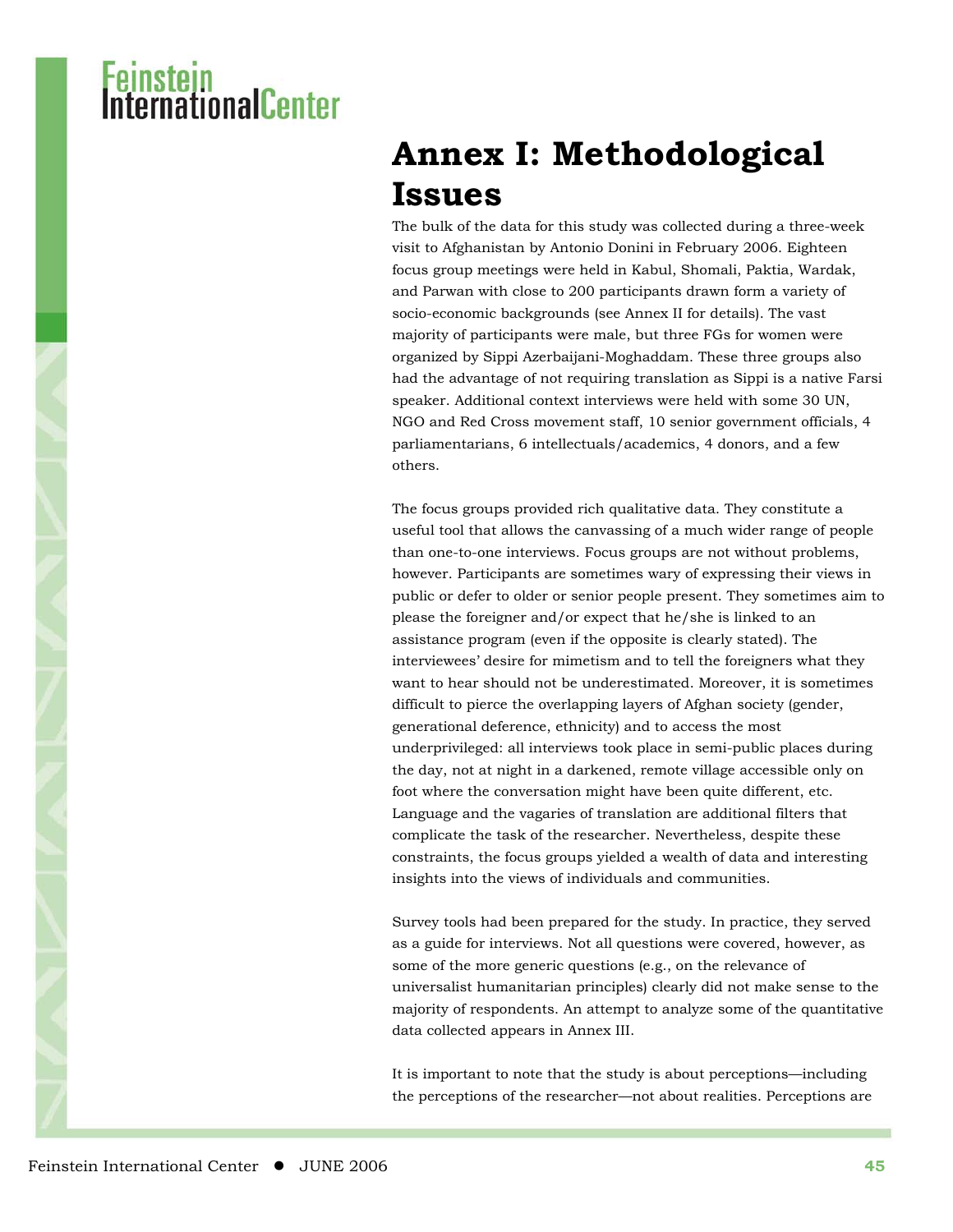important in their own right as they influence behavior and are symptomatic of a particular time or situation. Perceptions can even become realities, sometimes with potentially dangerous consequences (e.g., criticisms of NGOs can make them more vulnerable to attack). Understanding the perceptions gap is thus a critical factor in understanding communities that, in turn, is a key precondition for effective assistance programs.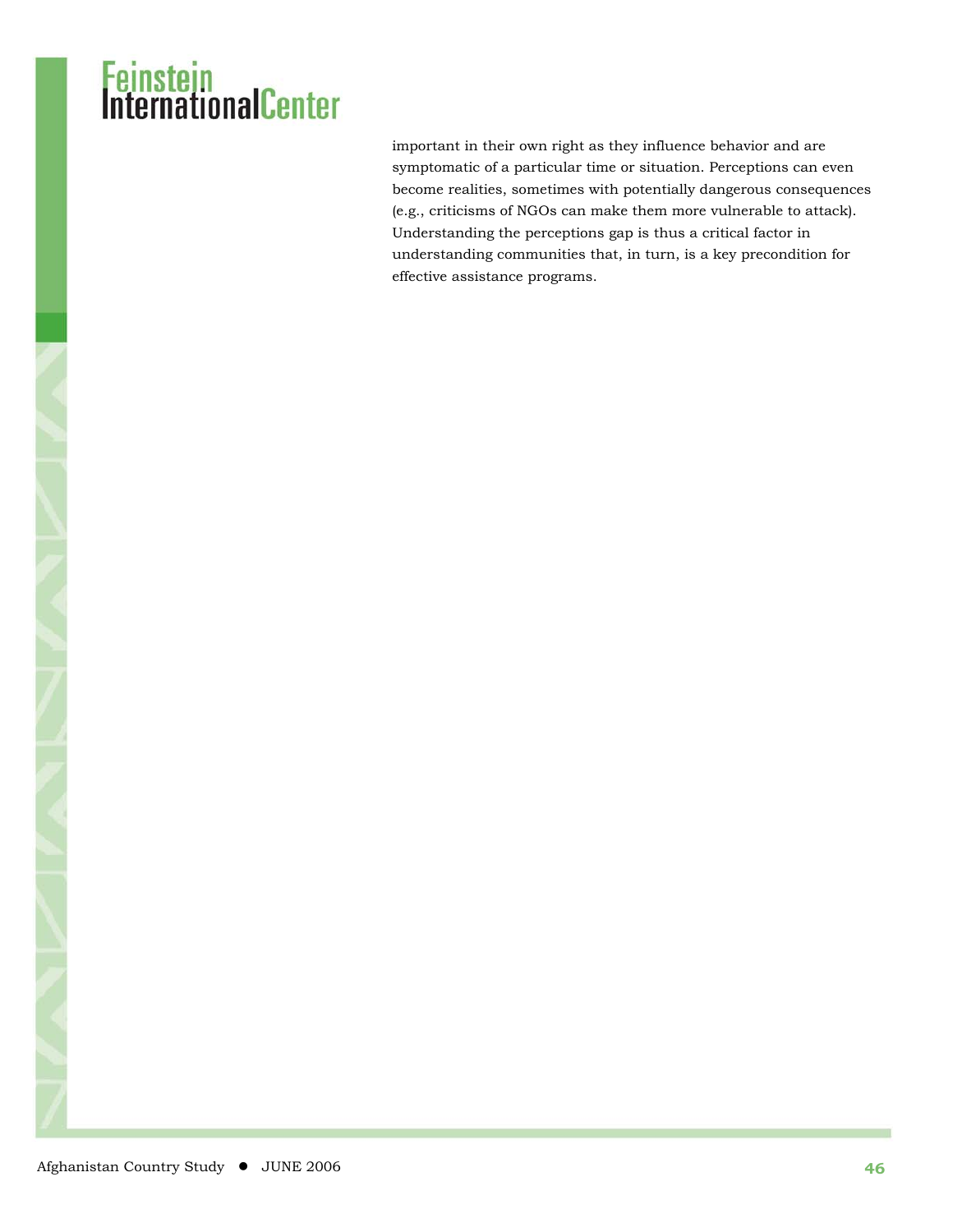#### **Annex II: Focus Group Meetings**

| <b>Participants</b>                | Number/Gender | Location              | <b>Venue</b>             |
|------------------------------------|---------------|-----------------------|--------------------------|
| 1. Mullahs                         | 8 M           | Qarabagh (Kabul prov) | Local house in village   |
| 2. Unemployed youth                | 12 M          | Qarabagh              | Local house in village   |
| 3. High School teachers 11 M       |               | Qarabagh              | INGO site office         |
| 4. Tribal elders                   | 6 M           | Gardez (Paktia)       | National NGO site office |
| 5. Unemployed youth                | $5\,$ M       | Gardez                | National NGO site office |
| 6. Civil society reps              | 3 M/2 F       | Kabul                 | Private house            |
| 7. Disadvantaged women 12 F        |               | Kabul (old city)      | INGO site office         |
| 8. Elderly men                     | 17 M          | Kabul (old city)      | INGO site office         |
| 9. University students             | 7 M           | Kabul                 | Faculty of pharmacy      |
| 10. High school teachers 6M/3 F    |               | Kabul                 | INGO office              |
| 11. Primary school teachers 14 M   |               | Sayedabad (Wardak)    | Education office         |
| 12. Villagers and elders 17 M      |               | Sayedabad district    | Local house in village   |
| 13. Primary/middle teachers 30M/1F |               | Chardeh (Parwan prov) | School courtyard         |
| 14. Elders                         | 16 M          | Chardeh               | School courtyard         |
| 15. Senior afghan officials 5 M    |               | Kabul                 | Ministry of RRD          |
| 16. Female intellectuals 6 F       |               | Kabul                 | NGO office               |
| 17. Destitute Widows               | 9 F           | Kabul                 | NGO site office          |
| 18. Professional women 6 F         |               | Kabul                 | Private house            |
| Total male: 168 female: 27         |               |                       |                          |
| Grand total: 195                   |               |                       |                          |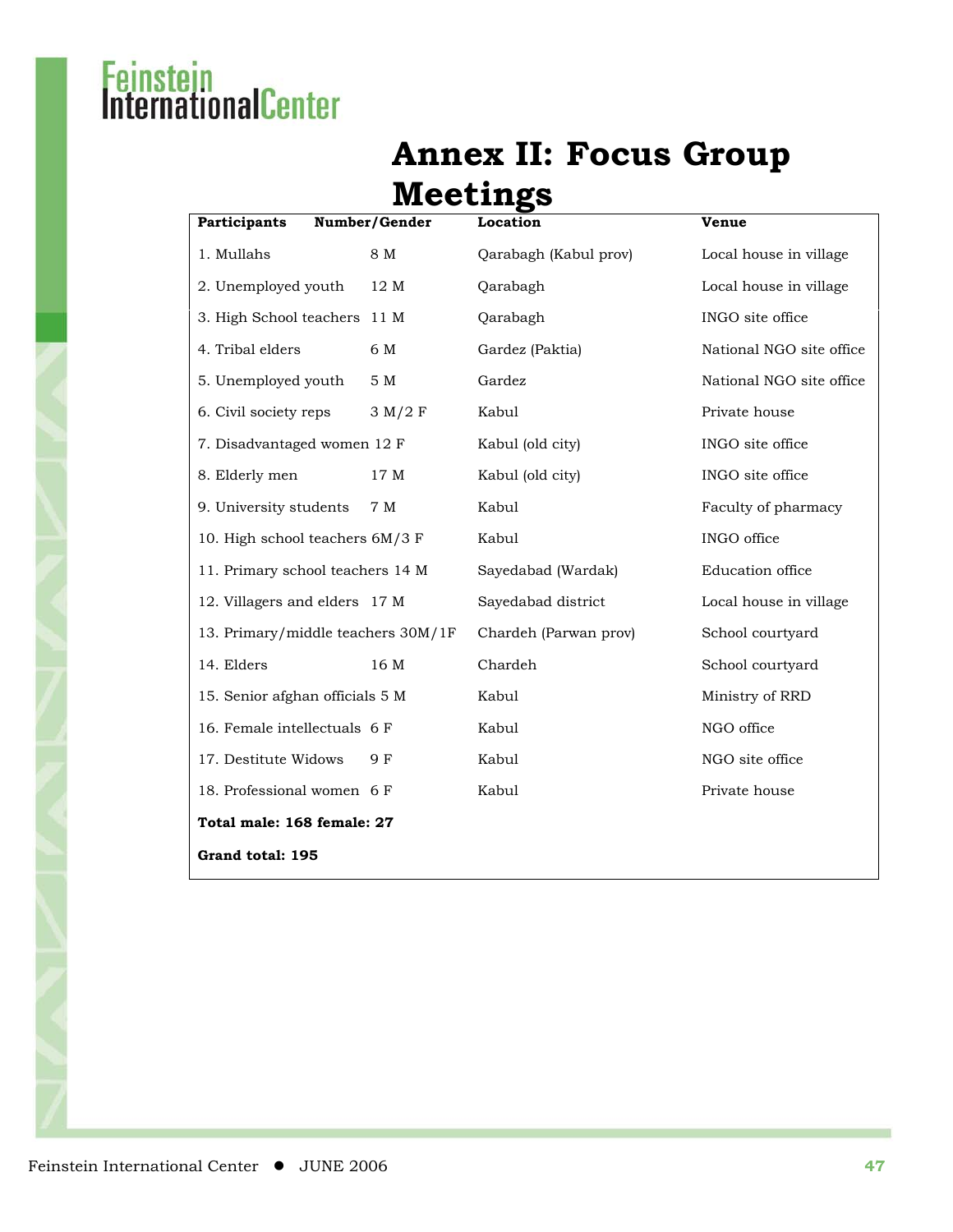#### **Annex III: Some Quantitative Information Analysis**

The data collected in Afghanistan lends itself primarily to a qualitative exploitation. As is obvious from the methodological discussion above, the focus groups were composed of people who volunteered to participate rather than on any rigorous sampling. An effort was made to balance urban/rural respondents and to include FGs with women participants. As a result of these limitations no attempt was made to do quantitative analysis of the data. Nevertheless, some of the questions that were asked in all the FGs (except those done by Sippi) yielded responses that would appear to have statistical relevance, at least in terms of orders of magnitude.

- **1.** As in the 2005 Mapping study, when asked what was the main problem they faced, respondents overwhelmingly cited employment, or lack thereof, as their most serious concern (more than 2/3 of respondents). The prevalence was the same in Kabul, in rural secure and in rural more insecure areas. The second cluster of concerns relates to water and irrigation (a bit more than 1/3) especially in the rural areas, some of which are still affected by drought or its consequences) and physical security (a bit less than 1/3, but with a higher prevalence in Kabul than in the rural areas). Health, transport, and education issues are also mentioned.
- **2.** When asked if their socio-economic situation had improved or worsened in the past two years, nearly 2/3 of the respondents said it had worsened. Less than 1/4 thought that it had improved. In Kabul, people were slightly more optimistic than in rural areas.
- **3.** Respondents were split 60%/40% as to whether the assistance provided by the international community was having a positive or negative impact on their lives. Many qualifiers were introduced: it depends on the project and the motivations of the individuals; international aid workers have a better rating than national who are more susceptible to corruption; INGOs often show up, do a survey and are never heard of again; aid workers are often not technically qualified or do things Afghans could be doing, etc. The issue of corruption was very often mentioned: "Aid workers do a good job… but the system is corrupt."
- **4.** When asked what the motivations were for foreign aid workers to come and work in Afghanistan, most respondents showed a high degree of cynicism. More than 1/3 said they had come to "become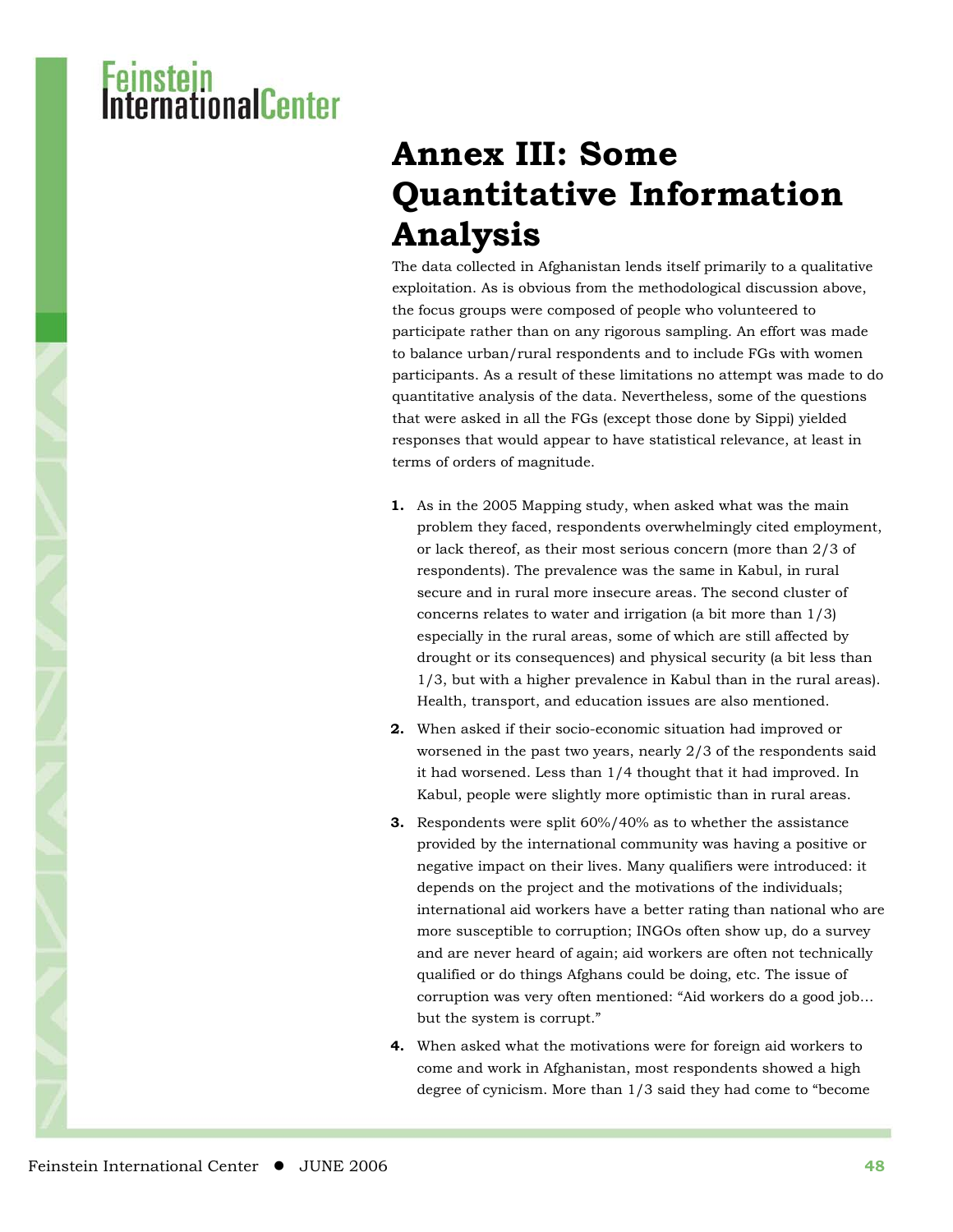## <mark>Feinstein</mark><br>InternationalCenter

rich" or because they could not find work in their home countries. Another 1/3 felt they came because "they wanted to help" or because "it's their job". About 20% mentioned that they came to spread alien values or religion. It is interesting to note that this factor was strongly mentioned primarily in the Shomali plain (a very secure and allegedly over-served area North of Kabul where the communities are accustomed to seeing many aid agencies) as well as one group in Kabul city (elderly men, the same who also expressed nostalgia for Taliban times). In the more insecure (Paktia, Wardak) or in the under-served areas (Parwan) this did not seem to register as a problem.

- **5.** As for perceptions of physical security, some 3/4 of respondents said it had improved in their area in the past two years, 15% that it had remained the same and a bit more than 10% that it had deteriorated. The most frequently mentioned security concern was the police (corrupt, untrained, abusive), robberies (including those committed by young drug addicts, a new phenomenon). Taxi drivers were mentioned as being a particular at risk category. It should be noted however that the relatively benign security assessment of the respondents was limited to their immediate surroundings, i.e., the neighborhoods or villages where they lived. Beyond, insecurity looms large. When asked what there prognosis was for the country as a whole, the vast majority of respondents (over 90%) expressed serious concern (resurgent Taliban, infiltration and destabilization from neighboring countries, combination of drugs and terror, etc.)
- **6.** When asked if the presence of the Coalition and other military forces (ISAF) had made their life more secure, practically all the respondents (except a couple in Paktia where the CF has a more robust anti insurgency role) said that they were grateful for the work done by the CF/ISAF. A minority expressed concerns about the behavior of the foreign militaries; the most frequently mentioned incidents, as in the tufts 2005 study, were: culturally insensitive attitudes, breaking into houses without prior notice/consultation with elders; helicopters flying too low over compounds; reckless driving. A handful of respondents (mainly educated teachers or intellectuals as well as a couple of mullahs) expressed concern that the presence of the CF amounted to an occupation with a hidden agenda (variously, a stepping stone to attack Iran or controlling Afghanistan's natural resources).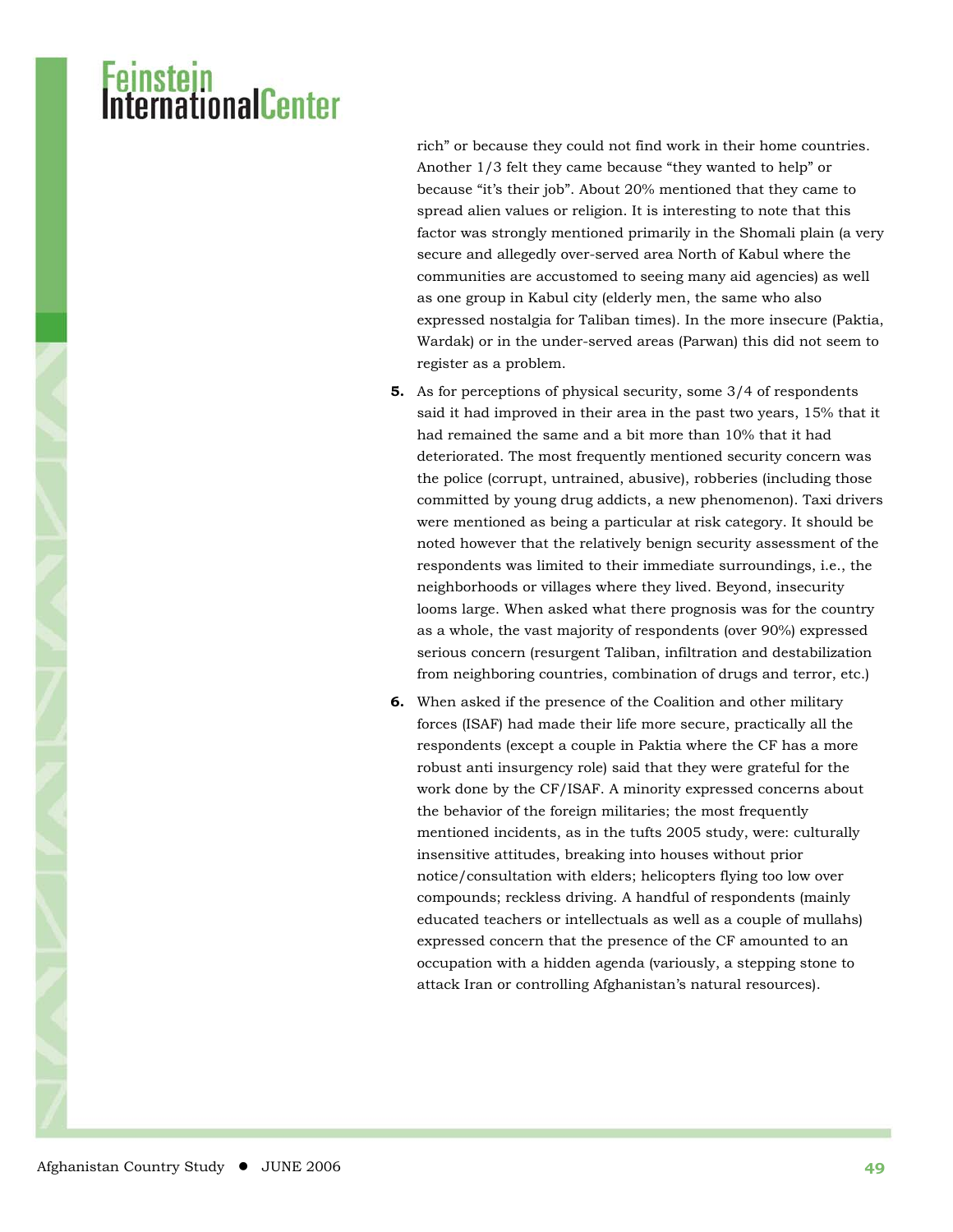#### Lewstern<br>InternationalCenter

#### **Notes**

 $^1$  Details on the research program as well as related case studies and reports are available at: fic.tufts.edu. 2 A. Donini, L. Minear, I. Smillie, T. van Baarda, A.C. Welch, *Mapping the Security Environment. Understanding the Perceptions of Local Communities, Peace Support Operations, and Assistance Agencies,* Feinstein International Center, Tufts University, June 2005, available online at fic.tufts.edu.

 $^3$  Ahmed Rashid, Znet/South Asia, 6 April 2006: www.zmag.org/southasia/southasia1.cfm

 $^4$  Quoted by Lt. Gen. Karl W. Eikenberry, commanding general, Combined Forces Command, Afghanistan, at a lecture at Harvard University's John F. Kennedy School of Government, 5 May 2006.

 $<sup>5</sup>$  Antonio Donini is the principal author of this report although he benefited considerably from written</sup> inputs, comments and insights provided by Sippi Azarbaijani-Moghaddam.

 $6$  For extensive background on the humanitarian and nation-building dimensions of the Afghan crisis, see A. Donini, N. Niland and K. Wermester, eds, *Nation-building Unraveled? Aid, Peace and Justice in Afghanistan*, Bloomfield, CT: Kumarian Press, December 2003. On the politicization of humanitarian assistance in Afghanistan, see also Helga Baitenmann, "NGOs and the Afghan War: The Politicization of Humanitarian Aid," *Third World Quarterly*, January 1990; Fiona Terry, *Condemned to Repeat: The Paradox of Humanitarian Action*, Ithaca, NY: Cornell University Press, 2002. Works by Barnett Rubin, Ahmed Rashid and William Maley provide in depth accounts of the political dimensions of the crisis.  $^7$  Donini, A., et al. cit.

 $^8$  Unless otherwise indicated, the messages in these bullet points are constructed on the basis of perceptions collected in the FGs and interviews conducted by the researchers. As such they are symptomatic rather than representative. An attempt to quantify some of the data appears in Annex III.

 $9^9$  A large soviet-style housing development in Kabul mainly occupied by middle class families.

 $10$  According to the World Bank country director 75% of international assistance by-passes the government completely.

 $11$  The Loya Jirga process is frequently dismissed by Afghans as the "loya jagra" ("big fight")

 $12$  In late May 2006 popular resentment against the American presence exploded in public view during a day of harrowing rioting in Kabul that left some 20 people dead. Aid agency offices, including Care International who facilitated this writer's research, were attacked and looted. The violence was sudden and fierce, an indication perhaps that the "consensus" around the presence of the CF is essentially weak and hostage to manipulations that can easily degenerate.

<sup>13</sup> "Not all NGOs are the same. One should really do an anatomy of the aid community. Some NGOs have been around for years and years. Some turned up last year. Some deal with leprosy and some deal with hairdressing. Some exist in one person's briefcase, some have established offices in many parts of Afghanistan. Some are like wadis and exist in good seasons when there's funding, some have been going for years and have a great reputation. Some are at the forefront of humanitarian debates and some don't know anything about any debate…" (Expatriate researcher, Kabul).

 $14$  There are of course a number of reputable Afghan NGOs and hundreds of others struggling to survive. The point here is that the stage is set by the foreign players.

<sup>15</sup> Remarks at the National Foreign Policy Conference for leaders of NGOs, US State Department, 26 October 2001, available online.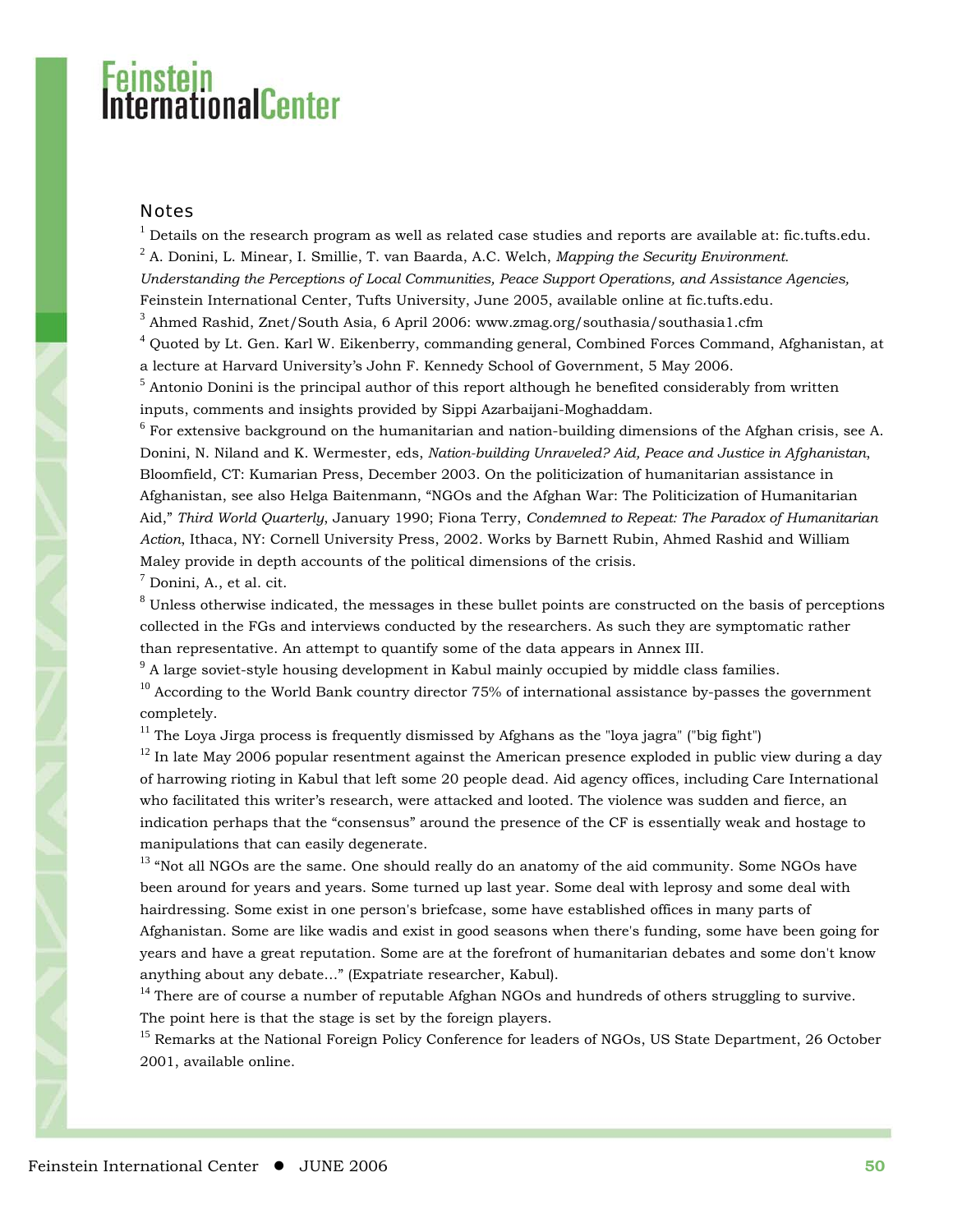#### InternationalCenter

 $16$  Middle class Kabulis however heap considerably more scorn on the so-called "dog-washers," i.e. Afghans who fled to the West and held menial jobs there and are now back as senior experts in the Ministries where they earn expat-level salaries.

<sup>17</sup> See for example, Afghanistan Independent Human Rights Commission (AIHRC), *A Call for Justice. A National Consultation on Human Rights Violations in Afghanistan,* Kabul, February 2005, available online; Human Rights Research and Advocacy Consortium (HRRAC), *Speaking Out: Afghan Opinions on Rights and Responsibilities,* Kabul, November 2004, available online.

<sup>18</sup> S. Azerbaijani-Moghaddam, "Afghan Women on the Margins of the Twenty-first century," in *Nationbuilding Unraveled?,* cit.

 $19$  An experienced observer notes: "Even today one hears stories about how communities in places like Paktia tried everything to stop boys from going to school in the 1950s because they thought they would lose their culture by becoming "literate". You come across this notion a great deal in Afghanistan." (Sippi Azerbaijani-Moghaddam, personal communication)

 $20$  The past may serve as prologue here: the compromises on issues of principle, such as those of the late 80s and early 90s when many NGOs sided with the mujahedin, have a habit of coming back to haunt. See Antonio Donini, *The Policies of Mercy. UN Coordination in Afghanistan, Mozambique and Rwanda,* Occasional paper #22, Humanitarianism and War Project, Providence, RI, 1996, (available online at famine.tufts.edu), pages 21 and ff.

 $21$  This is less true for the UN who is seen, and mainly sees itself in a support-to-government mode, a reality perhaps made easier since UNAMA proper has no humanitarian functions beyond responding to natural disasters and the other UN humanitarian players, UNHCR, UNICEF and WFP who now stress their government support role rather than their humanitarian responsibilities

<sup>22</sup> Sarah Chayes, "Afghanistan: The night fairies" (March/April 2006 pp. 17-19 (vol. 62, no. 02) Bulletin of the Atomic Scientists, http://www.thebulletin.org/print.php?art\_ofn=ma06chayes

<sup>23</sup> See A.Donini, *The Policies of Mercy,* cit.

 $^{24}$  See Norah Niland, "Justice Postponed. The Marginalization of Human Rights in Afghanistan" in A Donini, N Niland and K Wermester (eds), *Nation-building Unraveled?* Cit.

 $^{25}$  A point first made by Nick Stockton in "The Failure of International Humanitarian Action in Afghanistan," *Global Governance*, July 2002.

 $^{26}$  ICRC participant at donor/NGO meeting, Kabul, February 2006

<sup>27</sup> Ibidem.

 $^{28}$  MSF has since left Afghanistan after the attack on its staff in Faryab (June 2004) when 3 expatriate and 2 national staff were killed.

<sup>29</sup> On Pax Americana, see N. Stockton, "Afghanistan, War, Aid and International Order" in *Nation-building Unraveled?*, cit. p. 27.

 $30$  See A. Donini, L. Minear, and P. Walker, "The Future of Humanitarian Action: Mapping the Implications of Iraq and Other Recent Crises". *Disasters*, Vol. 26, 190-204, 2004 and "Report of an International Mapping Exercise: The Future of Humanitarian Action, Implications of Iraq and Recent Crises," Feinstein International Famine Center, Tufts University, January 2004, available online at fic.tufts.edu.

<sup>31</sup> See HRRAC report, *Take the Guns Away. Afghan Voices on Security and Elections*, Kabul, 2004.

 $32$  BBC World interview with Lyse Doucet, 4 February 2006. Karzai had made similar statements on BBC and elsewhere as far back as October 2002.

 $33$  Numerous studies have shown that an overwhelming proportion of ordinary Afghans are anxious to see a process of accountability taking place. See note 31 above.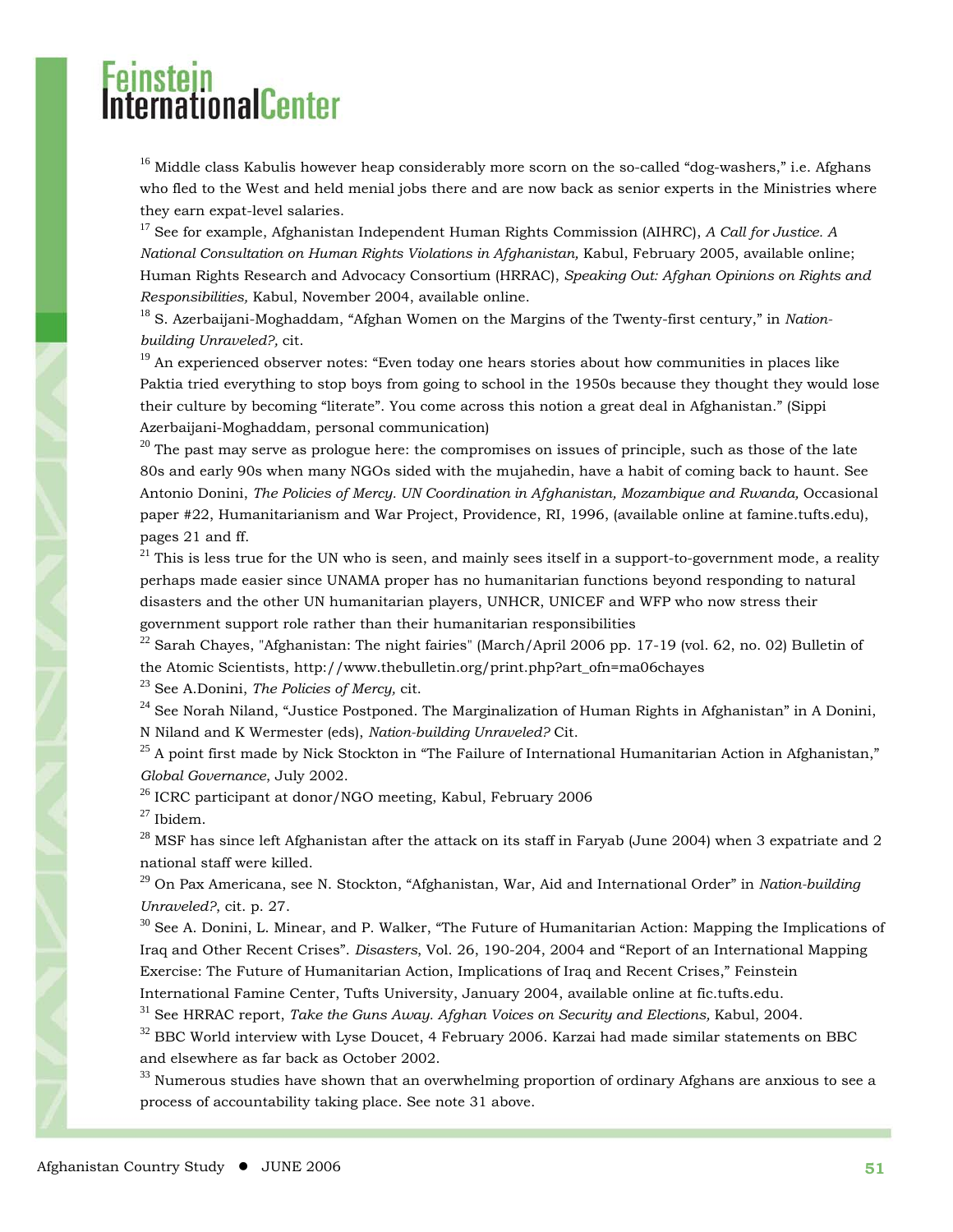#### InternationalCenter

 $34$  On 29 May a US military truck accidentally ploughed into a traffic jam killing several civilians and sparking violent riots in the center of Kabul during which international NGO offices and other symbols of foreign presence were looted and/or torched.

 $35$  Donors had agreed not to provide any assistance that could be construed as "development" or capacity building of the presumptive Taliban authorities. Aid agencies therefore resorted to labeling as "humanitarian" many small scale rehabilitation projects that would have been considered developmental elsewhere. This led to surrealistic situations as when a key donor refused to provide funds for improved drought-resistant wheat seed (that would have protected the lives and livelihoods of thousands of droughtstricken families) because that was "development".

 $36$  There is considerable written material on the issue of coherence in Afghanistan. See in particular A. Donini and N. Niland chapters in *Nation-Building Unraveled? Aid, Peace and Justice in Afghanistan* on the humanitarian and human rights challenges in Taliban times; on the Strategic Framework, see Mark Duffield, Patricia Gossman, and Nicholas Leader, "Review of the Strategic Framework for Afghanistan," Afghanistan Research and Evaluation Unit, Islamabad, 2001: available at

www.areu.org/af/publications/strategic%20framework/strategic\_framework.pdf, Nicholas Stockton *Strategic Coordination in Afghanistan*, Afghanistan Evaluation and Research Unit, August 2002, as well as Donini, A., "An Elusive Quest: Integration in the Response to the Afghan Crisis." *Ethics and International Affairs* (2004), Vol. 18, N.2. The broader issues of integration vs. insulation are discussed by in Minear, L. "Informing the Integration Debate with Recent Experience." *Ethics and International Affairs* (2004). Vol. 18, N.2. and in Minear, L. *The Humanitarian Enterprise: Dilemma and Discoveries* (Bloomfield, CT.: Kumarian Press, 2002).; recent discussions on integrated missions are expounded upon in Eide, Espen Barth; Anja Therese Kaspersen, Randolph Kent & Karen von Hippel, 2005, *Report on Integrated Missions: Practical Perspectives and Recommendations*,Independent Study for the Expanded UN ECHA Core Group. New York: United Nations/ECHA.

<sup>37</sup> Joanna Macrae, "Understanding Integration from Rwanda to Iraq." *Ethics & International Affairs*, Volume 18, No. 2 (Fall 2004), p. 33

 $38$  It was only after the rape of an international NGO staff member that the SRSG agreed to confront the warlords and go public about this string of incidents. In Taliban times, such incidents would have been immediately reported to HQ and the UN would have gone public if there was no risk of compromising the sources of the information. See N. Niland, "Rights, Rhetoric and Reality: A Snapshot from Afghanistan" in N.D. White and D. Klaasen (eds.),*The UN, Human Rights, and Post-conflict Situations,* Manchester University Press, Manchester (UK), 2005, p 340.

<sup>39</sup> See Eide et al: 2005. *Report on Integrated Missions*, cit.

 $^{40}$  The Afghanistan NGO Security Office (ANSO) compiles detailed raw data on security incidents, and in particular security incidents affecting aid agencies. There is little analysis of trends and context, however. <sup>41</sup> Drake Bennett, "The Other Insurgency," *The Boston Globe*, 16 April 2006.

 $42$  Table adapted from Farahnaz Karim, "Humanitarian Action in the New Security Environment: Policy and Operational Implications. Afghanistan Background Paper," Center for International Cooperation (CIC), NYU, May 2006, available online. It should be noted that the high figure of 2000 was caused by a single ambush which caused the death of 7 national staff from Omar, a partner de-mining agency of the UN.

 $^{43}$  David Mansfield, "Exploring the 'Shades of Grey': An Assessment of the Factors Influencing Decisions to Cultivate Opium Poppy in 2005/05," a report of the Afghan Drugs Inter Departement Unit of the UK Government, London 2006, available online.